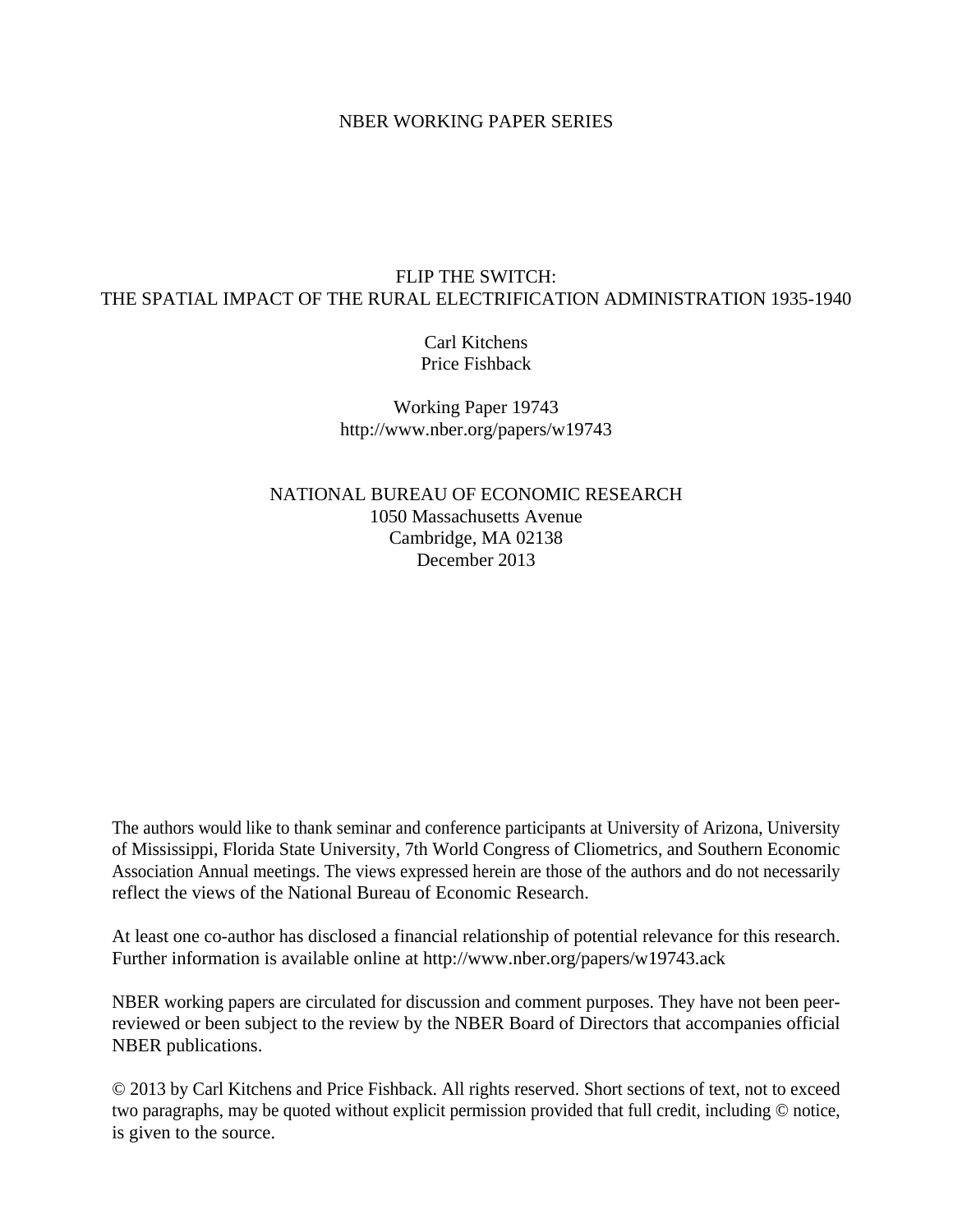Flip the Switch: The Spatial Impact of the Rural Electrification Administration 1935-1940 Carl Kitchens and Price Fishback NBER Working Paper No. 19743 December 2013 JEL No. N12,O13,O38

## **ABSTRACT**

To isolate the impact of access to electricity on local economies, we examine the impact of the Rural Electrification Administration low-interest loans in the 1930s. The REA provided loans to cooperatives to lay distribution lines to farms and aid in wiring homes. Consequently, the number of rural farm homes electrified doubled in the United States within 5 years. We develop a panel data set for the 1930s and use changes within counties over time to identify the effect of the REA loans on a wide range of socio-economic measures. The REA loans contributed significantly to increases in crop output and crop productivity and helped stave off declines in overall farm output, productivity, and land values, but had much smaller effects on nonagricultural parts of the economy. The ex-ante subsidy from the low interest loans was large, but after the program was completed, nearly all of the loans were fully repaid, and the ultimate cost to the taxpayer was relatively low.

Carl Kitchens Department of Economics University of Mississippi 333 Holman Hall University, MS 38677 and NBER kitchct@olemiss.edu

Price Fishback Department of Economics University of Arizona Tucson, AZ 85721 and NBER pfishback@eller.arizona.edu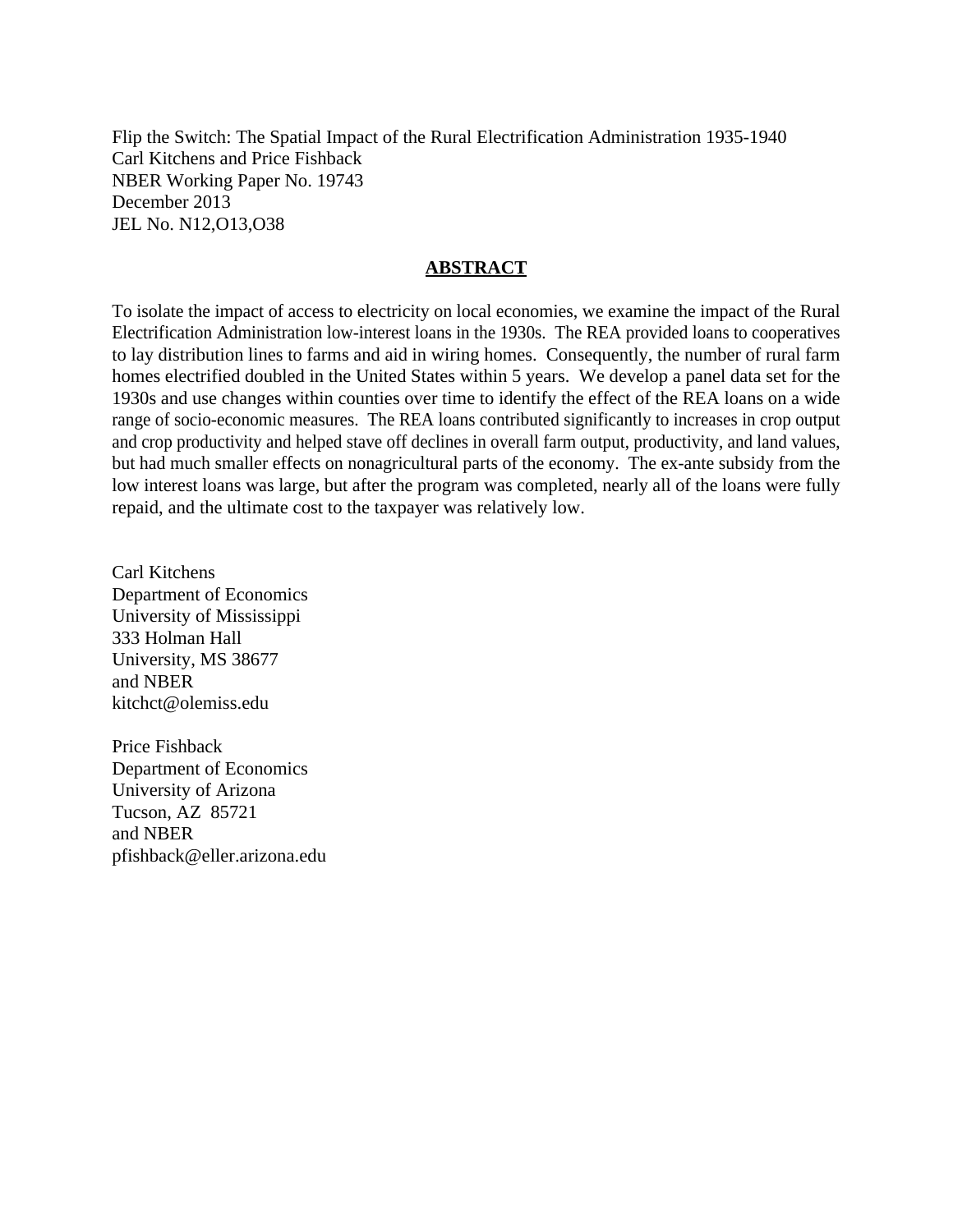## **1. Introduction**

 $\overline{\phantom{a}}$ 

Access to electricity has long been considered a major contributor to the economic welfare of populations. Households with electricity have better access to information and the use of a broader range of consumer goods, while farms and firms find it enhances productivity in a variety of ways. These anticipated benefits have led the World Bank to provide extensive loans and grants to aid less developed countries in bringing electricity to the 15 percent of the world population that lives without it.<sup>[1](#page-2-0)</sup> A number of recent studies have examined the effects on economic activity of new dams and other large infrastructure projects, which include increased access to electricity as one of the significant benefits (Duflo and Pande (2007), Kitchens (2013), Kline and Moretti (2013), Lipscomb, Mobarak, and Bahram (2012), and Severini (2012). Yet, these studies cannot fully isolate the benefits of electrification because the projects often have multiple purposes and involve large construction efforts. Most dams aid economic activity in an area not only through electrification, but also through flood control, irrigation, and recreation opportunities. The construction process often leads to the building of roads and railways to small cities that develop around the dam site.

<span id="page-2-0"></span><sup>&</sup>lt;sup>1</sup> In 2012 1.3 billion people lived without electricity, and one-third of the African population lives without access to electricity. Annually, the World Bank provides over \$8 billion in energy related loans to projects that including building coalfired power plants in South Africa to expanding distribution networks in Kenya, to building large-scale dams in Ethiopia. (World Bank 2012, 2013; Reuters 2010; Reuters 2012; Hidassee 2013).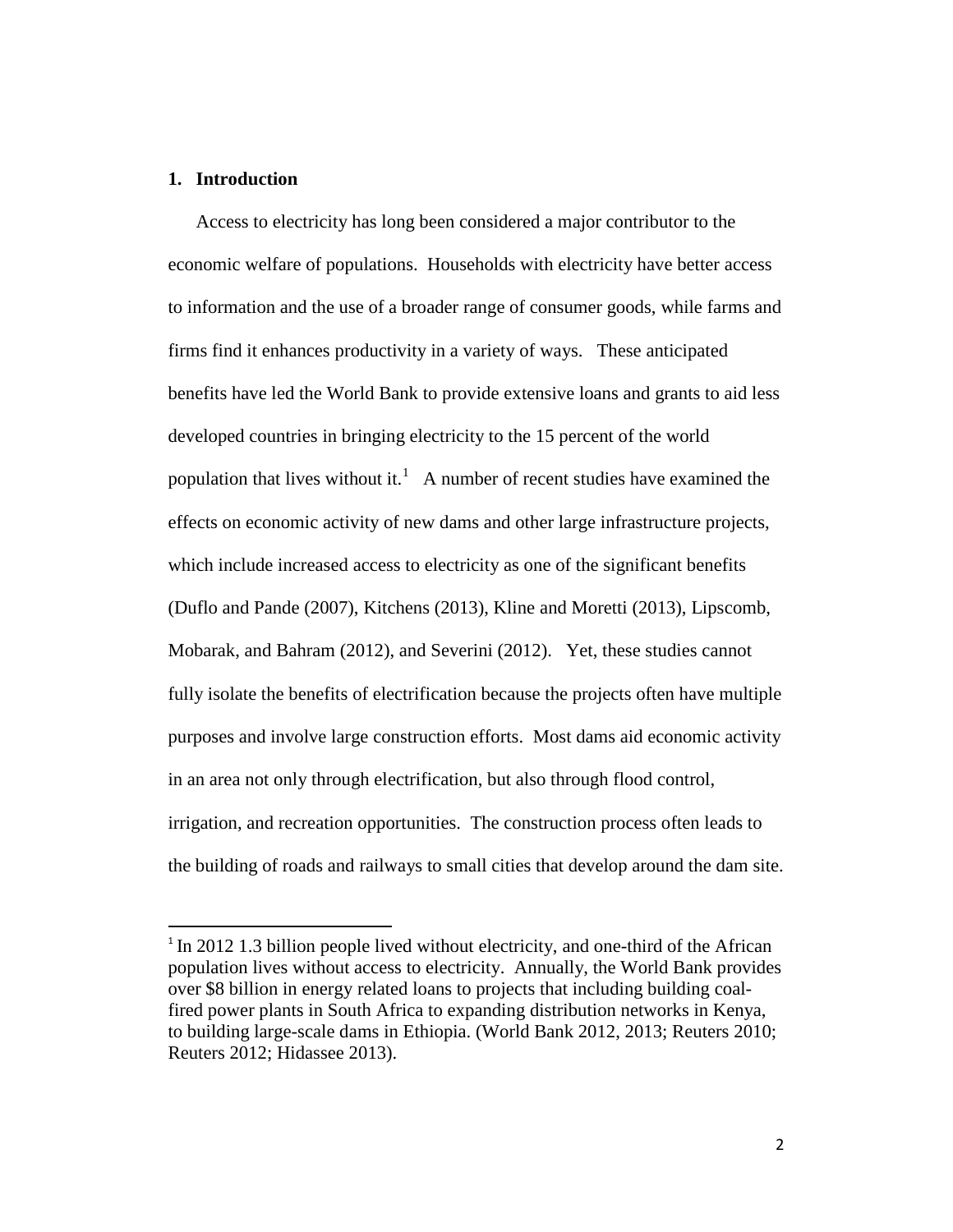Even though the construction city may not last long, the extra business provided for nearby cities has the potential to lead to persistent effects over time.

To refine the estimates of the impact of access to electricity on economic activity, we perform a study of the Rural Electrification Administration (REA), which was exclusively devoted to the distribution of electricity to rural areas for the first time. The REA was established in 1935 to provide loans to lay power lines from the existing electricity grid to rural areas where electricity was not available. This was a period when incomes in many of these rural areas were at modern developing world levels, as was the road infrastructure. In its first five years of operation, the REA provided over \$227 million in loans (\$3.6 billion in [2](#page-3-0)010 dollars) to survey areas, lay distribution lines, and wire homes.<sup>2</sup> The REA's initial push more than doubled the number of electrified farms in the U.S. The number of farms electrified in that period was more than the number electrified in the 53 years between the start of central distribution of electricity and the introduction of the REA. In just 5 years, cooperative utilities had more mileage of distribution line than the 5 largest private utilities in the country (Slattery 1940). Today cooperative utilities serve over 42 million people in 47 states, maintain 42 percent of the nation's distribution lines, and deliver 11 percent of all electricity (NRECA 2013).

l

<span id="page-3-0"></span> $2$ The REA built a handful of diesel electric generation plants, which accounted for about 3.7 percent of the total loans.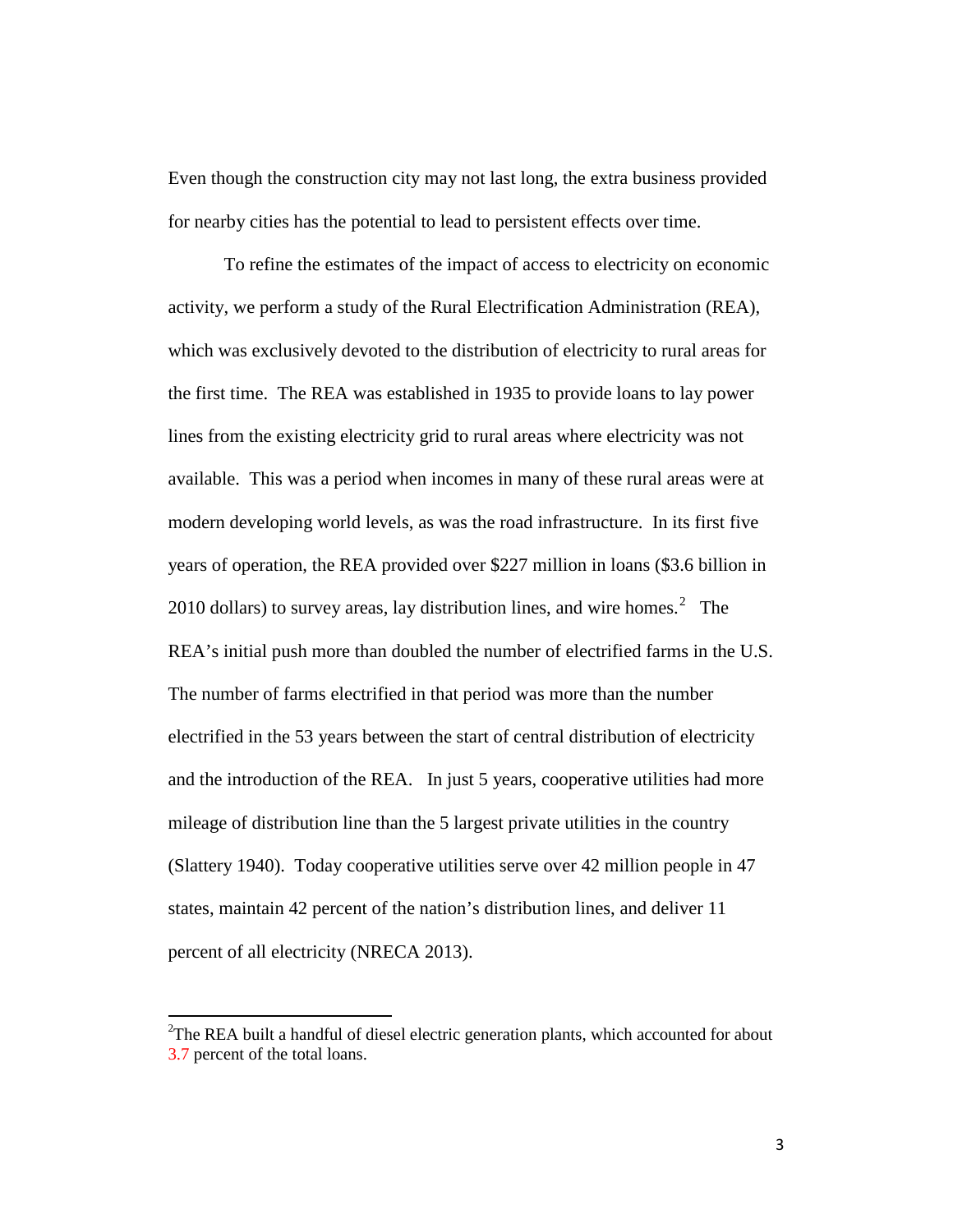To measure the impact of the REA loans, we develop a new panel data set for the 1930s with information on the REA loans, other New Deal programs, and a wide range of socioeconomic measures: population growth and migration, agricultural output and productivity for multiple goods, land values, the use of labor and machinery on farms, the extent of manufacturing activity, retail consumption, earnings outside agriculture, and birth rates and infant mortality rates.<sup>[3](#page-4-0)</sup> The impact of the REA is identified using variation within counties over time and controls for the primary form of selection used by the REA in choosing projects, distance from the existing electric grid in 1935. REA officials distributed the loans to projects that were closer to the existing electric grid because they sought to insure that the loans would be repaid, and the electricity delivery costs to more distant areas were high enough that the longer distance projects would not succeed. Placebo tests suggest the absence of selection bias in our analysis the distribution of the loans by showing no relationship in a similar analysis of changes in economic outcomes in the 1920s as a function of the distribution of REA loans between 1935 and 1940.

The REA was introduced into rural economies that in many cases had not yet recovered to their 1929 levels. The loans contributed substantially to a rise in overall crop output, crop output per farm, and crop output per acre. In addition,

 $\overline{\phantom{a}}$ 

<span id="page-4-0"></span><sup>&</sup>lt;sup>3</sup> Taryn Dinkelman (2011) performed a similar study of electricity distribution in modern South Africa but she focused on female labor supply.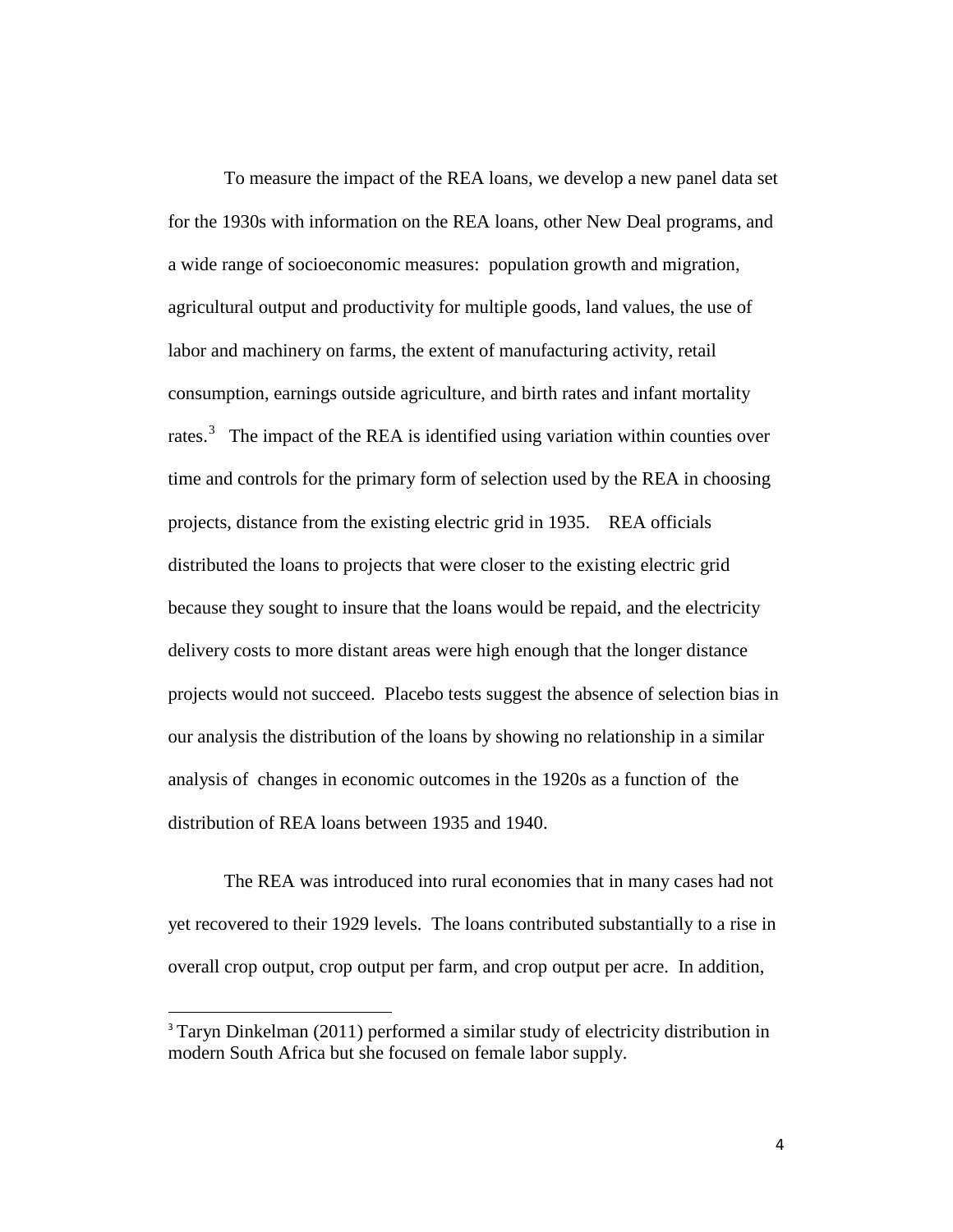the REA loans helped stave off longer run declines in the number of farms and overall output on farms. These positive benefits also helped stave off declines in the value of land and buildings on farms. The effects on nonagricultural parts of the economy were generally small, which is not a surprise given the tight focus of the REA on electrifying farms and the disruptions in labor markets during the Great Depression and the New Deal.

Finally, the REA was an inexpensive program to taxpayers. When there is a choice between extending distribution lines or building new plants, extension of distribution lines is much cheaper than building new dams and likely reaches more people faster than other electric infrastructure investments. The subsidy to farmers and investors who formed the cooperatives to lay the distribution lines came in the form of interest rates on the REA loans that were 2 to 3 percentage points lower than the rates they would have expected to pay in private markets that incorporated the anticipated risk of the loans into the interest rates. The exante size of the subsidy was in the range of 18 to 26 percent of the value of the loans. Ex post, however, almost all loan recipients were either on schedule or ahead of schedule on their repayments of principal on the loans (USDA 1943). As of 1960, less than 1 percent of REA loans were behind more than 30 days on payments (NRECA 1960). The REA had much greater success at obtaining repayments than some other major projects, like the Home Owners' Loan Corporation (HOLC), which foreclosed on 20 percent of its loans (Fishback,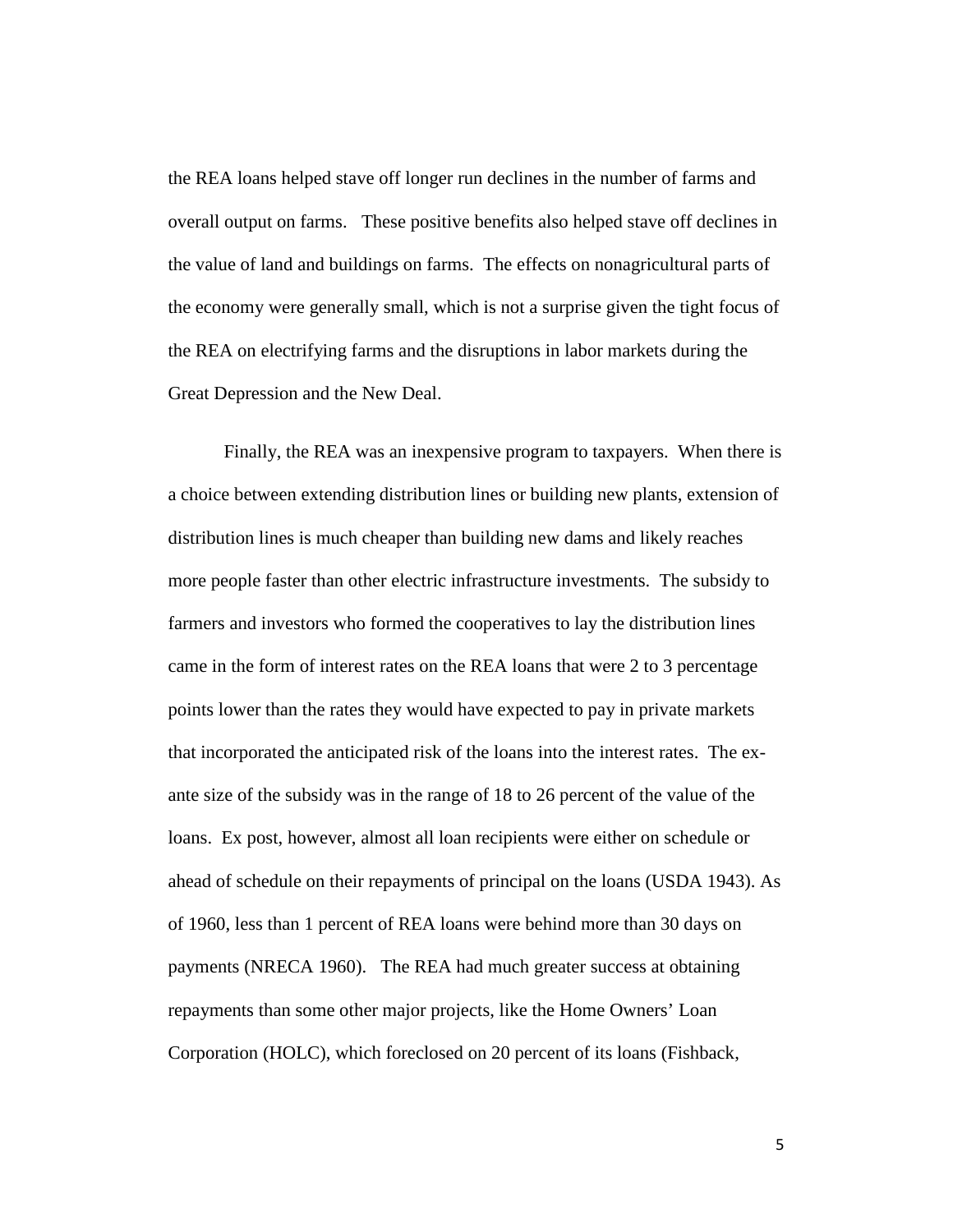Rose, and Snowden 2013), and the Bureau of Reclamation, which did not charge interest on the loans to irrigation districts to construct dams, and eventually forgave the principal payments on the loans on many projects as well.

#### **2. The Rural Electrification Administration**

In 1930, almost every major city and town was electrified.<sup>[4](#page-6-0)</sup> Nationwide, approximately 28 percent of households in towns and cities had access to electricity. Despite the large growth of the electric grid from1880 to 1930 and rapidly declining prices, only 3.2 percent of farms were electrified in 1925, 10 percent by 1930. By 1950, the landscape had changed dramatically, as over 90 percent of farms had become electrified.

On May 11, 1935, Executive Order 7037 created the REA and extended the scope of the Emergency Relief Appropriation Act to include rural electrification projects. Between 1935 and 1939, the REA handed out the equivalent of 0.3 percent of GDP in government subsidized loans to newly formed cooperative utilities and existing private utilities to provide access to electricity in rural areas. By 1940, over 250,000 miles of line had been constructed with REA loans. The lines connected over 956,000 farms and thus more than doubled the number of farms receiving service as of 1935, despite the

 $\overline{\phantom{a}}$ 

<span id="page-6-0"></span><sup>&</sup>lt;sup>4</sup> The Federal Power Commission reported electric rates for over 19,000 towns and cities in 1935 with populations greater than 250 residents.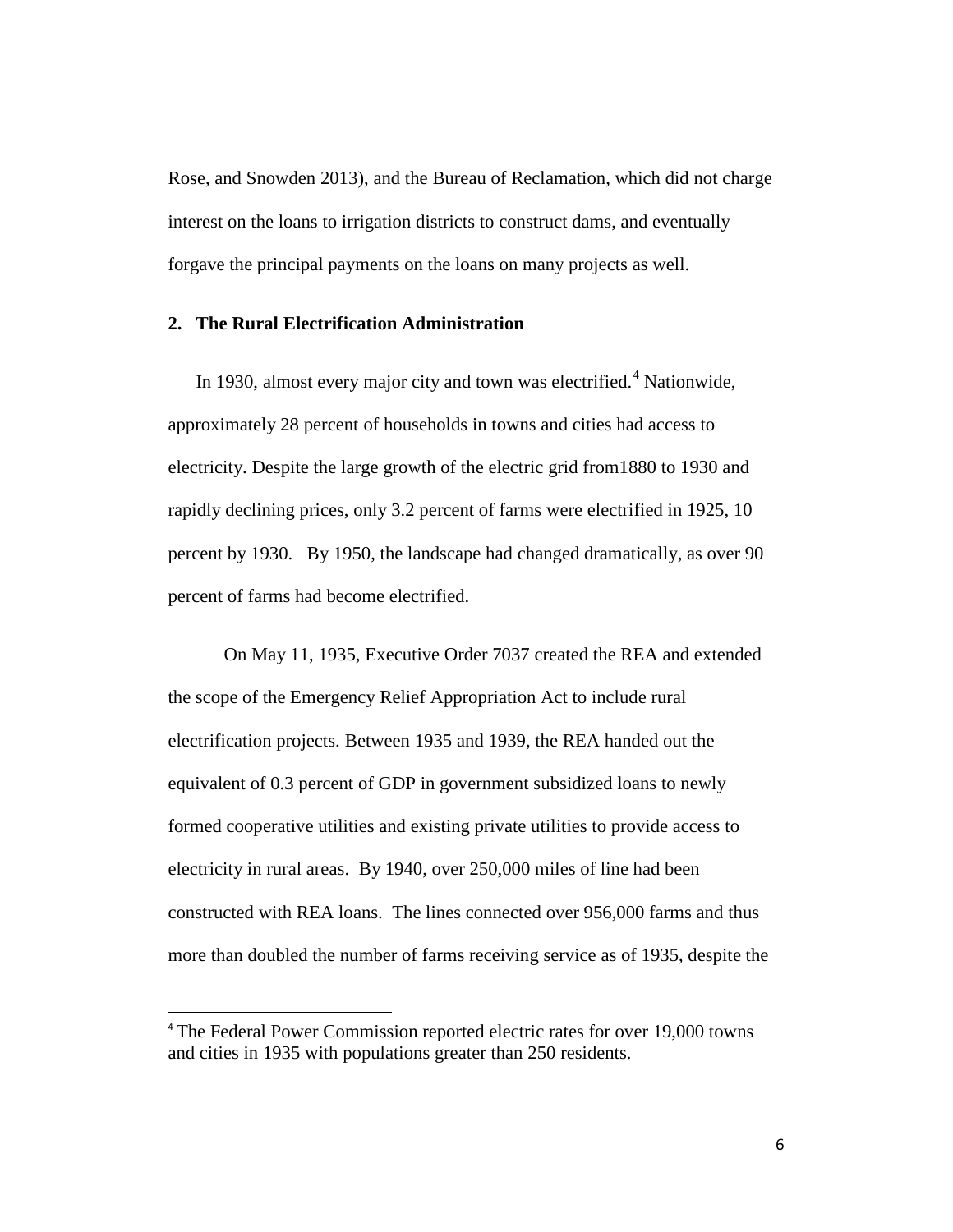continued problems with recovery from the Depression in the agricultural sector (Slattery 1940).

#### *The REA Loan Process*

 The REA provided twenty-five year loans at interest rates pegged to the long term U.S Treasury bond rate for the construction of distribution lines to electrify farms. REA rates fluctuated from 2.69 to 3 percent at a time when most loans of this type charged 6 percent interest (Slattery 1940). In other cases, the REA offered 5-year loans to help with the wiring of homes (Slattery 1940). In a handful of cases, the REA extended loans to construct generating plants. Upon loan approval, the REA helped line up engineers and experts to see that the proposed project was completed satisfactorily (REA Annual Report 1937). The REA also provided training for the managers of newly formed cooperatives to help ensure that the new organizations were run successfully so that the loans would be repaid according to schedule from power revenues.

 To obtain a loan, an organization, typically cooperatively owned, proposed a plan that included engineering drawings and justification of the loan allotment. As a part of the plan submitted to the REA, the organization had to be incorporated under its state's laws, have secured rights of way, and begun negotiations to secure a wholesale power source. The applicant was required to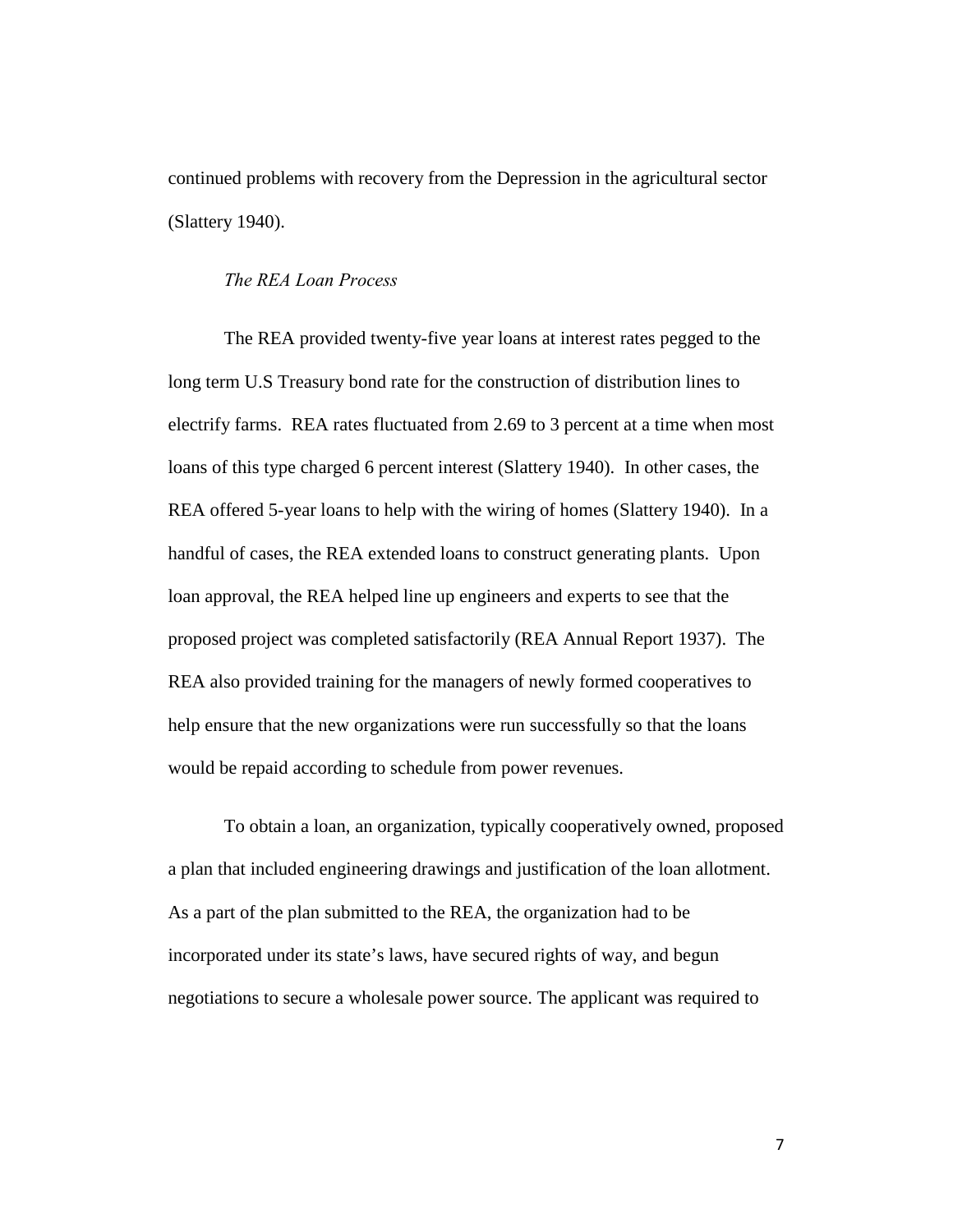have legal representation, a project engineer, and an accurate map of the project subject to verification by the REA (REA Annual Report 1937).

The typical REA project required \$230,000 (3.6 million in 2010 dollars) in loans to construct 250 miles of rural distribution lines to connect about 800 customers. Roughly 75 percent of these customers were farms. The rest were schools, churches, general stores, and small shops.

 One major hurdle to receiving a loan from the REA was securing wholesale power at a low rate as power cost represented approximately 75 percent of the total payments made by loan recipients (REA 1938b). There were far more applicants for loans than the funds available could aid, and the REA sought to ensure that loans were repaid. Given that the loan would be paid back with power revenues, the REA treated the securing of wholesale electricity at a low cost as a very important component of whether or not an applicant would be approved. As the REA noted,

In terms of the feasibility of projects, the power cost is the largest item of cost in connection with their operation….We have taken the position that if a proposed wholesale rate for any project, taking into account variable conditions, is not such as to make an otherwise good project economically feasible and self-sustaining, REA cannot make a loan (REA 1938b).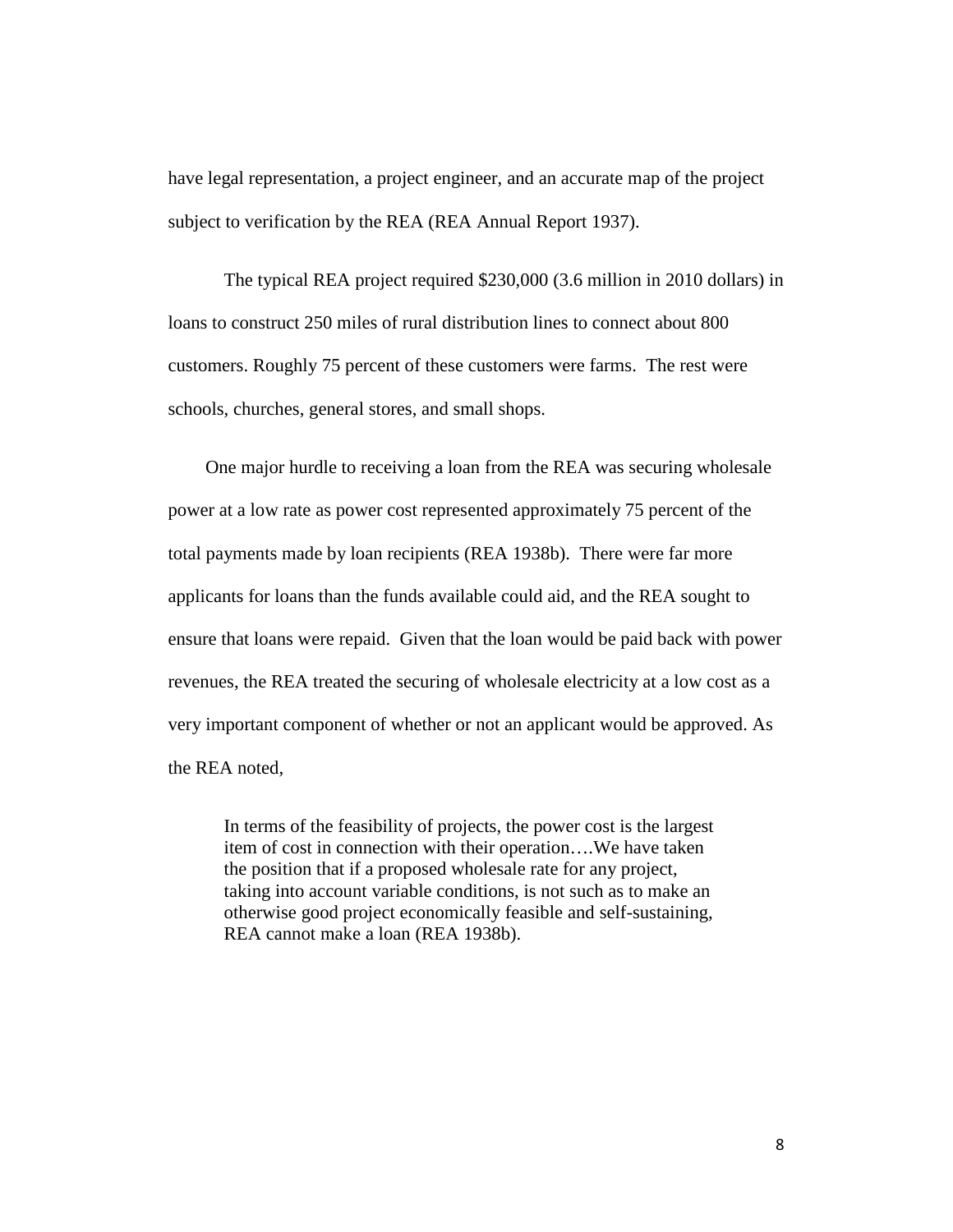"Sometimes a difference of a fraction of a cent per kilowatt hour in the wholesale rate will represent the difference between a sound and unsound project" (REA 1937, REA1938b, Slattery 1940)<sup>[5](#page-9-0)</sup>

Anecdotally, the proposed wholesale rate and retail rates were binding constraints. As early as 1935, Morris Cooke, then director of the REA, rejected loan applications if the rate was too high (Richardson 1961). The relationship between electric rates and the allocation of funds will inform our empirical strategy below.

#### *The Relationship with Lenders*

After the funds were allocated by Congress, it proved difficult at first to deliver funds into the hands of private utilities, municipalities, or cooperative utilities to begin construction. While surveys undertaken by the Federal Emergency Relief Administration (FERA) indicated that there was large rural demand for electricity, both farmers and states were unfamiliar and leery of the cooperative utility's organizational form (Richardson 1961).

The REA changed the organizational structure of electric utilities and the way customers connected to the electric grid. Given the REA's stringent rate

<span id="page-9-0"></span> 5 Slattery 1940 also notes "Too high rate or onerous conditions may wreck a project, the contract must be approved by our engineers. It is not a matter for novices. Tense battles are frequently fought over this issue. If unable to secure a wholesale rate of about 1 cent per kwh, the REA loans money to build its own generating station, usually powered by diesel engine ... if it is decided that the project is feasible and will pay out, construction estimates are prepared, a sum is fixed to cover all costs and a recommendation for an allotment is made to the Administrator for his approval and signature." (p58-59 Rural America Lights Up)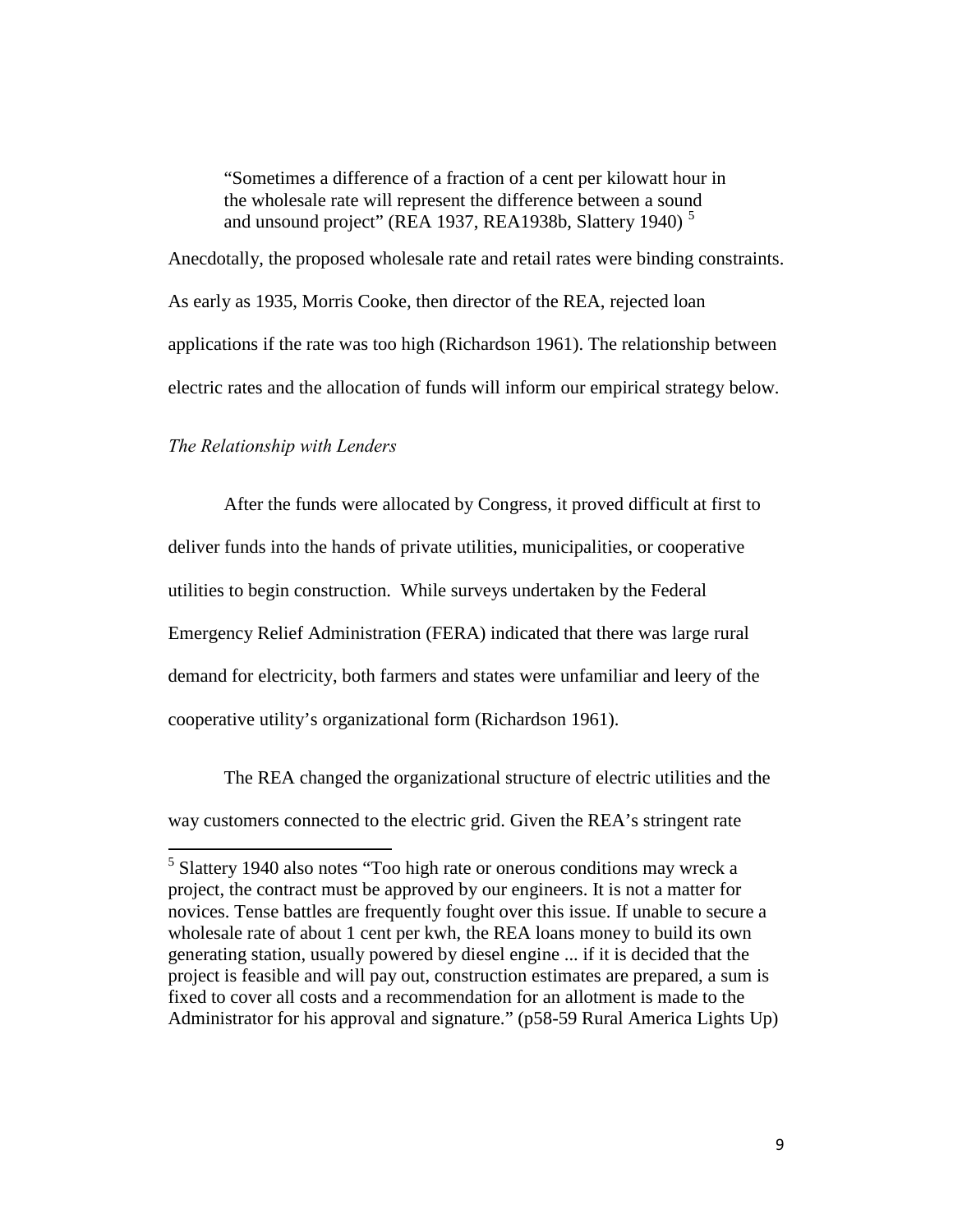structure requirements, many private utilities did not apply for loans, believing that REA rate requirements would yield unprofitable projects (Richardson 1961). As a result, 90 percent of REA funds were loaned to cooperative utilities, which were nonprofit member-owned corporations (REA 1939b). In many states, it was unclear how to incorporate cooperative utilities, how they should make payments in lieu of taxes given their non-profit status, and whether they should be regulated by state public service commissions. To solve this issue, the REA wrote a model bill to recognize and incorporate the cooperative utilities (Slattery 1940). By 1940, 23 states passed the model bill that allowed the cooperatives to be exempt from regulatory authority on the basis that they were self-regulating; in other states cooperatives were organized under existing agricultural cooperative legislation, adapted to meet the needs of electric cooperatives (REA 1960).

While the REA aided in addressing legal issues at the state level, it also aided in the process at the local level. Many farmers were suspicious of joining cooperative organizations because many agricultural cooperatives, such as dairies, had failed in the 1920s (Richardson 1961). To increase awareness of the REA program, officers from the REA frequently attended local farm meetings in conjunction with the local agricultural extension agents to advertise and encourage the formation of a rural cooperative utility. At these meetings, the agents described the benefits of electricity on the farm, lighting, pumped water, milling, as well as the cost of obtaining electricity. REA agents outlined the step-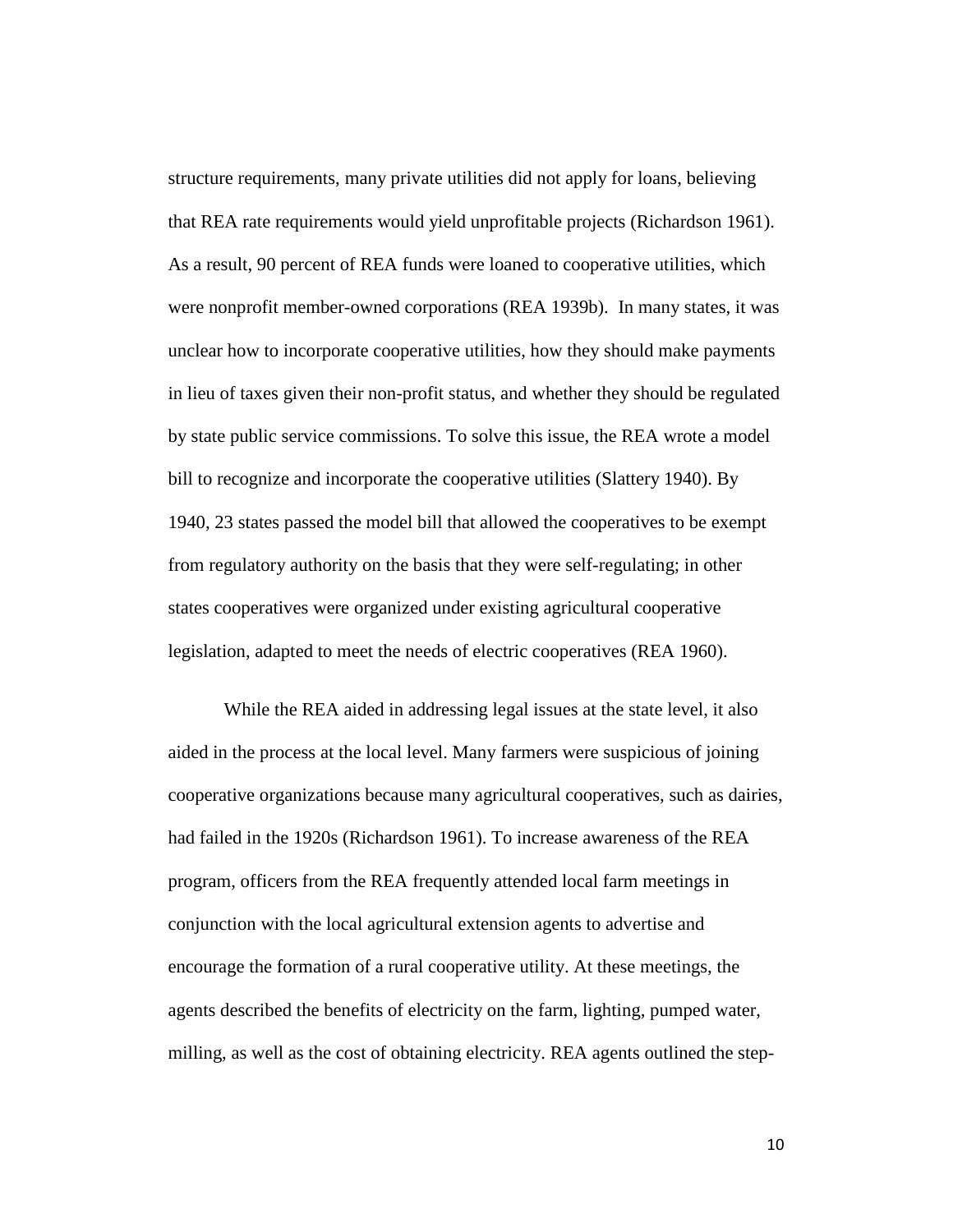by-step instructions to secure a loan, "Get a county map and mark on the map where the line should go to serve the farms that want electricity. Find out what wholesale rate you can get. Send in this information and the REA will tell you whether the project is feasible and what engineering and legal steps to take next... The REA has a legal division that will tell you all about the state laws which govern your organization" (REA 1936b)

 Early on, meetings were often hijacked by private companies who sent representatives to ask loaded questions during the meetings designed to raise doubts about the risks to which individual farmers would be exposed in the event of default. In reality, farmers only risked a five dollar membership fee (REA 1938b). Despite, the true low cost and lack of risk, the fears instilled by the private utilities were sufficient to stall or prevent the formation of some cooperatives (Richardson 1961).

 Further challenges arose at the local level during the loan process. In order to construct the distribution system, loan applicants had to secure easements, often without the power of eminent domain, which proved difficult in areas with many disjoint landowners. The REA helped overcome this problem by issuing standard procedures to acquire easements by including members of each locality on their board of directors (REA 1938, Richardson 1961). This procedural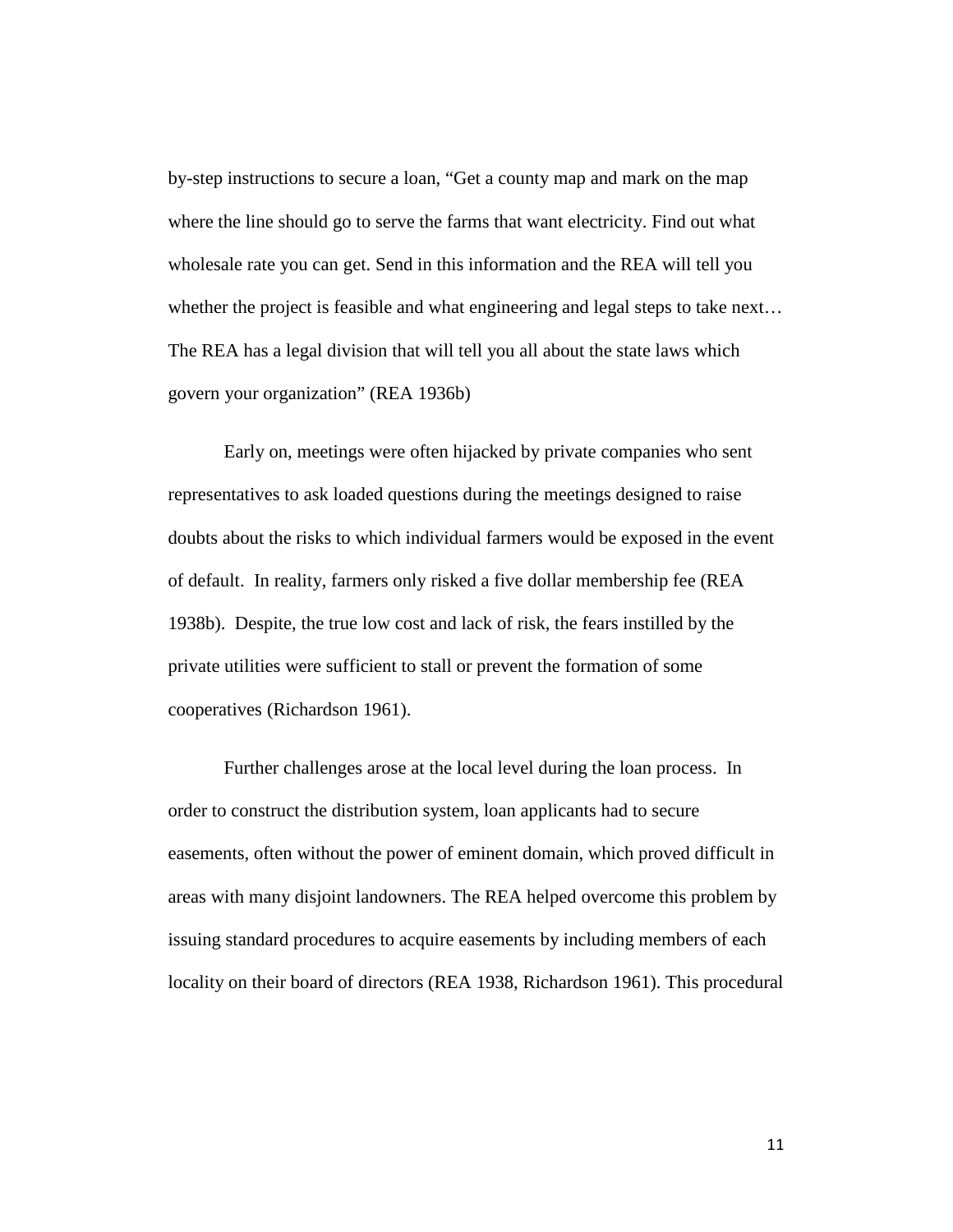innovation made it easier to track down absentee landowners and increased the transmission of information, making it easier to construct distribution lines.

In addition to the legal innovations, REA engineers made technological innovations to reduce the cost of distribution lines. Designs created by REA engineers allowed spans between poles to be doubled, removed bulky hardware, and ultimately lowered the cost of lines from \$2,000 per mile to \$850 per mile (REA 1938b). Coordinated efforts and assembly line construction of distribution lines also reduced the length of time that if took to construct distribution lines by over 60 percent (REA 1938b). These innovations and suggested construction practices were developed by REA engineers (REA 1936c).

 Within the cooperative organization, the REA also played significant roles. The REA closely monitored the applicants in all phases of development. The REA helped applicants secure wholesale power contracts and protected applicants by developing standard wholesale contracts to eliminate unfavorable clauses that might jeopardize the applicant's financial health (REA 1938b). To ensure the quality of project coordinators, managers, and accountants, the REA had to approve selections and routinely offered training courses to inform cooperative employees of sound business practices (REA 1938b). This was especially important for standardizing accounting purposes so that the REA could track the financial health of its loans. The REA trained cooperative accountants and managers in standard bookkeeping practices to move them away from simple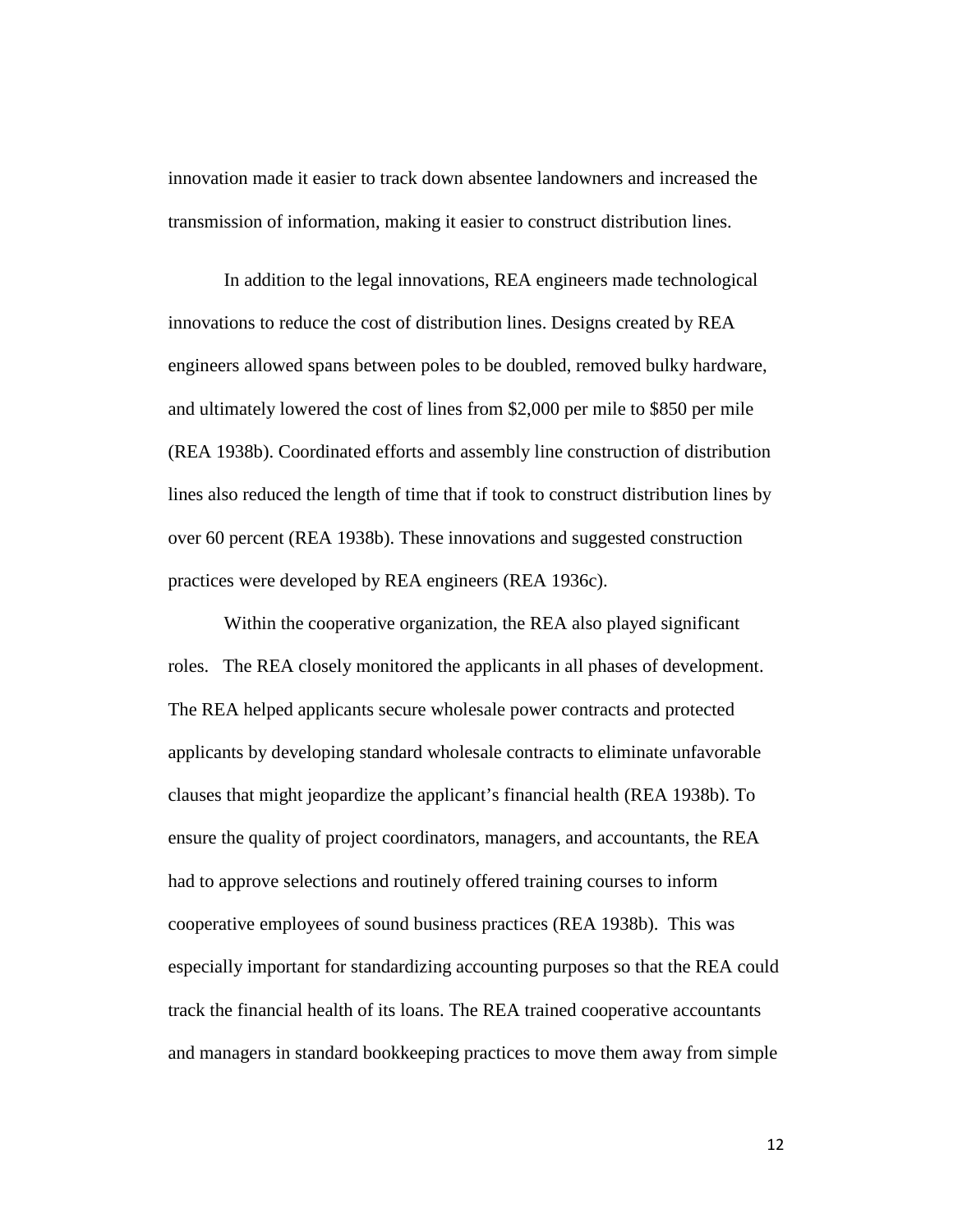Inbox-Outbox methods (Richardson 1961). All of these measures were taken to make the new cooperatives self-sufficient and to minimize the risk of default.

 By 1938, the REA listed over 200 uses for electricity on the farm (REA 1938b). Electricity meant increased productivity along multiple dimensions. Kilowatts pumped water for irrigation and watered animals, allowing for more crops to be planted and increased consistent quality. For example, the use of electricity reduced the worminess of artichokes by attracting moths to light blue light traps. Apple farmers in Virginia adopted spray irrigation, which increased their yield and the grade of the product. Electric motors could be operated more cheaply and tended to break down less often than gas motors (REA 1936b). Electric heaters in chicken coops increased hatch rates and the size of chickens. At the agricultural experiment stations, electricity increased the profitability per hen by 23 cents in Missouri and 53 cents in Alabama (REA 1938b). Lighting in pig pens reduced the number of offspring lost to accidental trampling deaths, if one piglet was saved it completely offset the cost of power for the year. Dairy farmers also benefitted, electricity meant cooled storage tanks and automated milking machines. More milk received high grades, less milk spoiled, and it could be collected with 50 percent less labor. Running water in the barn also led to increased milk production by cows, which no longer had to wait for fresh water. In Indiana, electricity reduced the length of time that plants spent in the greenhouse and increased the number of blooms on flowers.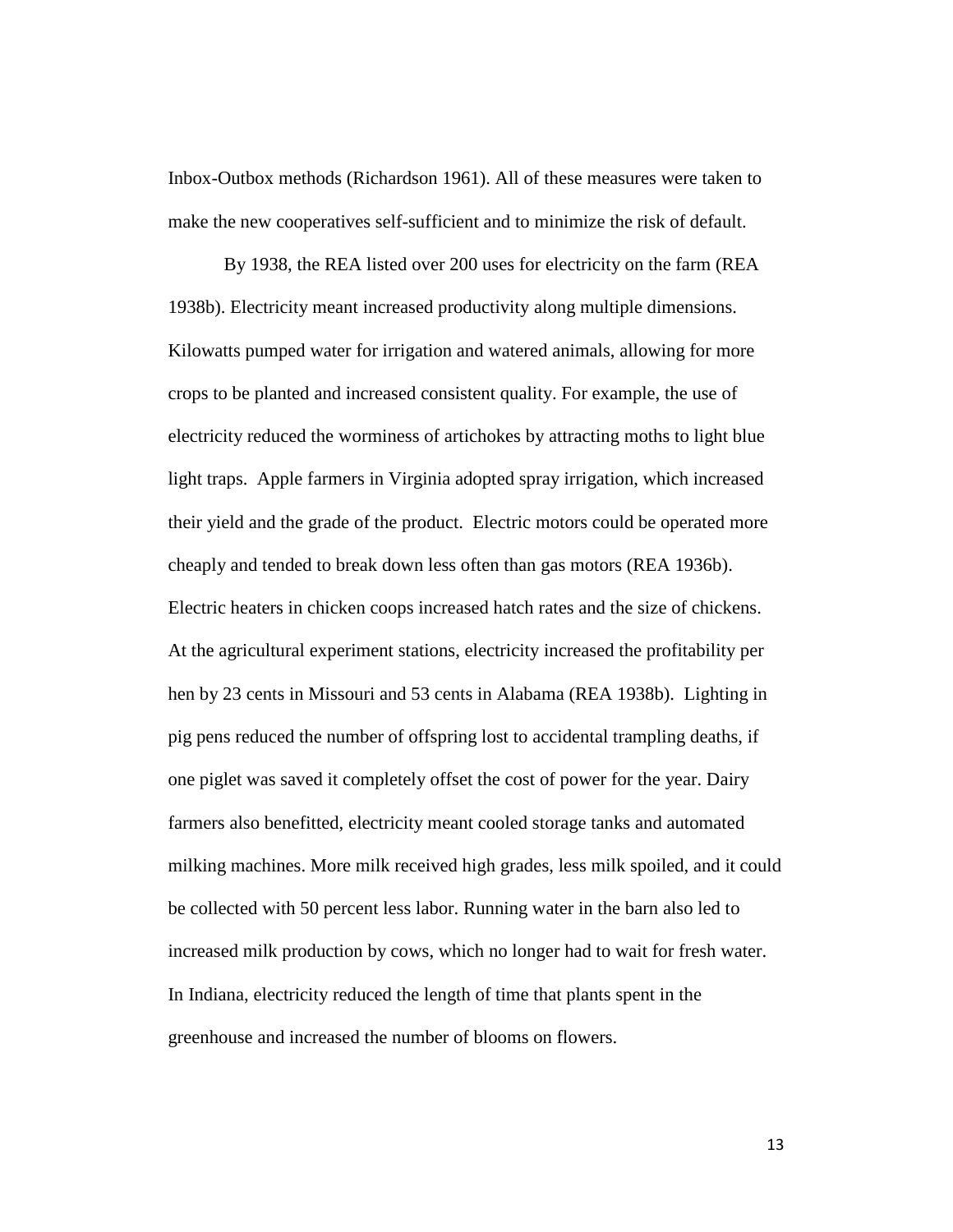Electricity was also beneficial in the home. The REA estimated that for the average family of five, over 300 hours and 350 miles of walking per year could be eliminated in the collection of water (REA 1938b). Electric water heaters further reduced the labor associated with heating water for cooking and baths. Electric lighting also reduced smoke and ash in the home by replacing kerosene lighting. Electricity also introduced a variety of appliances into the home such as electric ranges, washing machines, and electric irons. All of these goods improved the quality of life for rural residents.

#### 3. **A Model of Farm Profitability**

Access to electricity potentially led to changes on a wide range of dimensions in rural areas. To provide a framework for discussing these changes, we use a model developed by Roback (1982), and used more recently by Greenstone, Hornbeck, and Moretti (2010), Moretti (2011), Hornbeck and Keskin (2012), and Severnini (2012) to examine how electrification changed the profitability of firms in a given location. We use the model to discuss the profitability of farms because of the REA's focus on providing access to electricity to farms in rural areas. In the model, there are two locations, farms in each location have a production function with a location specific productivity parameter, A. The farms use labor (L), capital (K), land (T), and energy inputs (E)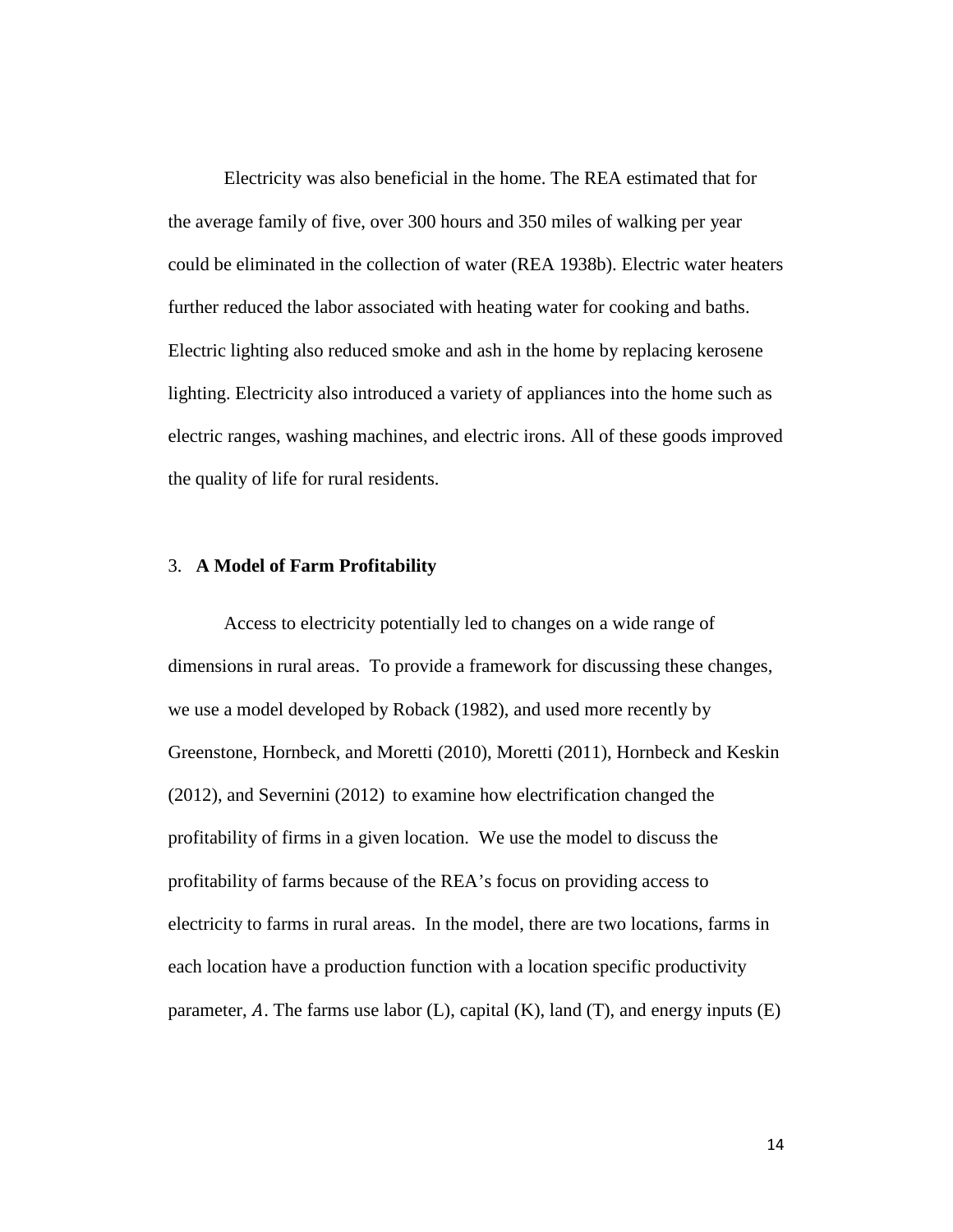to produce a single internationally traded good with the price normalized to 1.<sup>[6](#page-15-0)</sup> The farms in each location maximize the following profit function

(1) 
$$
\max_{L,K,T,E} f(A, L, K, T, E) - wL - rK - qT - sE
$$
.

The input prices are *w* for labor, *r* for capital, *q* for land, and *s* for energy. From the first order conditions, farms choose the profit-maximizing levels of each input as a function of the factor prices. For instance,  $E^*(A, w, r, q, s)$ , is the optimal use of energy in a given location. Similarly, the farm can solve for its optimal use of labor,  $L^*(A, w, r, q, s)$ , capital,  $K^*(A, w, r, q, s)$ , and land,  $T^*(A, w, r, q, s)$ . Farmers and workers are free to locate wherever they choose to maximize their income and provide a fixed quantity of labor, capital is supplied elastically through a nationwide capital market, the supply of land in each location is fixed, and energy is supplied in local markets with prices that may be regulated at state or regional levels.

When the REA gave farms access to electricity, it reduced the price of energy inputs (s), which is expected to increase the productivity of farms, which

 $\overline{\phantom{a}}$ 

<span id="page-15-0"></span><sup>&</sup>lt;sup>6</sup> Since the REA and cooperatives largely electrified farms, we model the profit decisions of farms. Nonfarm firms in manufacturing, retailing, wholesaling and other activities can be modeled in this way but likely with different production functions, while the prices for factors of similar quality were likely to be similar across all economic activities because farms and nonfarm firms competed for labor, land, building, and some forms of capital within the same counties and nearby counties.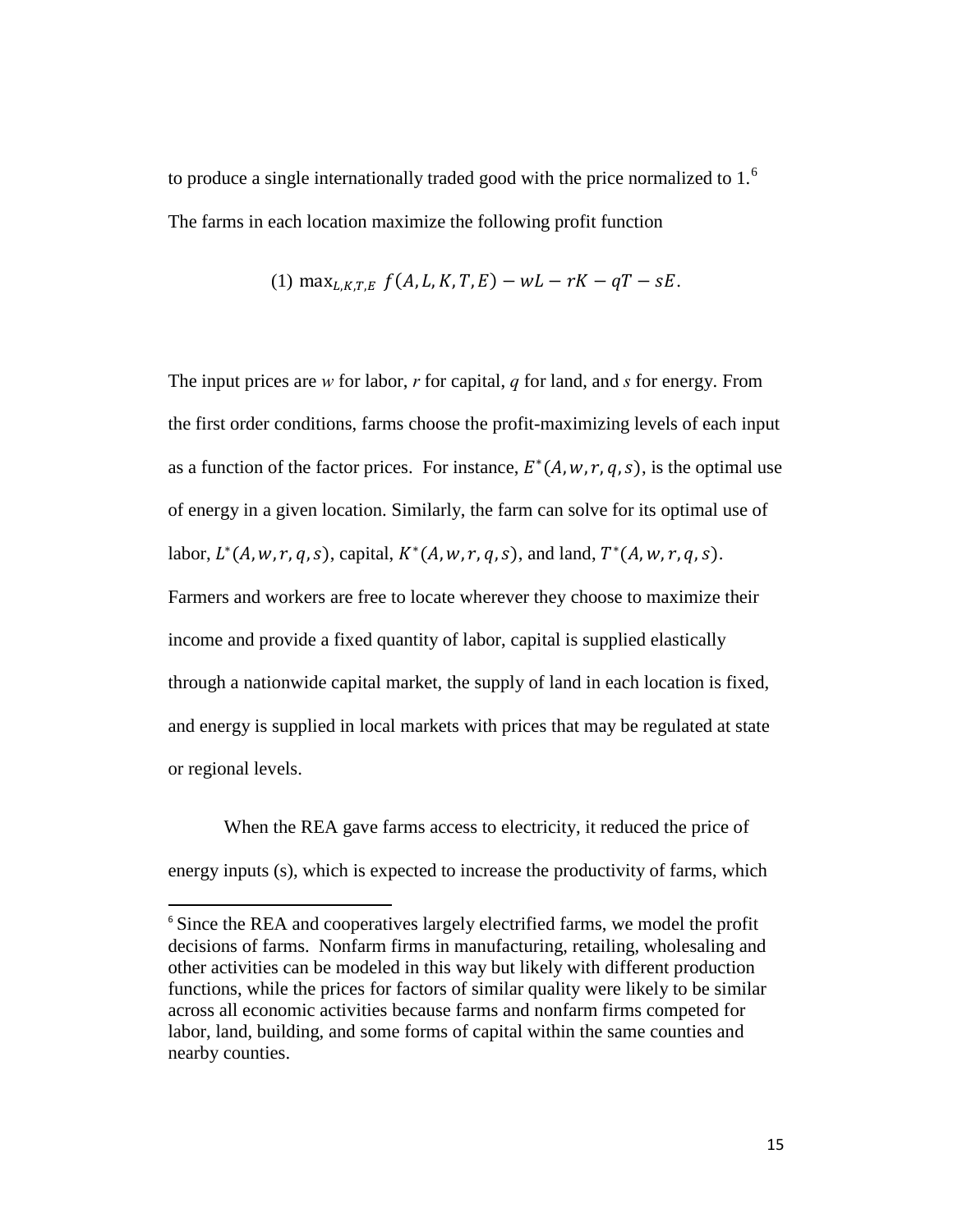in turn leads to increased demand for labor. The demand for land is increased as farms are more productive and farmers wish to produce more output. This would attract new farmers and farm workers moving into the areas. The in-migration, would, in turn, require housing, which will add an additional boost to land prices where the supply of land is upward sloping. The substitution of electricity for coal, wood, or steam power leads to decreases in these energy prices. To hire more workers to relocate to the area in a regular market, we would expect farm wages to rise and wages in manufacturing and retail to rise as the employers try to prevent them from moving out.<sup>[7](#page-16-0)</sup> However, the high levels of unemployment and the large number of people working less than full time in the 1930s would likely dampen the wage effects (Fishback, Haines, Rhode 2012; Cole and Ohanian 2004, Taylor 2011). Capital is assumed to be traded in a national market so that local conditions do not impact the price of capital.

 The input prices depend on access to the REA. The productivity parameter, the wage, the land price, and the electricity price are allowed to depend on access to the REA. By the mid 1920's most states had adopted regulatory commissions, which often set state-wide upper bounds on electric rates (Stigler and Freidland 1962). These rural locations did not previously have access to

 $\overline{\phantom{a}}$ 

<span id="page-16-0"></span><sup>&</sup>lt;sup>7</sup> We ignore the amenities effect on workers. If electricity does improve amenities, then even more workers would be willing to relocate to REA served areas, likely leading to smaller increases in wages in the rural location, and possibly larger wage increases in the urban location.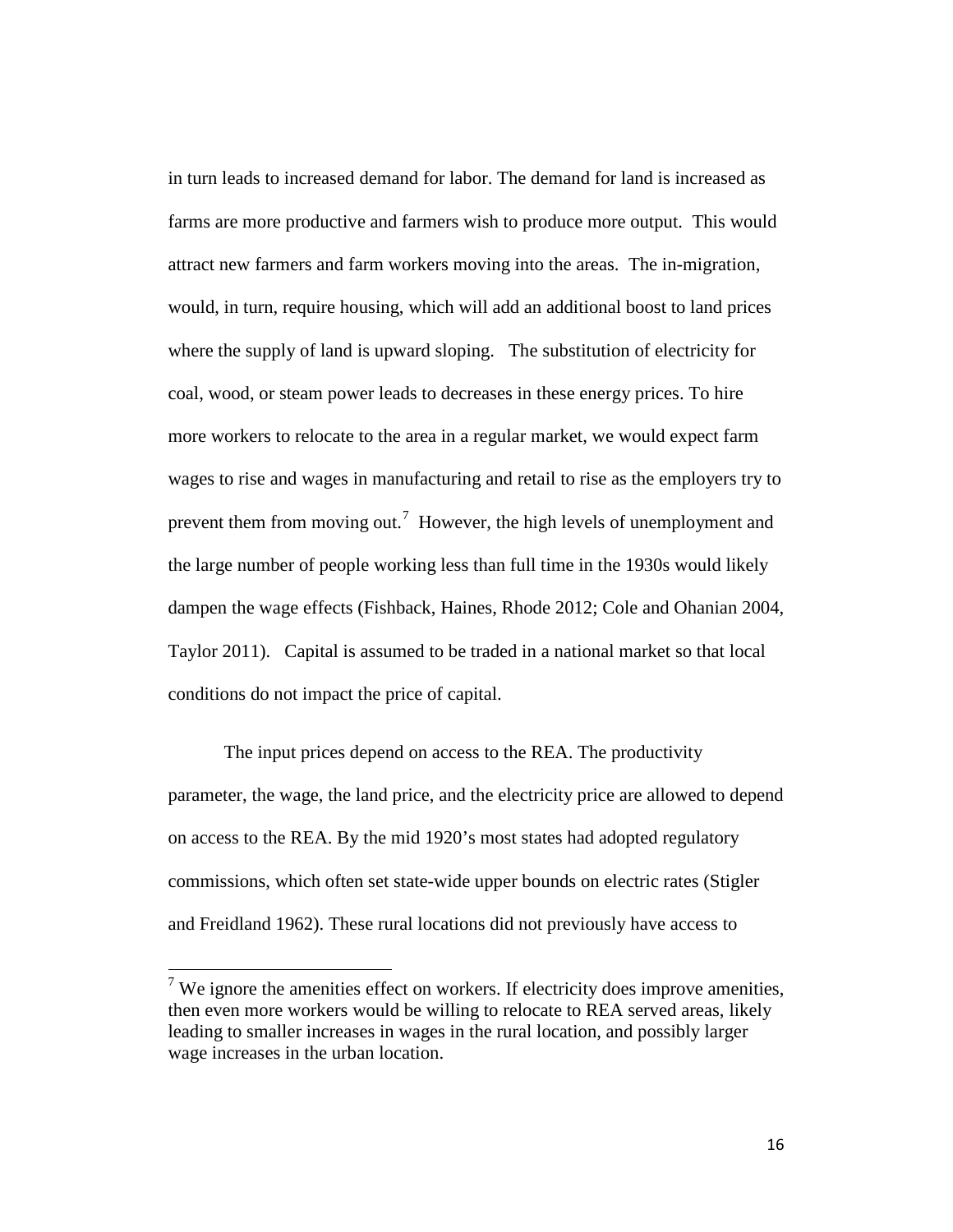electricity, so improved access to electricity would likely decrease local prices. To summarize all of the comparative statics, it is instructive to examine the change in short run profits of an incumbent farm as a result of increased access to electricity via the REA.

The short run equilibrium profits for an incumbent farm can be written in terms of the optimal level of inputs and their corresponding prices as well as the access to the REA, where we denote access to the REA with the variable R.

$$
(2) \ \pi =
$$
\n
$$
f\begin{pmatrix} A(R), L^*(A(R), w(R), r, q(R), s(R)), K^*(A(R), w(R), r, q(R), s(R)), \\ T^*(A(R), w(R), r, q(R), s(R)), E^*(A(R), w(R), r, q(R), s(R)) \end{pmatrix}
$$
\n
$$
- w(R)L^*(A(R), w(R), r, q(R), s(R)) - rK^*(A(R), w(R), r, q(R), s(R))
$$
\n
$$
- sE^*(A(R), w(R), r, q(R), s(R))
$$

To see how the short run profits of the incumbent farm change when farms gain access to the REA, we take the total derivative of profits with respect to access to the REA loan program. Differentiating with respect to access to the REA and collecting terms yields the following relationship for farm profits.

$$
(3) \frac{d\pi}{dR} = \left(\frac{df}{dA} \cdot \frac{dA}{dR}\right) + \frac{dA}{dR} \left\{ \left[\frac{dL}{dA} \left(\frac{df}{dL} - w\right)\right] + \left[\frac{dK}{dA} \left(\frac{df}{dK} - r\right)\right] + \left[\frac{dT}{dA} \left(\frac{df}{dT} - q\right)\right] + \frac{dW}{dR} \left\{ \left[\frac{dL}{dW} \left(\frac{df}{dL} - w\right) - L^*\right] + \left[\frac{dK}{dw} \left(\frac{df}{dK} - r\right)\right] + \left[\frac{dT}{dw} \left(\frac{df}{dT} - q\right)\right] + \frac{dW}{dW} \left\{ \frac{dL}{dW} \left(\frac{df}{dL} - w\right) - L^*\right\} + \left[\frac{dK}{dw} \left(\frac{df}{dK} - r\right)\right] + \left[\frac{dT}{dw} \left(\frac{df}{dT} - q\right) - T^*\right] + \frac{dM}{dW} \left\{ \frac{d}{dW} \left(\frac{df}{dL} - w\right)\right\} + \frac{dM}{dW} \left\{ \frac{d}{dW} \left(\frac{df}{dK} - w\right)\right\} + \left[\frac{dK}{dw} \left(\frac{df}{dK} - r\right)\right] + \left[\frac{dT}{dw} \left(\frac{df}{dT} - q\right) - T^*\right] + \frac{dM}{dW} \left\{ \frac{d}{dW} \left(\frac{df}{dK} - s\right)\right\} - E^*\right\}
$$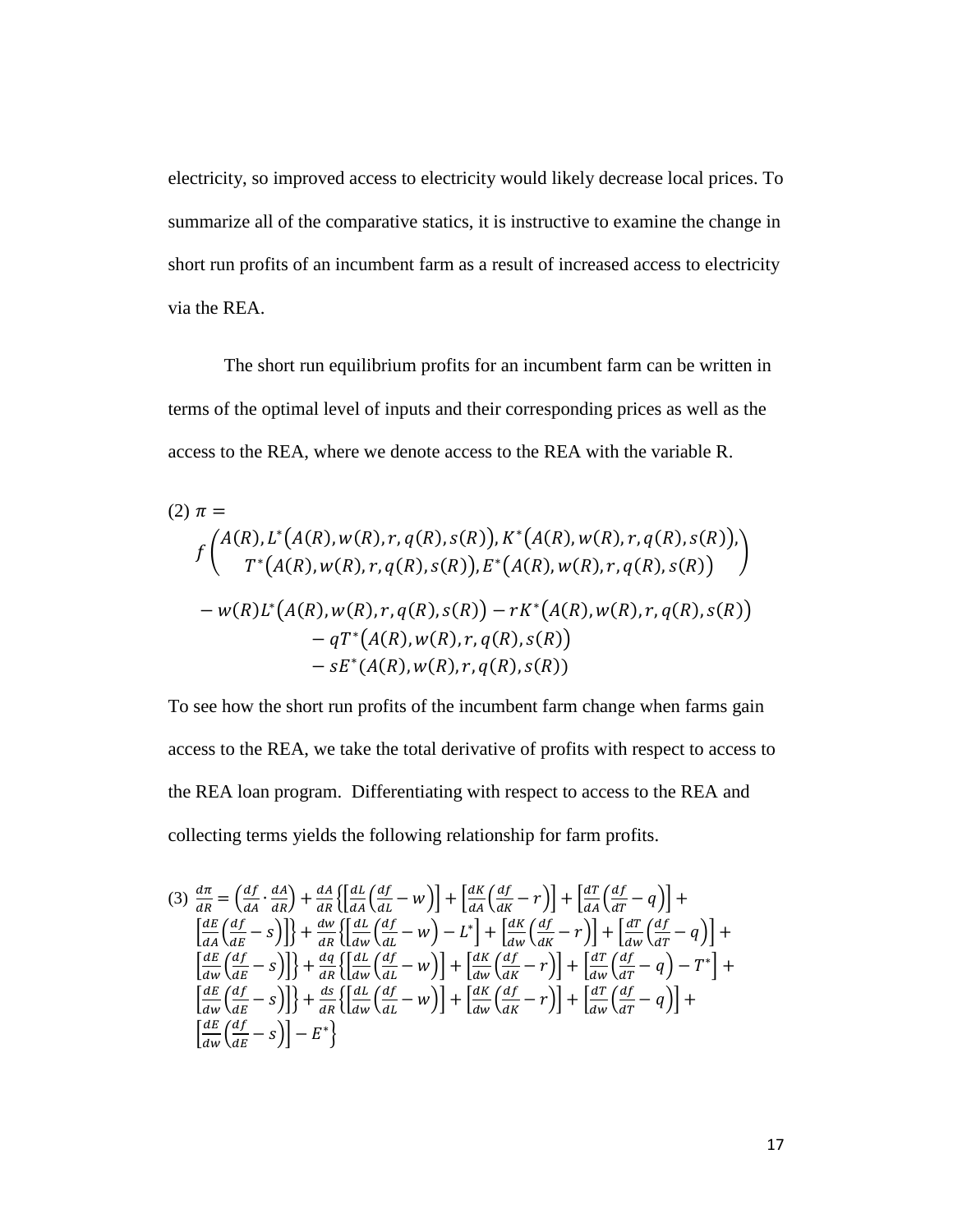If inputs are purchased such that each input is paid its marginal product, then the previous expression simplifies to

$$
(4) \frac{d\pi}{dR} = \left(\frac{df}{dA}\frac{dA}{dR}\right) - \frac{dw}{dR}L^* - \frac{dq}{dR}T^* - \frac{ds}{dR}E^*
$$

Equation (4) shows that the REA affects farm profitability through four channels. Access to the REA increases profits through increased farm productivity, lowers profits by raising wages, decreases profitability by increasing land prices as farms and workers compete for land, raise profits as a result of lower energy prices. The overall impact on the REA is ambiguous because it is unclear if productivity gains and lower energy prices will be offset by more expensive labor and land. Therefore, empirical analysis of a variety of measures of farm and nonfarm activity is necessary to determine which effects are strongest.

#### **4. Sample Construction**

Data for the empirical exercise are derived from a variety of federal publications. Outcome and control variables come from Census publications compiled in Haines (2005) and a new agricultural dataset collected by Fishback, Haines, and Rhode (2013). Data pertaining to the value of REA loan contracts by county, as well as other New Deal Agency loans are from Fishback, Horrace, and Kantor (2005), which originally came from unpublished mimeos of the Office of Governmental Reports (1940). Information detailing the location of REA projects comes from the Report of the REA (1939). Because REA loan information at the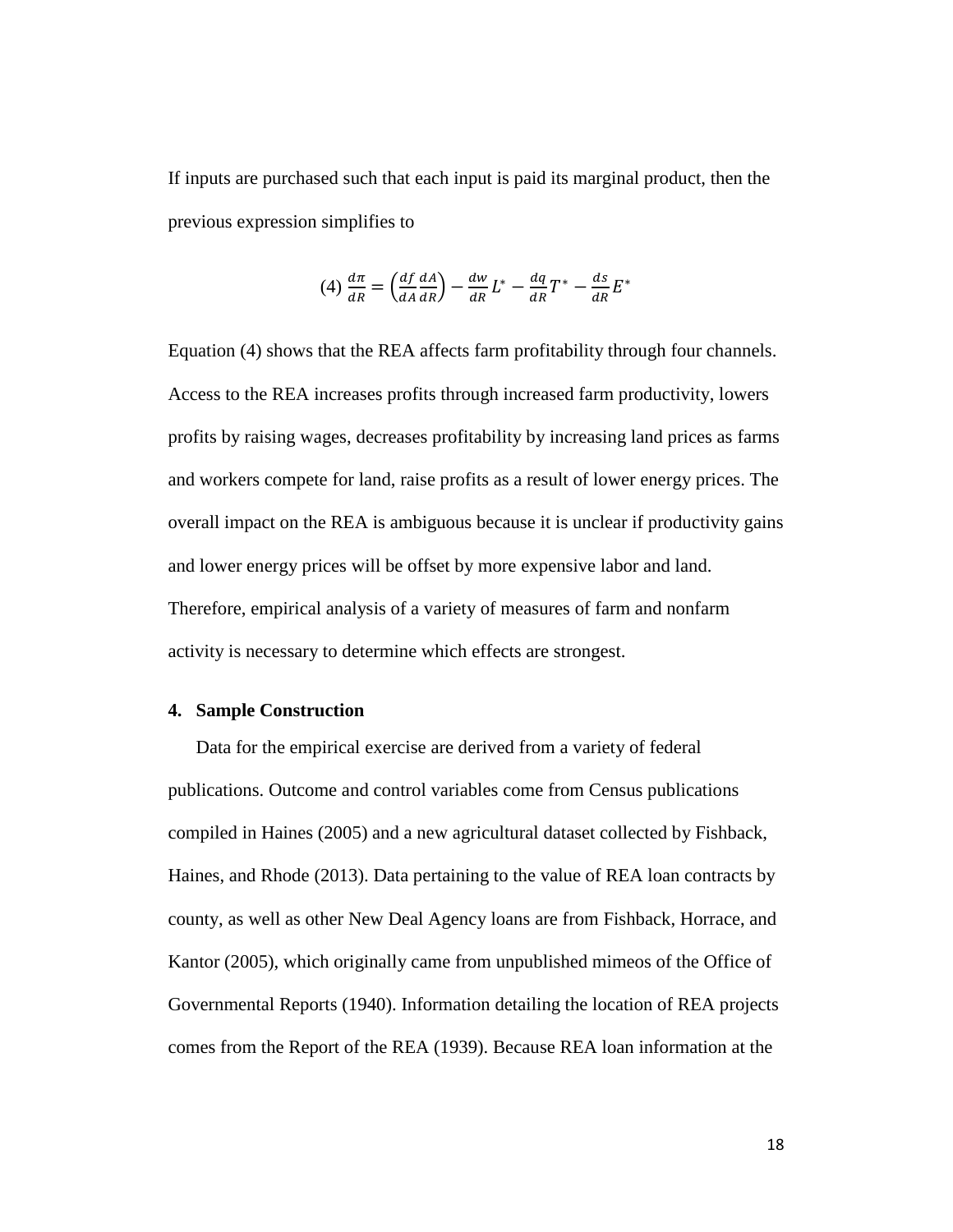county level is only available through 1939, the empirical exercise will focus on the period between 1935 and 1940, when the REA was most active in its loan program.

Data about the state of the electric grid prior to the formation of the REA is important in controlling for selection of projects based on access to the grid. The locations of the electric transmission grid and electric generation plants in 1935 come from the Federal Power Commission National Power Survey Interim Report Power Series No. 1 (1935) and were digitized using ArcGIS. The 1935 grid does not include power generated from new dams that were being built under the New Deal, like the TVA, because the projects were not generating electricity as of 1935.

Figure 1 displays the service areas of the REA funded projects as of 1939. Most of the projects were located in the Mid Atlantic, Southeast, Great Lakes, and Midwest; therefore, we restrict the sample to counties in these states. $8\text{ }$  $8\text{ }$ The sample is restricted further to counties with populations under 20,000 as of 1930 to eliminate large cities, which were not eligible for funding under the REA

l

<span id="page-19-0"></span><sup>&</sup>lt;sup>8</sup> The states left out of the sample are Alaska, Arizona, California, Colorado, Connecticut, Delaware, Washington DC, Hawaii, Idaho, Maine, Maryland, Massachusetts, Montana, Nevada, New Hampshire, New Mexico, New York, Oregon, Pennsylvania, Rhode Island, Utah, Vermont, Washington, and Wyoming.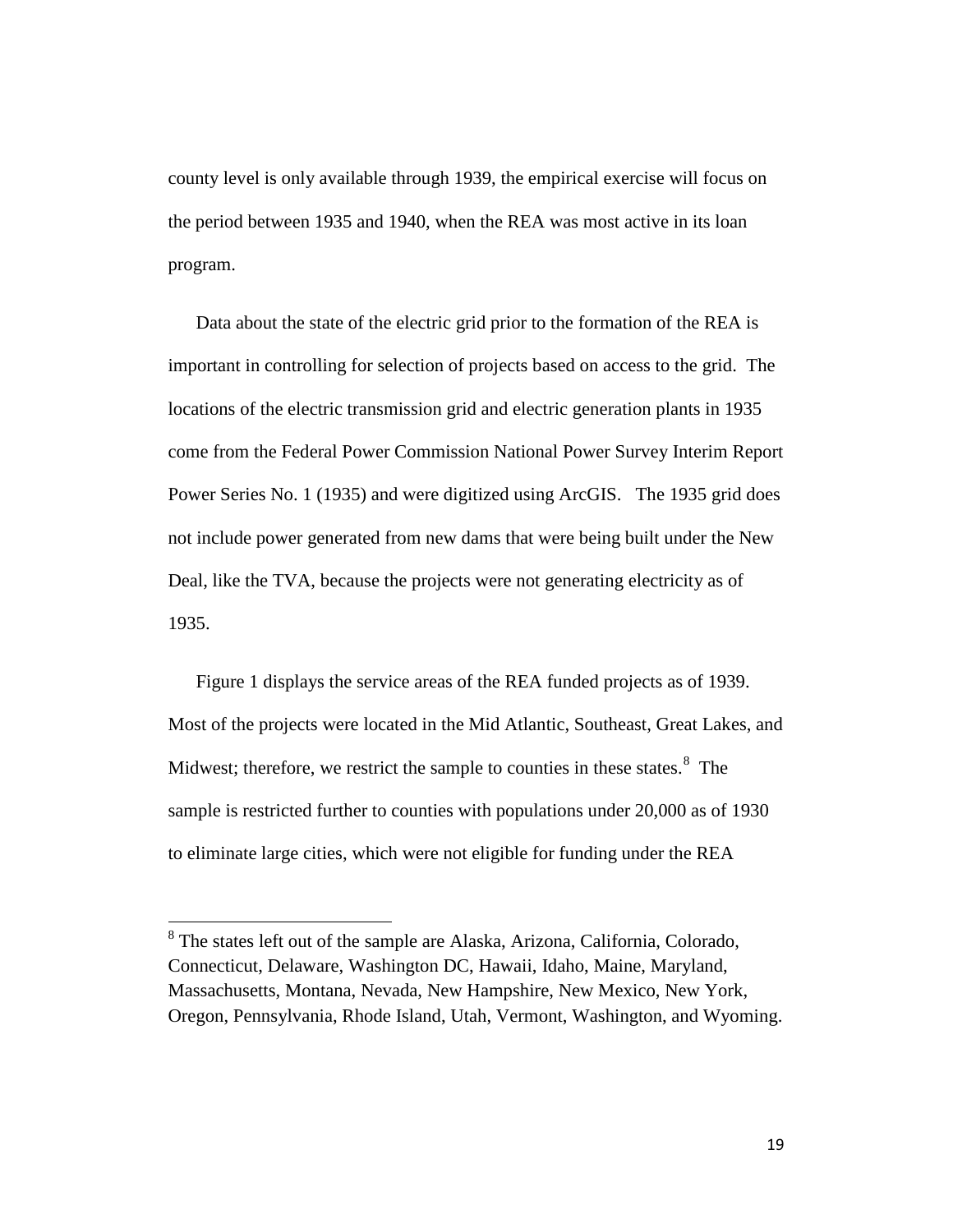guidelines. Of the approximately 3,000 counties in the United States, the restrictions leave 1,377 counties in the sample.

The summary statistics in Table 1 show that there were differences between the REA and nonREA counties before and after the REA was introduced. Despite having fewer urban areas, the REA counties had more people than the nonREA counties on average. Mean total output, measured as value of farm products, sold, traded, or used and then deflated by the wholesale price index for farm products was higher in the counties receiving REA loans in both 1929 and 1939, because there were more farms and output per acre was higher in the REA counties. These two factors offset the lower value of output per farm in the REA counties, which was driven by average acreage that was about one-fourth of the average in the nonREA counties. The farms in REA counties tended to have lower shares of value devoted to animal products while using a higher share of their production on their own farm. The levels of inputs also varied some, as farms in REA counties had higher land and building values (deflated by the wholesale price index for farm products) and lower values of farm machinery and implements (deflated by the wholesale price index for farm machinery) despite having less acreage. The farm operator worked fewer days off of the farm and used more family labor and less hired labor. Because of the lower share of population in cities of 2,500 or more and greater distance from larger urban areas, retail sales per capita, annual retail earnings, and manufacturing annual earnings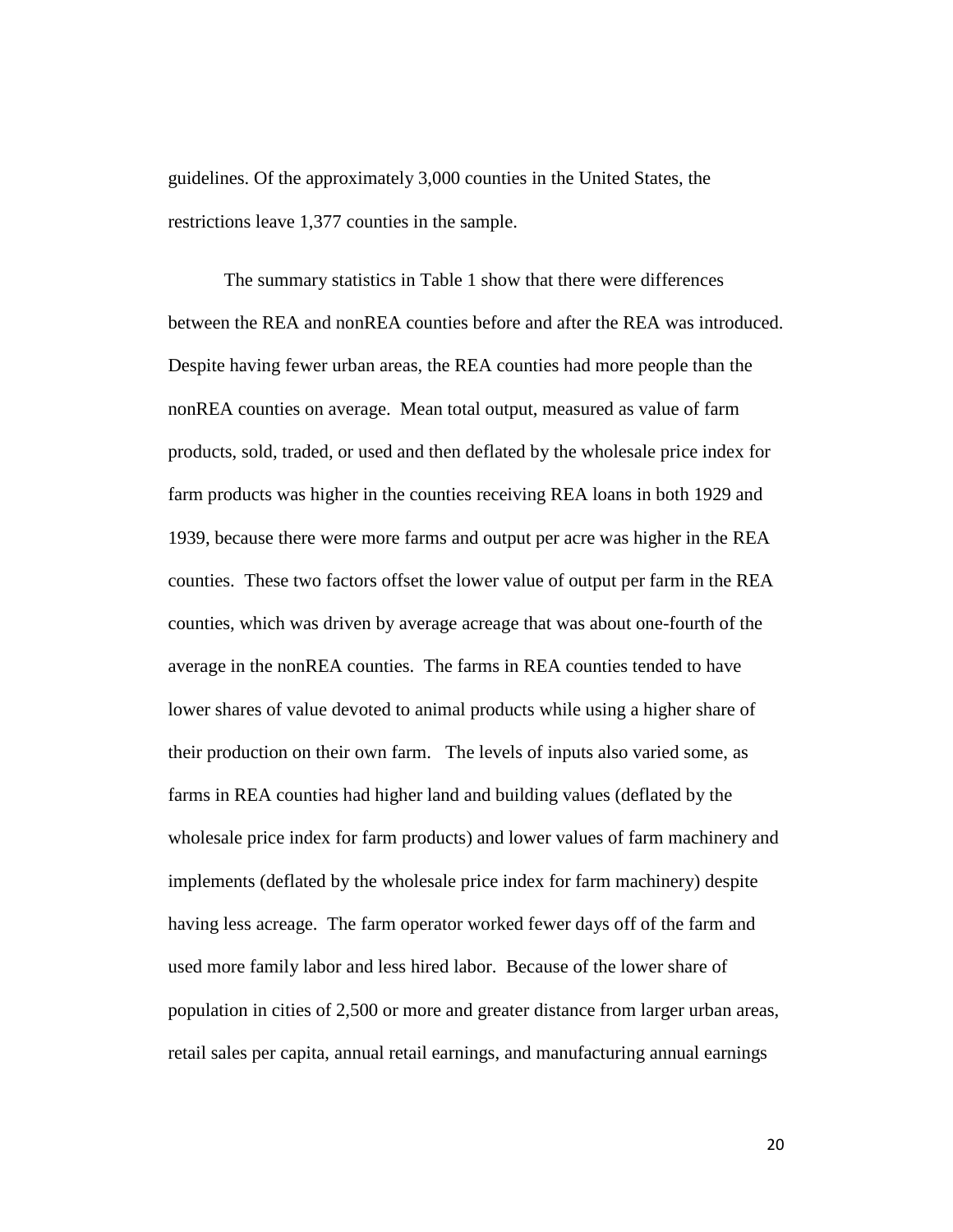were lower in the REA counties, although the number of manufacturing establishments were slightly higher in the REA counties. These differences in the features of the REA and nonREA levels of activity, led us to control for the starting level of key economic variables in the as well as to perform the placebo analyses below.

It is important to realize that the comparisons that follow here are made between a peak economy in 1929 and the situation in 1939 as the economy was still recovering from the ravages of the Great Depression. The counties that received REA loans were able to stave off many of the negative changes wrought by the Great Depression better than the counties that did not. The total value of farm products, the value per farm, and value per acre all fell in both types of counties between 1929 and 1939; however the REA counties experienced smaller declines. The value of crop output per farm actually rose for the REA counties while falling in the nonREA counties. Meanwhile, both types of counties produced a higher value of animal products and tended to use more of their output on their own farms with an average increase that was larger in the REA counties. The value of land and buildings per farm deflated by farm product prices fell by roughly the same amount in both types of counties, while the value of farm implements and machinery per farm fell much less in the REA counties. Farm operators in both REA and nonREA counties increased their average days worked off of the farm by nearly 30 days, but the rise was lower in the REA counties.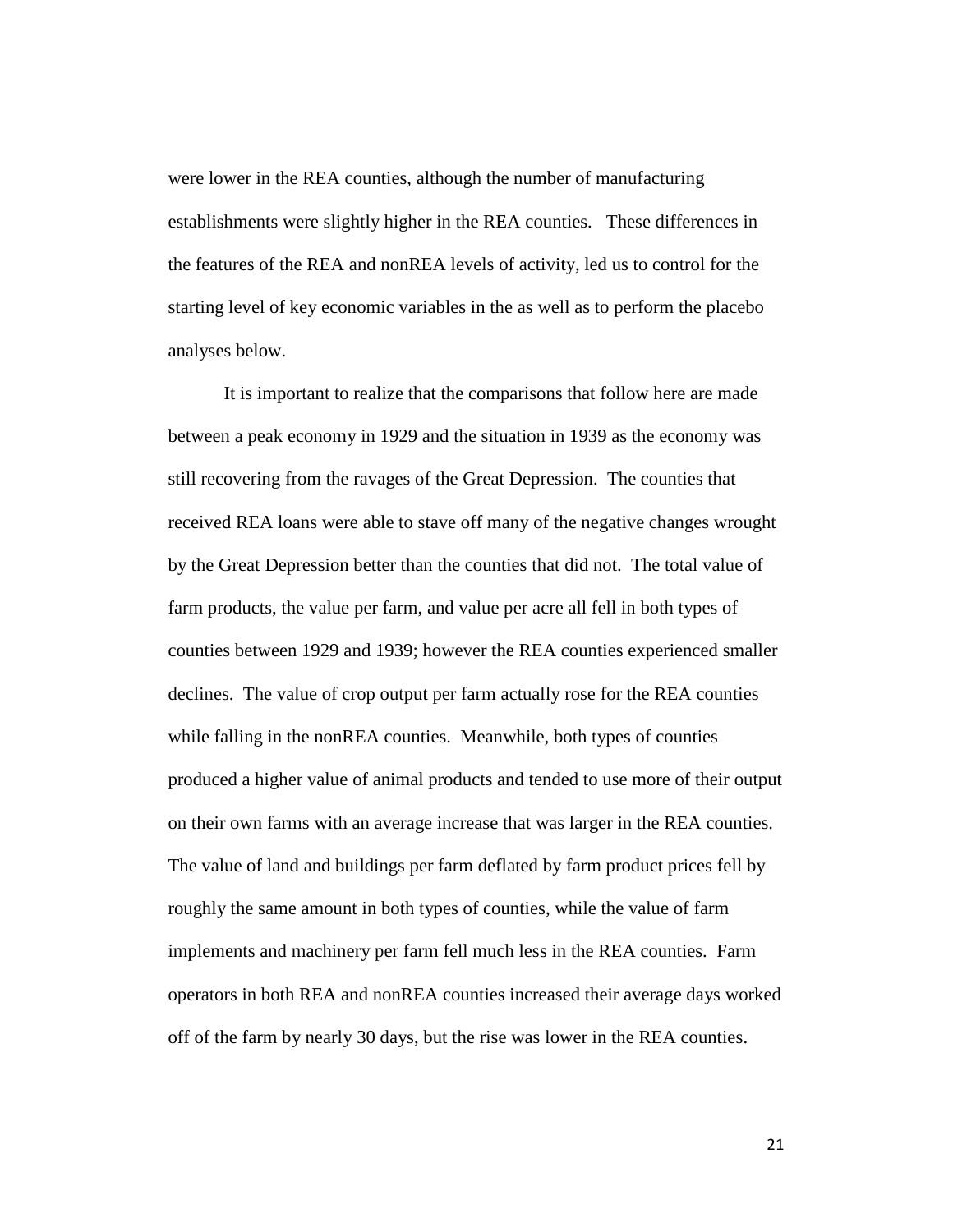Between 1935 and 1939 farms in both types of counties used more hired labor and less family labor but the REA counties increased their use of hired labor less and reduced their use of family labor less. The population grew in both the REA and nonREA counties but grew by more people in the REA counties. The share of the rural farm population dropped in both counties but by less in the REA counties, suggest less movement off of the farm there. Retail sales per capita fell less between 1929 and 1939 in the REA counties. Meanwhile, alternative annual earnings moved in opposite directions. Annual retail earnings fell more in the REA counties but annual manufacturing earnings fell less, as did manufacturing value added per acre and the number of manufacturing establishments. These summary statistics show the associations between the REA and the various dimensions of economic activity, while the analysis below examines whether these same relative changes are present after controlling for a broad range of correlates and whether we can assign a causal role to the REA.

#### **5. The Empirical Model**

We examine the influence of the REA by using information on the dependent variables from two years, one before the REA was put into effect and another just as the first round of REA loans made between July 1, 1935 and June 30, 1939 had ended. The year prior to the REA year is either 1929, 1930, or 1935, while the REA year is either 1939 or 1940. For simplicity in the discussion of the empirical model we will use 1930 and 1940 to designate the two years. Had REA loans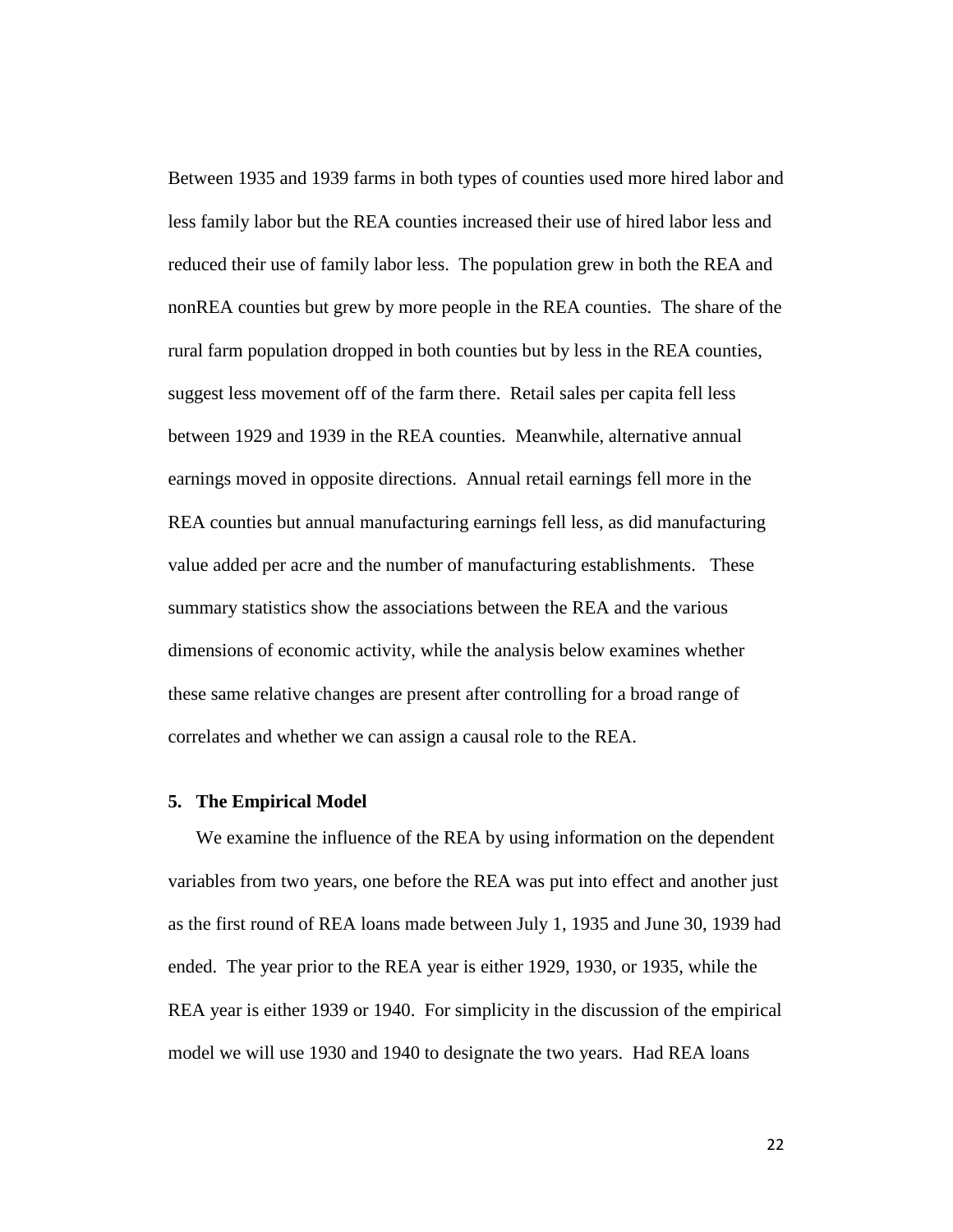been randomly assigned, the average treatment effect of a REA loan can be estimated with the following ordinary least squares regression:

(5) 
$$
\ln Y_{it} = \alpha_0 + \alpha_1 D40 + \beta_1 REA_{it} + \beta_{30} X_{i,30} + \beta_{40} X_{i,30} D40 + \beta_2 N D3339_{it} +
$$
  
 $\mu_i + \varepsilon_{it}$ 

 $lnY_{it}$  is the natural log of the dependent variable in county *i* and year *t*—either 1930 or 1940. *D40* is a dummy variable with value 1 in 1940 and zero in 1930. *REAit* is the value of REA loans between July 1, 1935 and June 30, 1939 per farm in the county in 1967 dollars. The vector  $X_{i,30}$  contains a variety of pre-treatment correlates measured prior to the introduction of the REA. We allow the pretreatment correlates to have differential effects in 1930 and 1940 by interacting  $X_{i,30}$  with the 1940 dummy, such that  $\beta_{30}$  measures the impact of the  $X_{i,30}$ correlates in 1930 and  $\beta_{40}$  measures the difference in the impact of the same correlates in 1940. The baseline characteristics in a pre-treatment year are used rather than the levels of observed characteristics in 1940 because electricity is a general purpose technology, which likely affected many outcomes simultaneously. Therefore, for each outcome, the REA coefficient measures the sum of all of the effects on that outcome in 1940 that might have operated through a variety of outcome measures, while controlling for the prior levels of a variety of covariates. For instance, when examining the effect of the REA on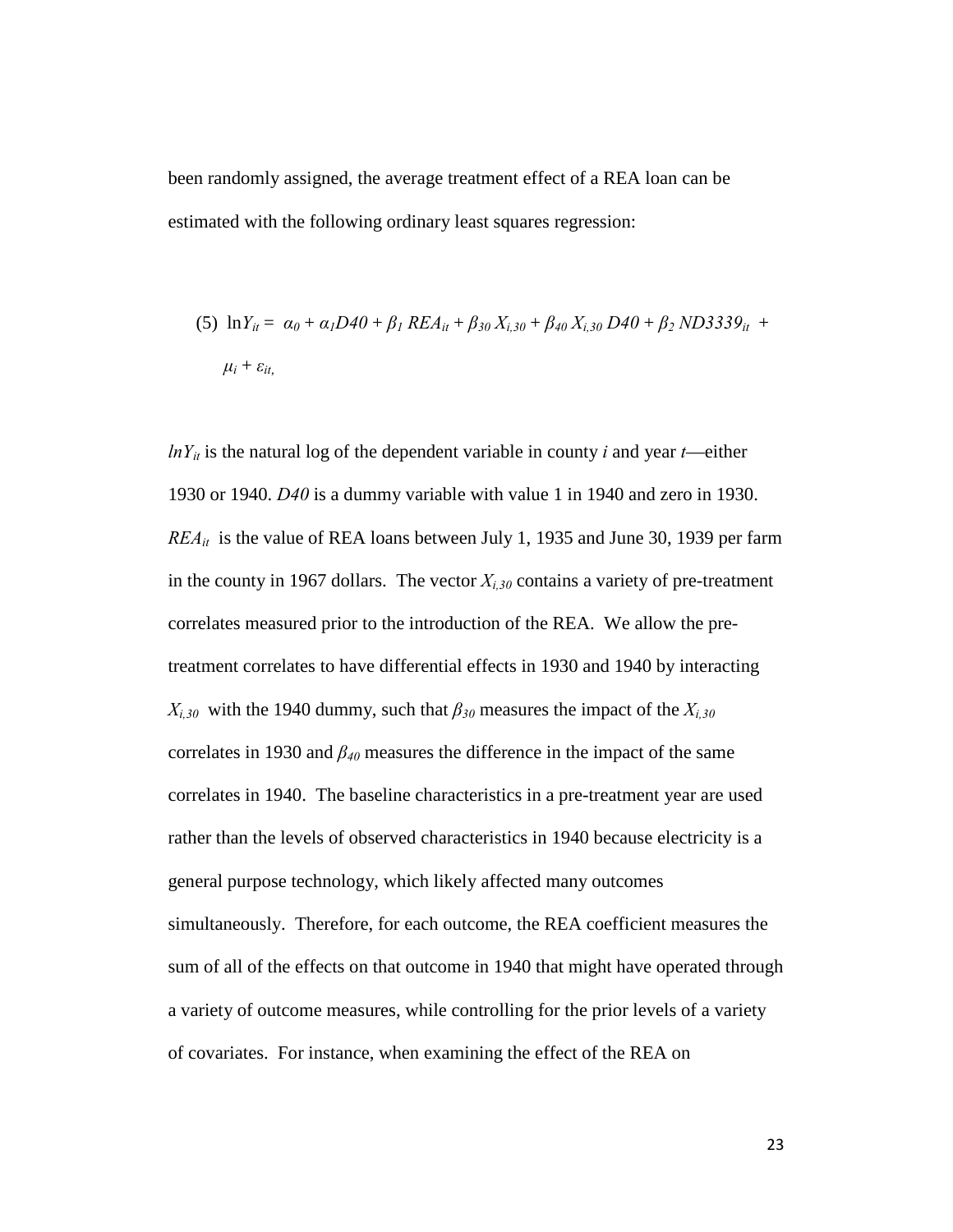manufacturing earnings, some of the REA effect may have come through its impact on the unemployment rate in 1939 or 1940. The coefficient captures the combination of the REA's direct effect on wages as well as its indirect effect through changes in unemployment, while taking into account the levels of both wages and unemployment (and any other potential outcomes of interest) at the beginning of the decade.

 In addition, we control for grants and loans from other New Deal programs in the vector ND3339, so that we are not ascribing effects of the REA that actually were the result of other New Deal programs. The New Deal measures include Agricultural Adjustment Administration (AAA) grants per farm, Farm Security Administration (FSA) loans per farm, Farm Credit Administration (FCA) loans per farm, other non-farm New Deal grants per farm and other nonfarm New Deal loans per farm. Finally, to control for time-invariant unobservable characteristics in the counties, a vector of county fixed effects,  $\mu_i$ , has been added to the equation.

We estimate the model in first differences. After subtracting the equation for 1930 from the equation for 1940, and making adjustments, the final equation for estimation is

$$
(6) \ \ln Y_{i40} - \ln Y_{i30} = \alpha_1 + \beta_1 \, REL_{i3539} + \beta_{40} \, X_{i,30} + \beta_2 \, NDS339_i \ + \varepsilon_{i40} - \varepsilon_{i30}^9
$$

 $\overline{\phantom{a}}$ 

<span id="page-24-0"></span><sup>&</sup>lt;sup>9</sup> The equation takes this final form because  $\alpha_0$ ,  $\beta_{30} X_{i,30}$  and  $\mu_i$  terms are the same in both years. Because *D40* is zero for the 1930 equation and one for the 1940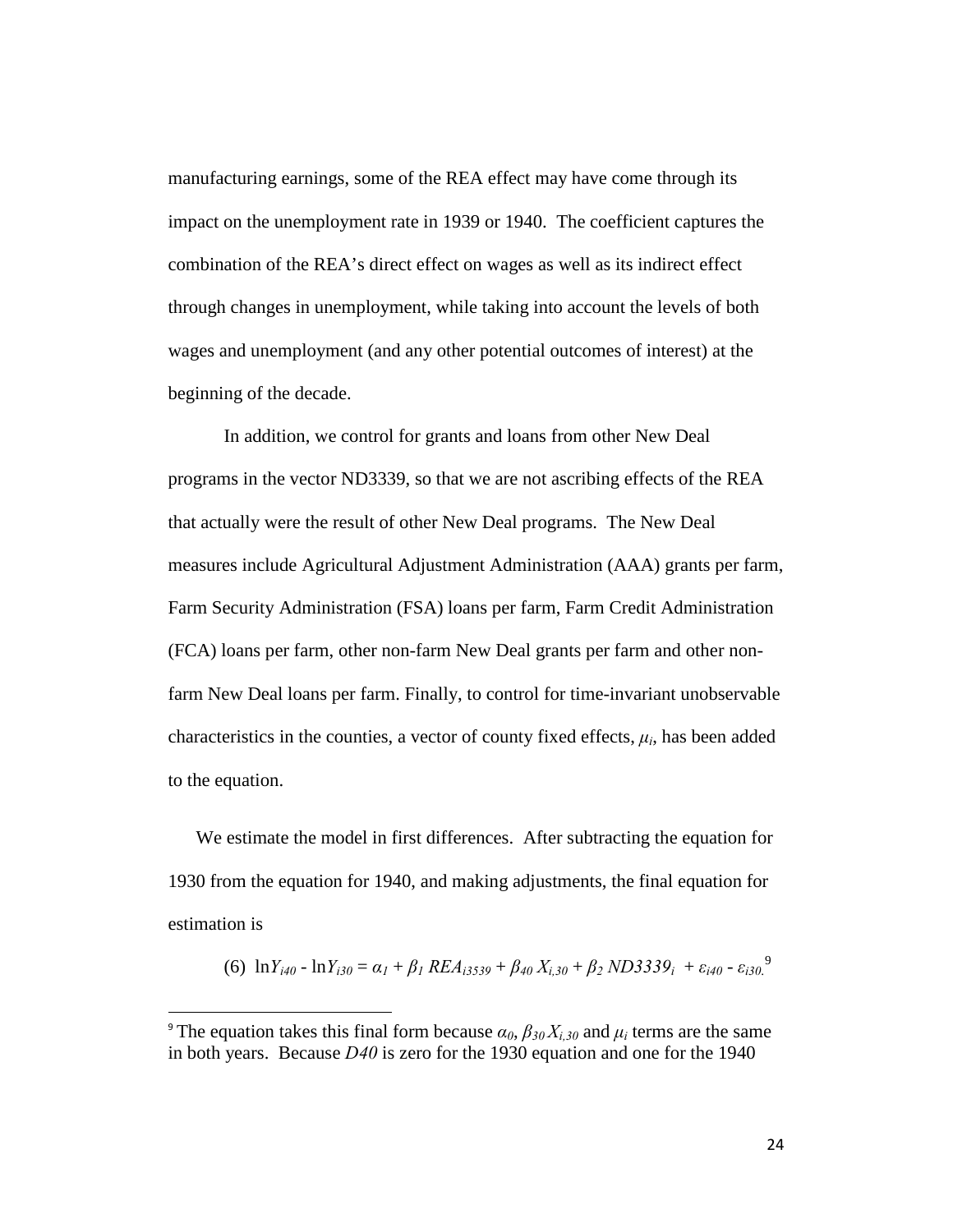The equation takes this final form because  $\alpha_0$ ,  $\beta_{30} X_{i,30}$  and  $\mu_i$  terms are the same in both years. Because *D40* is zero for the 1930 equation and one for the 1940 equation,  $\alpha_l$  and  $\beta_{40} X_{i,30}$  is the outcome of the first difference for the terms where *D40* appears. There were no REA loans or New Deal programs in 1930, so the first difference is the level value for the REA for 1935 through 1939 and the New Deal levels for 1933 through 1939. The model controls for potential endogeneity arising from pretreatment differences in the counties and time-invariant features of the counties, while also controlling for spending and loans in other New Deal programs.

After these controls are in place, our qualitative analysis of the REA decision process shows that the dominant factor determining the location of REA loans was the potential cost of distributing electricity, which was strongly correlated with the distance from the existing electricity grid. To control for this selection process, we include two additional covariates that strongly affected the cost of obtaining electric service, the distance to the nearest generation station and the distance to the nearest transmission line. Greater distance along distribution lines meant more load loss due to resistance in the transmission lines and thus greater cost of delivering electricity. The distances were constructed using

 $\overline{\phantom{a}}$ 

equation,  $\alpha_1$  and  $\beta_{40}$   $X_{i,30}$  is the outcome of the first difference for the terms where *D40* appears. There were no REA loans or New Deal programs in 1930, so the first difference is the level value for the REA for 1935 through 1939 and the New Deal levels for 1933 through 1939.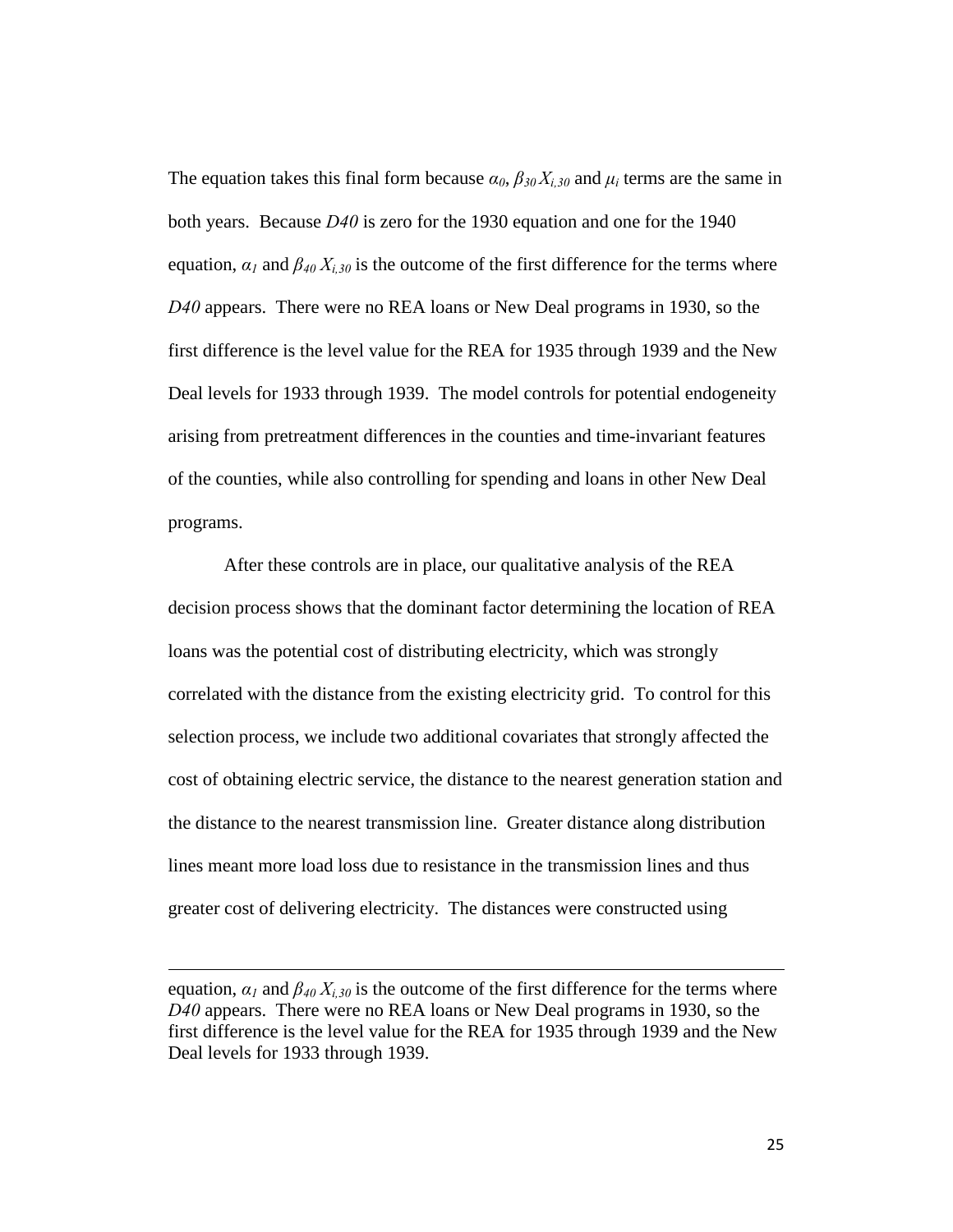geocoded maps from reports filed by the FPC in 1935, which report the locations of central service stations and transmission lines. Figure 2(a) shows the spatial distribution of the electric grid from 1935, and Figure 2(b) shows the digitization of the map. Diamond shaped markers represent the location of electric generation stations, while lines represent the location of transmission lines.

The REA explicitly included these costs as a major component of their decision to grant loans to applicants. Both the proximity to central electric stations and to large transmission networks influenced the costs of delivering electricity, and thus, the financial success of loan applicants. These costs potentially were very large; in 1935 the Federal Power Commission reported those distribution losses ranged from 10-40 percent of all power sales in the country (FPC 1935). In regressions of REA loans per farm as a function only of the two distance measures and a constant, a one standard deviation (OSD) increase in distance from a generation plant leads to a 0.12 standard deviation decrease in REA spending per farm. For an OSD increase in the distance from the transmission grid, REA spending per farm falls by 0.079 standard deviations. Combined, these variables explain 3.3 (R-Squared) percent of the variation in REA spending per farm.

#### *Placebo Testing*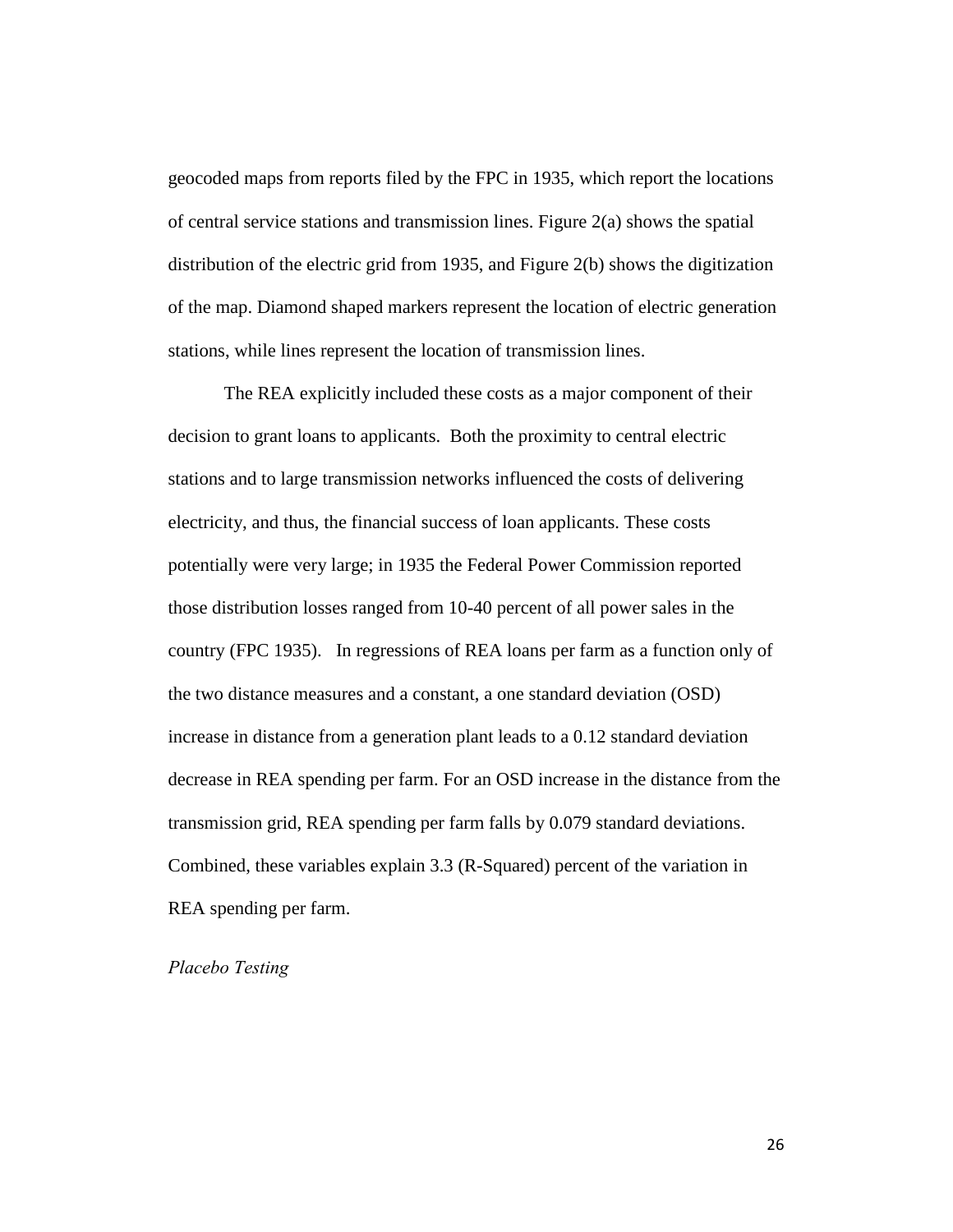To test the effectiveness of our design and control variables, we estimate a set of placebo regressions by examining changes in outcomes from 1920 to 1930, a period well before the creation of the REA, as a function of REA loans per farm. Evidence of sizeable and statistically significant relationships between the later REA loans and the changes in outcomes in the 1920s would suggest that we have not controlled well for the REA selection process and would suggest the presence of bias in the results for the 1930s that we estimate below. Because of data limitations, we are only able to perform placebo regressions for some of the outcomes measured here. Since the results consistently show the absence of a relationship between the REA loans and the 1920s changes in outcomes that can be measured, it seems likely that the results would be the same as for the other outcome measures.

 In Table 2 we present the results from the placebo regressions with and without the control variables. Standard errors are presented in parenthesis and are clustered at the state level. The clustering reduces problems with inference that might arise from correlation of unobservables across counties within the same state. Column 1 reports the results without the inclusion of any covariates while Column 2 adds the full set of covariates.

 In the estimates without controls in Column 1 of Table 2, the only statistically significant coefficients are for population and the average value of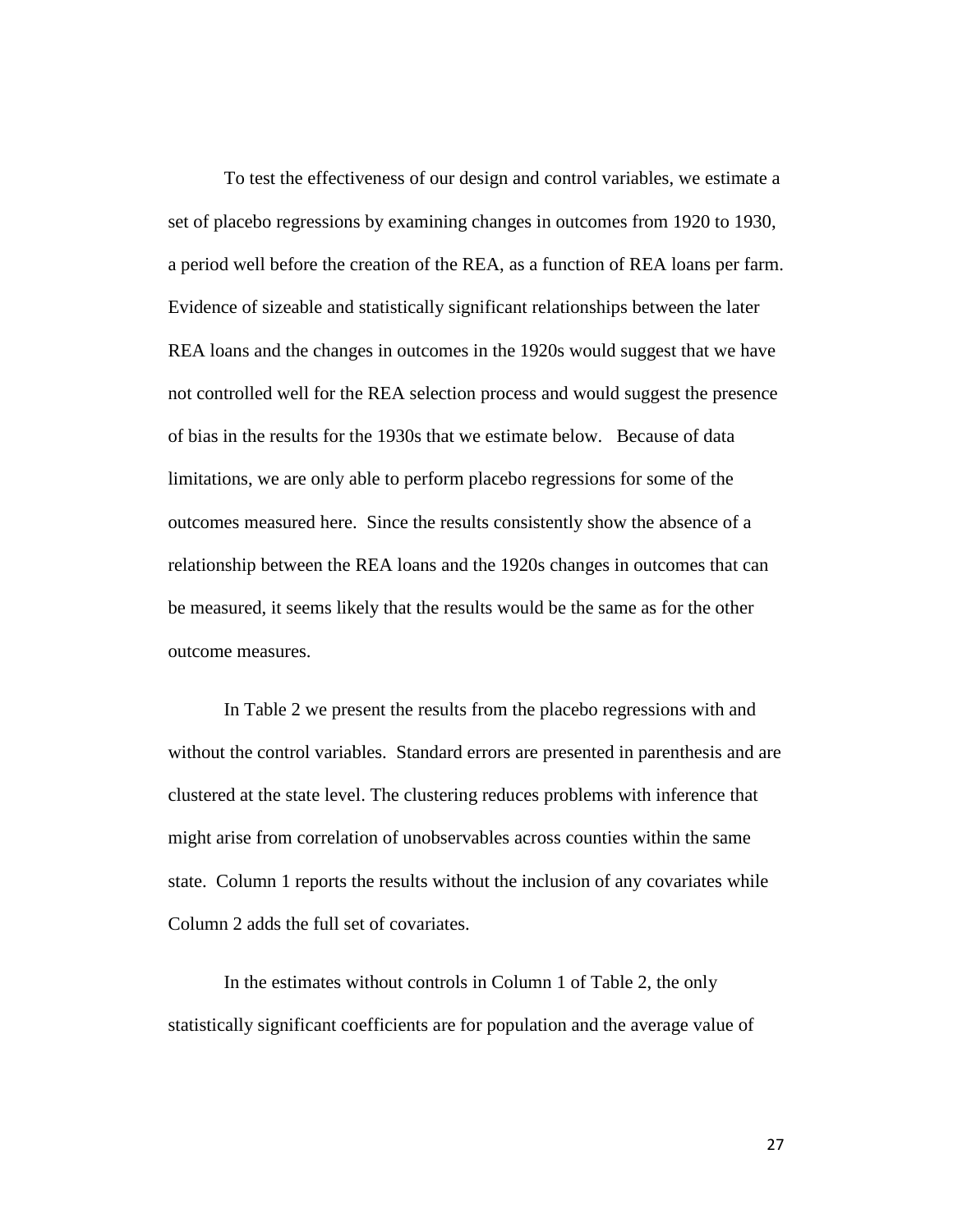land and buildings per acre. In both cases, the coefficients have the opposite sign of the coefficients for those variables estimated in Table 3 below; therefore, the implied selection bias works against the direction found in Table 3. Once the correlates are included in the placebo regressions in column 2, none of the coefficients are statistically significant and the magnitudes in most cases are substantially smaller than for the coefficients estimated in the regressions in Table 3. When all of the placebo results are considered, they appear consistent with the view that selection bias in the distribution of REA loans is not a problem in the analysis.

#### *The Impact of the REA*

When discussing the impact of the REA, remember that population was growing in both types of counties, but a decade of Depression and slow recovery left the economies in the counties in the sample in worse shape than they had been in 1929. On most dimensions, except population and crop output, the REA loans were transforming the counties where they were received in an environment where nearly all counties had still failed to reach their 1929 levels by 1939. Thus, when we are discussing positive coefficients for the REA, in many situations we are describing a setting where the REA counties performed better relative to the nonREA counties at promoting recovery or staving off further declines.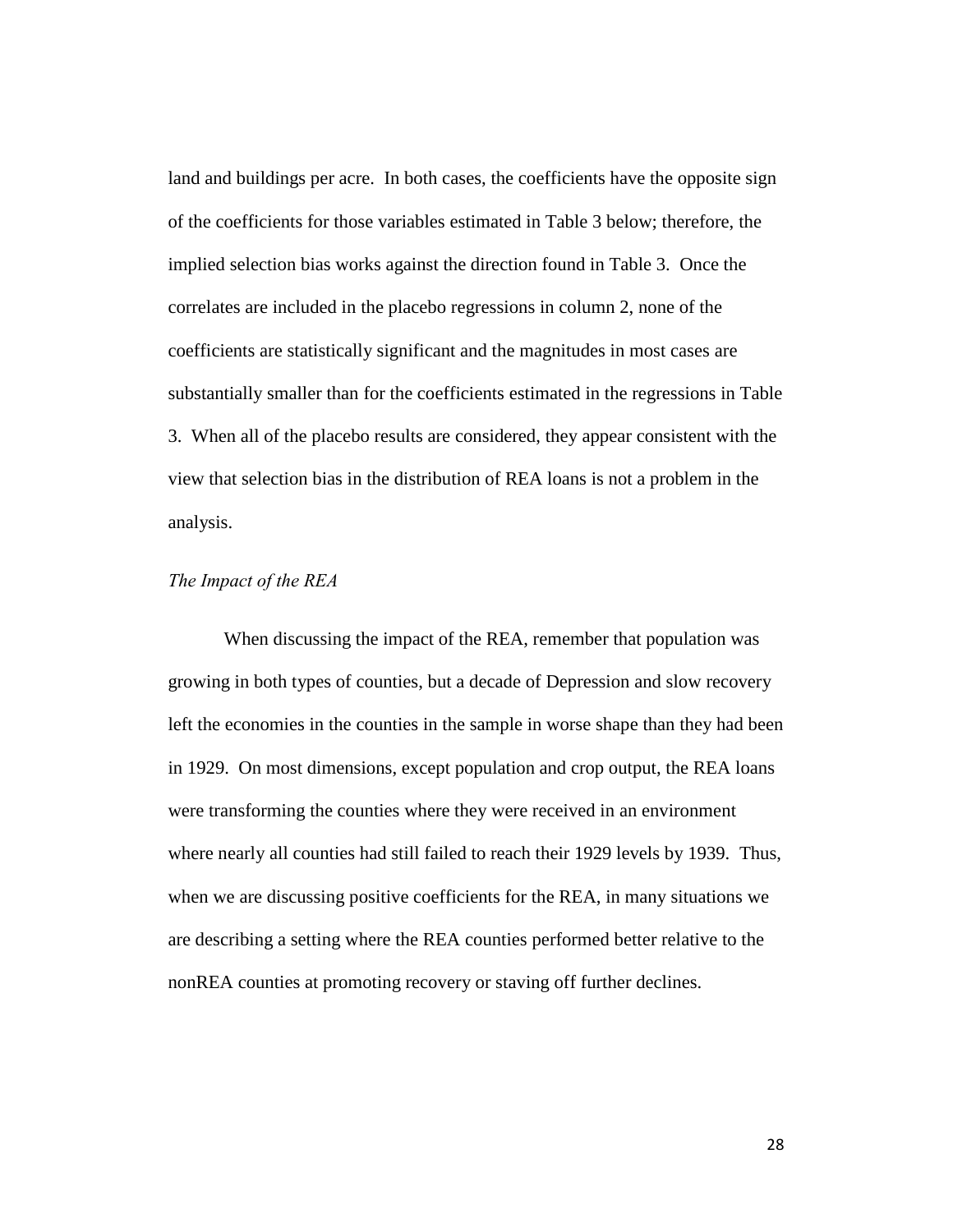The results in Table 3 show that the distribution of REA loans contributed to increases in the value of crop output, and helped offset declines in overall agricultural output and productivity per acre. Outside of agriculture the effects on the retail and manufacturing sectors were generally small. Each entry in Table 3 shows the coefficients for separate regressions using the value of REA loans per farm as the measure of REA access. Robust standard errors clustered at the state level are reported in parenthesis. We will focus on the results with the full set of pre-treatment controls in discussing the magnitudes of the effects since these estimates are less likely to be affected by omitted variable and endogeneity bias.

The trends in the summary statistics in Table 1 show that the total value of farm output declined between 1929 and 1939. The introduction of the REA into a county helped stave off this decline relative to the nonREA counties through a complicated set of interactions by stimulating the value of output per farm, and the value of output per acre. The most comprehensive measure of farm output is the real value of farm products sold, used, and traded per farm, which we deflated by the wholesale price index for farm products.<sup>10</sup> The authors of the 1940 Census considered this measure to be their closest approximation to gross farm income (U.S. Bureau of the Census 1943, 869). In Table 3 the coefficient of the REA

 $\overline{\phantom{a}}$ 

<span id="page-29-0"></span> $10$ <sup>10</sup>The writers of the 1940 Census of Agriculture suggest that the value of farm products, sold, used, or traded was their closest estimate of gross farm income U.S. Census Bureau, 1943, volume III, 869. The Wholesale price index for farm products is series cc86 in Carter, et. al. (2006, 3-175 to 3-176).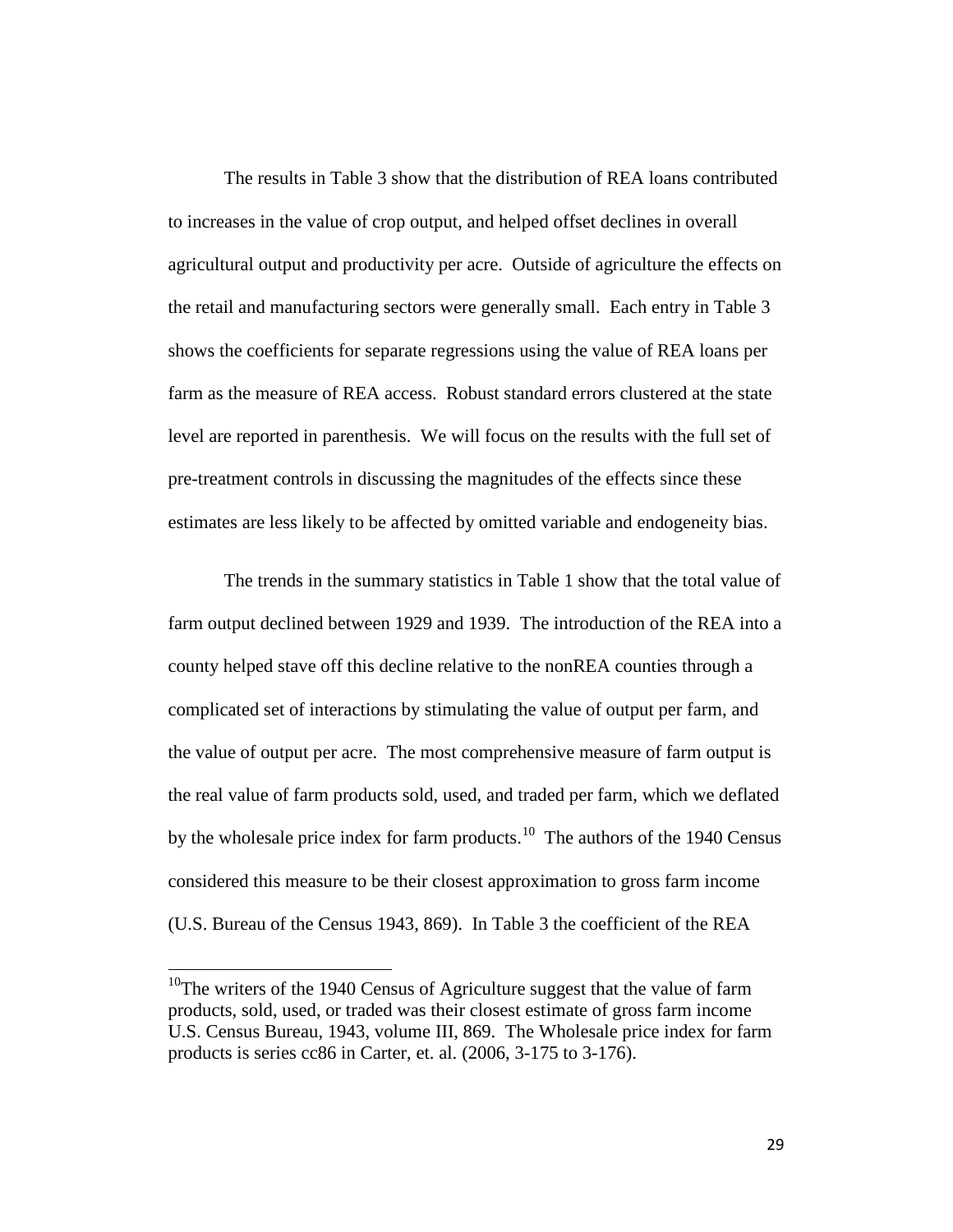loans per farm is 0.0004, which implies that a one dollar increase in REA loans per farm raised the total value of farm products, sold, traded, or used in the county by roughly 0.04 percent. The mean REA loan per farm in REA counties of \$77 was associated with a change in the natural log of the value of farm output of 0.0308 log points, which can be compared with a decline in the mean log value of output of -0.13 log points in REA counties. This finding suggests that without the REA the mean natural log of the value of output would have fallen by -0.161 log points rather than the decline of -0.13 log points with the mean REA loan in place. Thus, the REA loan helped prevent an additional 23.9 percent decline that would have occurred without the loan.

The positive effect of the REA loans was driven largely by an increase in the value of farm products per farm and per acre, while having no statistically significant impact on the number of farms or farm size. Here again, the productivity increases associated with the REA worked to offset downward trends between 1929 and 1939. In the summary statistics for REA counties in Table 1 both the value of farm products, sold, traded or used per farm and the same value per acre fell by 5 percent between 1929 and 1939. The REA loan coefficients imply that the \$77 average REA loan per farm was related to a rise of about 5.39 percent of the value of output per farm and per acre. The mean change in the value of farm products per farm in Table 1 was negative 5 percent. Thus, without the REA the value of output per farm likely would have fallen by 10.39 percent,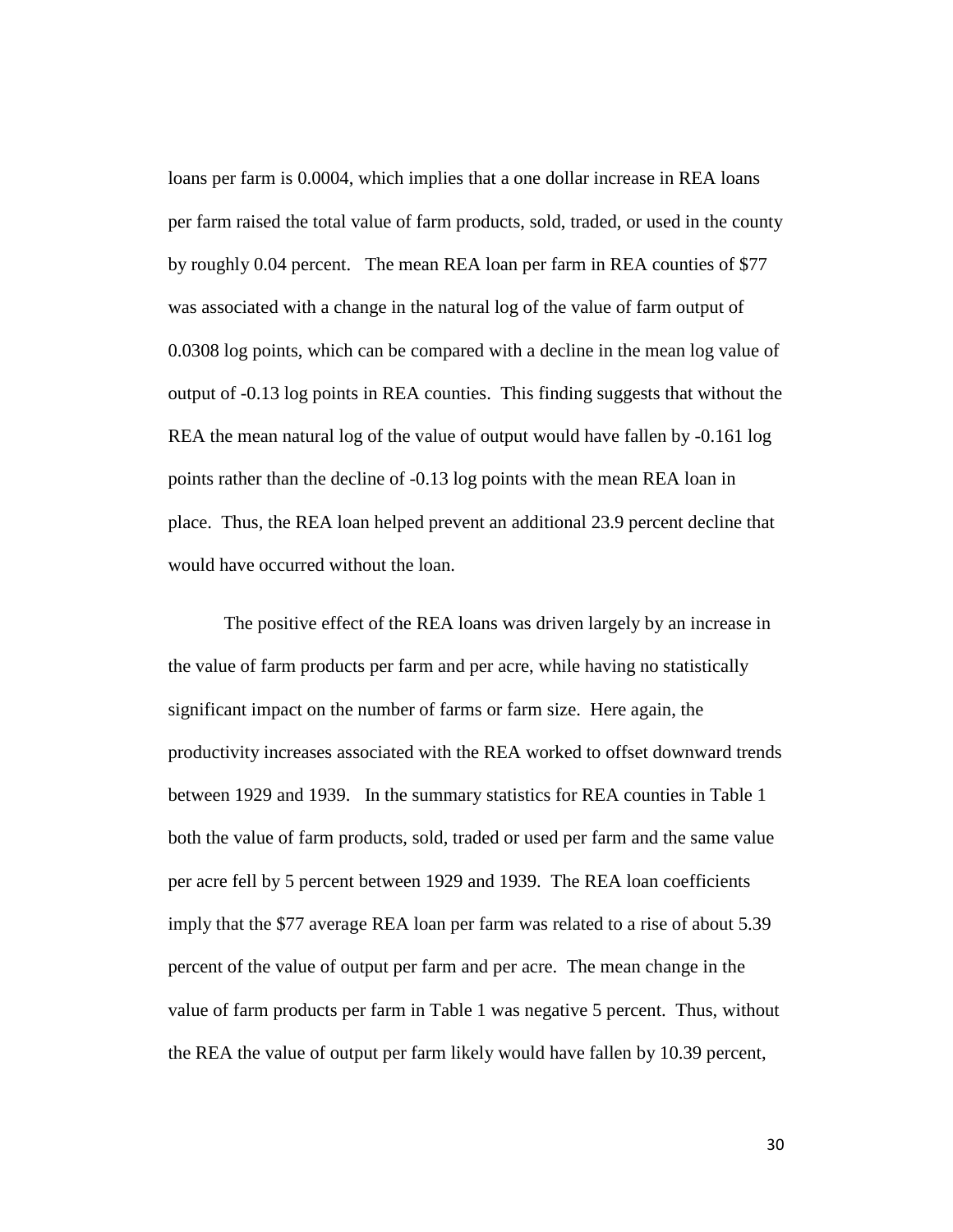or about 104 percent more than the decline that actually occurred. Similarly, the average REA loan per farm would have raised the value of farm products per acre by 3.08 percent compared with a drop in the mean value of 5 percent with the REA loan in place; therefore, the REA loan helped prevent an additional 60 percent drop in the mean value of farm products per acre. The impact of the REA on the value of farm products arise while controlling for the AAA grants per farm offered to farmers to take land out of production, which also were considered to have raised output per acre but encouraged larger farm sizes (Depew, Fishback, and Rhode, 2013). Meanwhile, the REA loans did not have statistically significant relationships with the changes in the natural number of farms or the average acreage per farm.

The REA loans were associated with increases in the value of output per farm across several dimensions, the value of crop output, the value of animal products, and the value of farm products used on the farmer's own farm. The summary statistics in Table 1 show that the total value of crops, the value of crops per farm, and the value per acre all rose in the REA counties, while falling in the nonREA counties. We have two measures of the value of crops per farm. One is based on crop output figures multiplied by estimates of county prices, and the second is based on the farmers' answers to the questions about the value of crops sold or traded. Both are deflated using the wholesale price index for farm products. The coefficients in Table 3 suggest that the introduction of the mean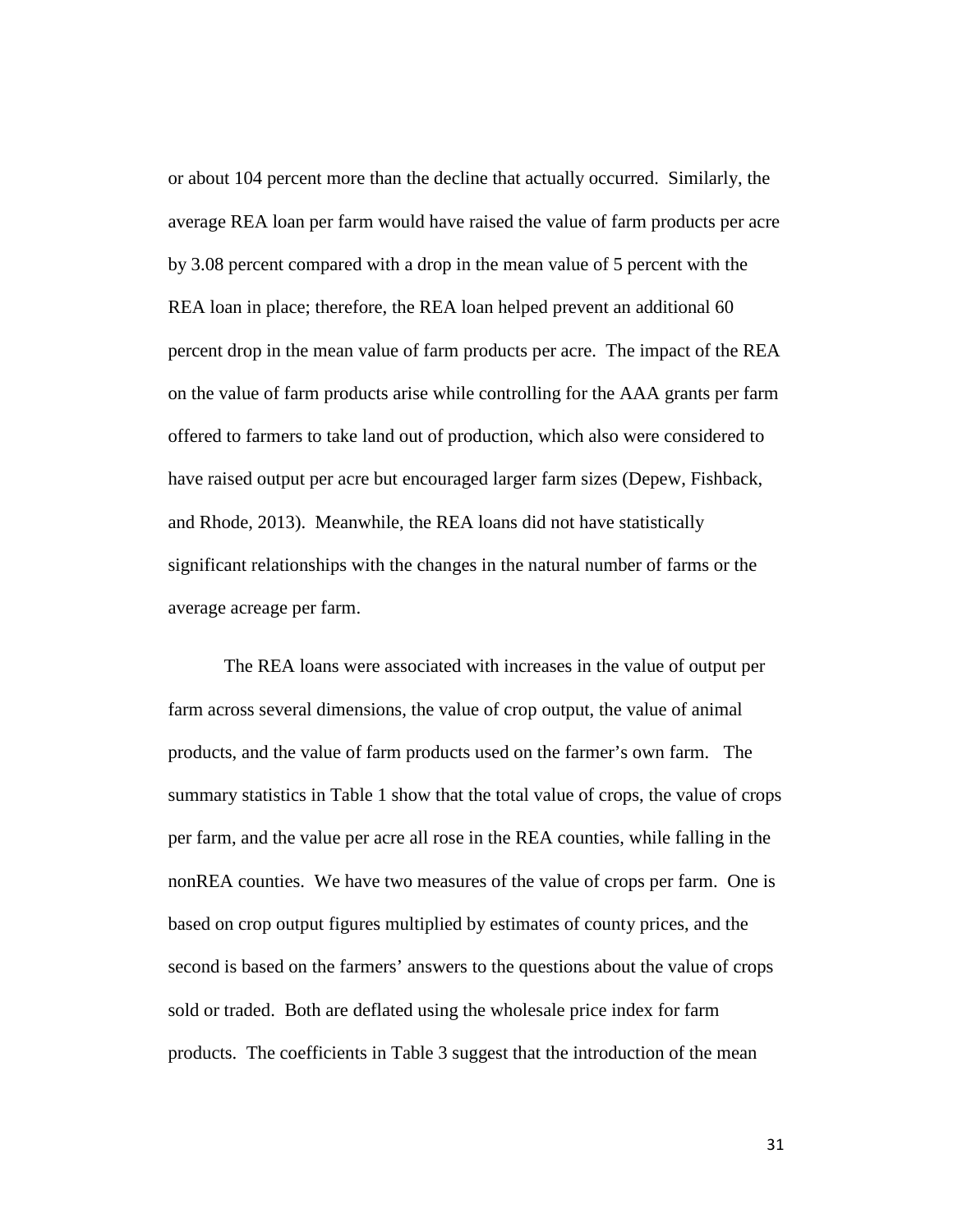REA loan of \$77 per farm would have accounted for 56.3 percent of the rise in mean total crop value in the REA counties, 34.4 percent of the rise in crop value per farm, and 108.7 percent of the rise in the value of crops sold or traded on the farm. The effect of the REA loan value per farm for the crop value sold or traded per farm is weaker and accounts for only 15.3 percent of the change in means over the decade, while the coefficient is not statistically significant.

The REA loans also were associated with increases in the real value of livestock products sold or traded per farm and in the per farm value of farm products used on the farmers' own farm. A move from no loan to the mean REA loan per farm contributed 19.1 percent of the rise in the mean value of livestock products sold or traded per farm and 10.1 percent of the rise in mean products used by the farmer on his own farm.

The REA's stimulus of the value of output per farm and per acre helped to offset a decline in the value of the land per acre and the value of land and buildings per acre between 1930 and 1940 in REA counties. The Census reported estimates for both, but the agricultural reporters were not convinced that the separate estimates for the value of buildings and the value of land that they received were as good as the estimates of the combined value of land and buildings because the purchase price of most farms was the combined value of both land and buildings (U.S. Census Bureau, 1943, volume, p. 27.) The REA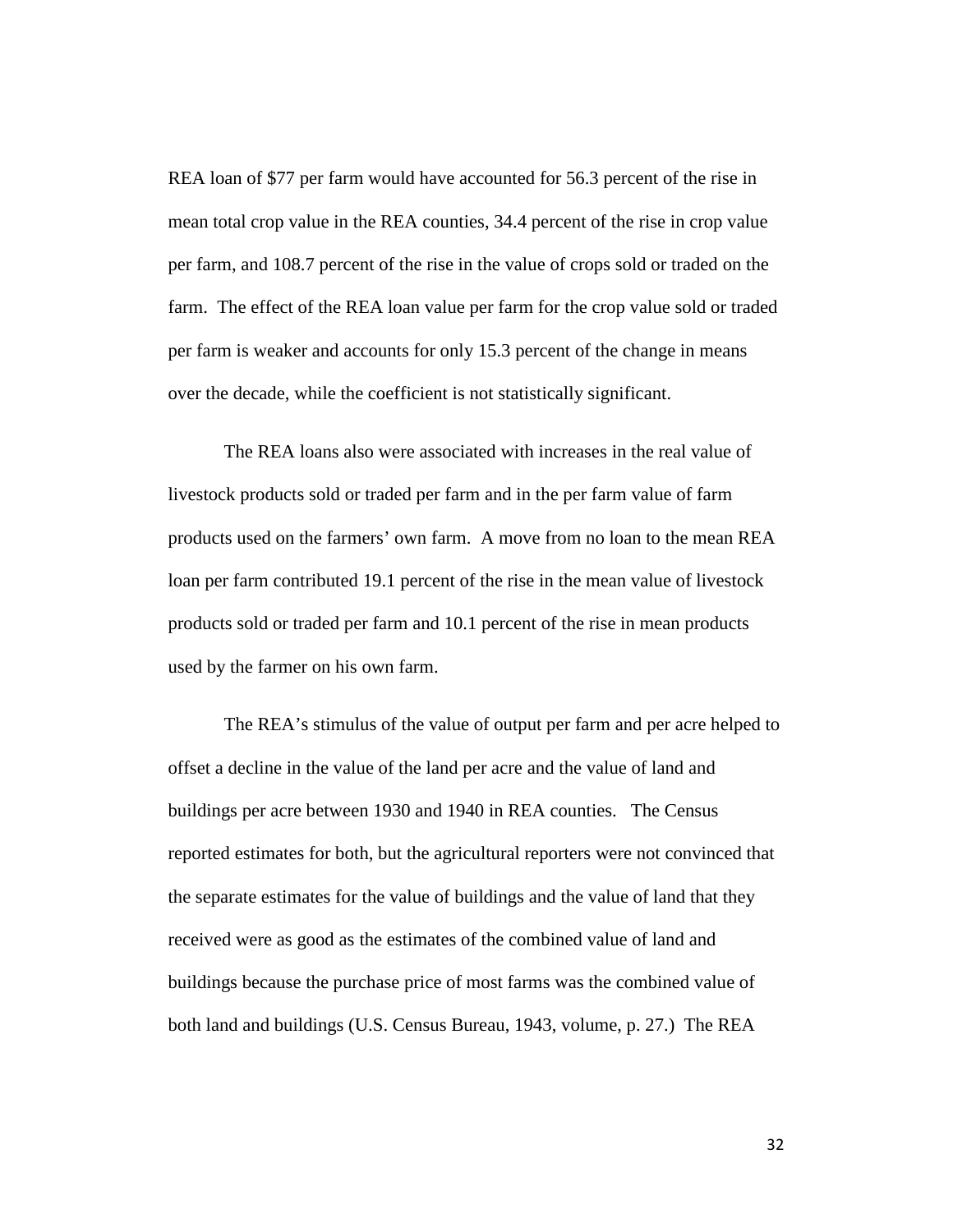coefficients imply that the REA loans led to increases in both the value of land per acre and the values of land and buildings per acre that worked to offset the overall decline. In the absence of the average REA loan the mean natural log of the value of land and buildings per acre would have fallen by -0.2262 log points. This fall would have been 25.3 percent more than the actual 0.18 log point fall. The results for the natural log of the value of land per acre were similar; the REA loans helped the value of land on farms fall by only 0.22 log points percent rather than 0.266 log points.

One contributor to the positive relationship between REA loans and output per acre was an increase in the real value of farm implements and machinery per farm. The values were deflated by the Wholesale Price Index for farm machinery. The REA loans slowed a trend toward less use of machinery. Between 1930 and 1940 the mean natural log of the value of machinery per farm fell by 2 percent in the REA counties in Table 1. However, the REA loan coefficient for machinery shows that with no REA loans the mean value of machinery per farm would have fallen by 5.9 percent; thus, the REA loans staved off an additional decline that would have been 167.8 percent more negative than the actual decline.

The REA stimulus to farm activity led to one significant change in the use of labor inputs on farms. In counties receiving the average REA loan per farm, farm operators reduced the number of days they worked off of the farm by about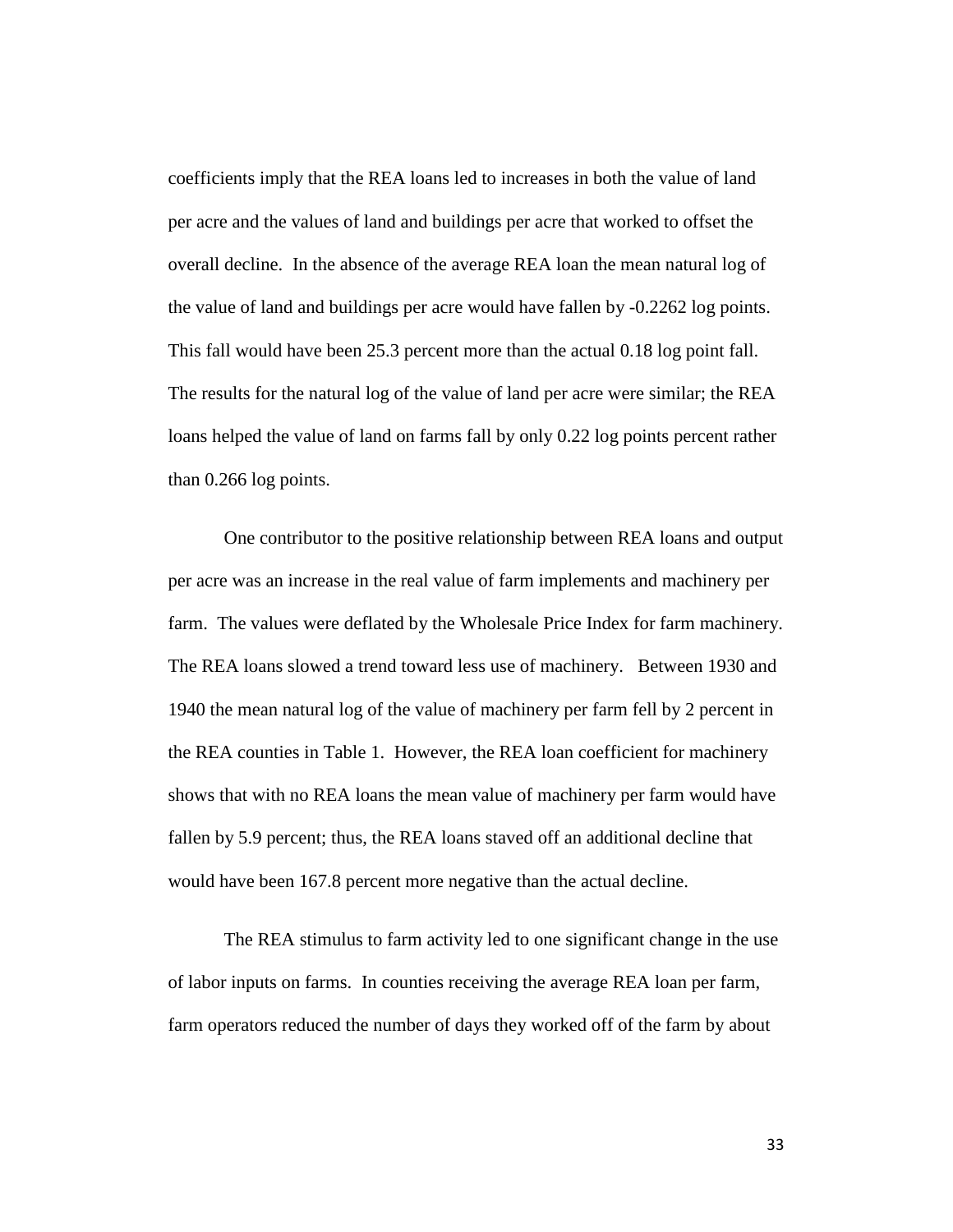3 percent, which worked against a 30 percent rise in the mean days worked off the farm between 1935 and 1939. The REA loans possibly increased the use of family labor and hired labor on the farms, but the REA loan coefficient was statistically insignificant in each case.

Despite the rise in the real value of output per farm the REA loans appear to have had little impact on population change in the county. The REA loan coefficients in the population and net migration equations were positive, and the population coefficient implies that the mean REA loan would have contributed 27 percent of the rise in average population in REA counties, but none of the coefficients were statistically significant. $^{11}$  $^{11}$  $^{11}$ 

The REA loans did have a positive effect on population through salutary effects on infant mortality. Table 1 shows that the REA counties experienced a 29 percent decline in the infant mortality rate between 1930 and 1940. This trend was similar in many counties throughout the U.S. The negative coefficient of - 0.0005 implies that the REA helped account for 13.2 percent of the decline in

l

<span id="page-34-0"></span> $11$  In the migration equation we had to shift away from using the semi-log because net migration had a large number of negative values, and the log of a negative number is undefined. In addition we ran a cross-sectional regression rather than a difference regression because the net migration measure is a measure for the entire decade calculated as the change in population minus the natural increase in population, in which the natural increase is defined as births minus deaths. See Fishback, Horrace, and Kantor (2006) for more detail.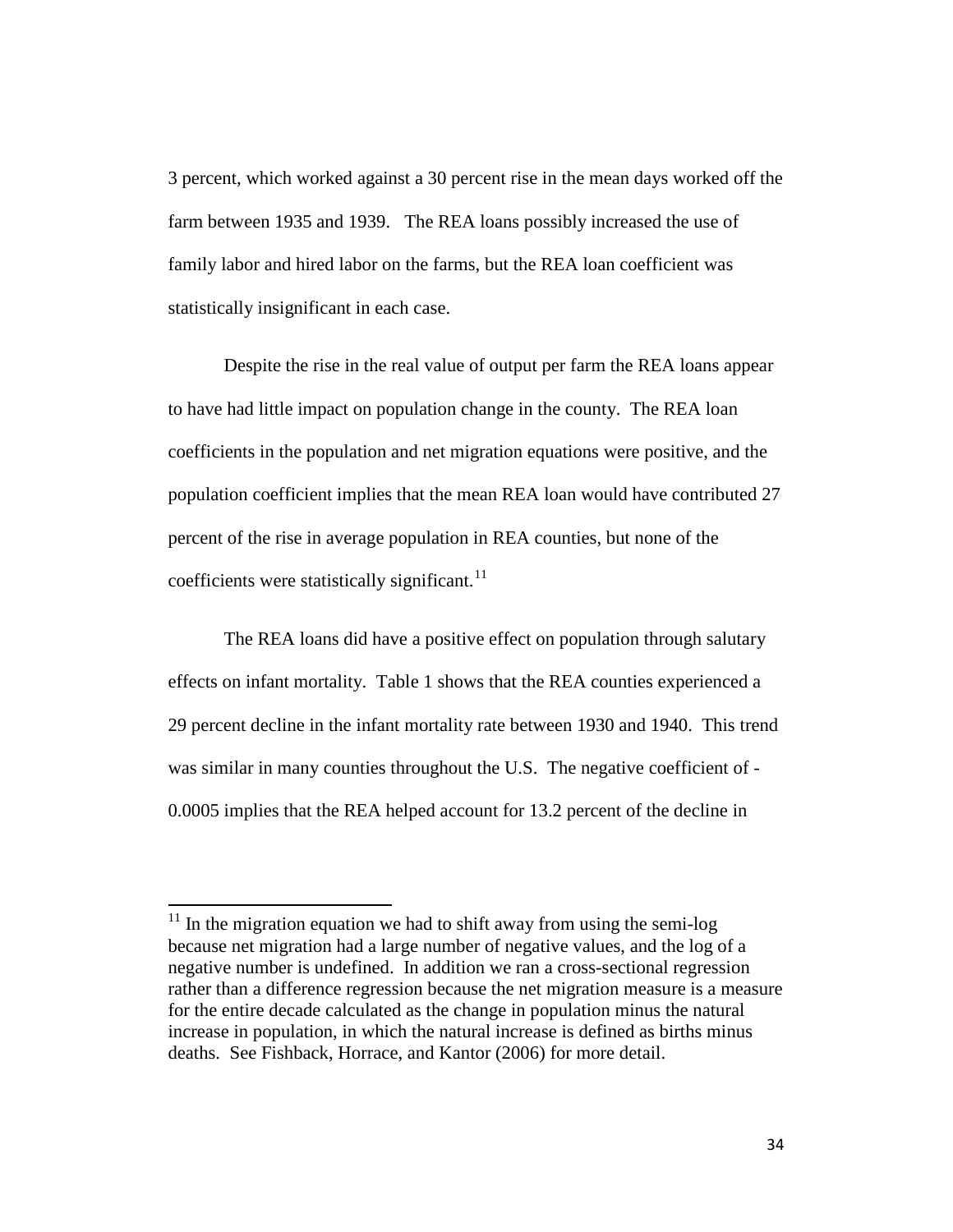mean infant mortality rates in the REA counties. The REA loans were also associated with lower fertility rates but the effect was not statistically significant.

The effects of the REA on agriculture spilled over into increases in retail consumption that worked against the trend toward lower retail consumption between 1929 and 1939. The mean of the natural log of real retail sales per capita dropped by 0.43 log points in the REA counties between 1929 and 1939 The REA had a statistically significant positive impact that would have pushed against this trend by 0.031 log points. The rise in retail sales per capita associated with the REA loans did not lead to higher annual earnings on retail sales. The REA coefficient in the real annual retail earnings regression was negative and statistically significant and contributed about 11 percent to the decline in retail annual earnings between 1929 and 1939 in the REA counties.

In manufacturing the REA loans were associated with increased numbers of firms and possibly higher average annual earnings and value added per worker. The changes in means in the REA counties between 1929 and 1939 suggested sharp drops in manufacturing activity. The introduction of the REA helped to counteract these trends somewhat but only the REA coefficient in the number of firms equation is statistically significant. At the mean level of REA loans per farm the REA stimulus would have been 3.9 percent, working against the decline of 38 percent between 1929 and 1939.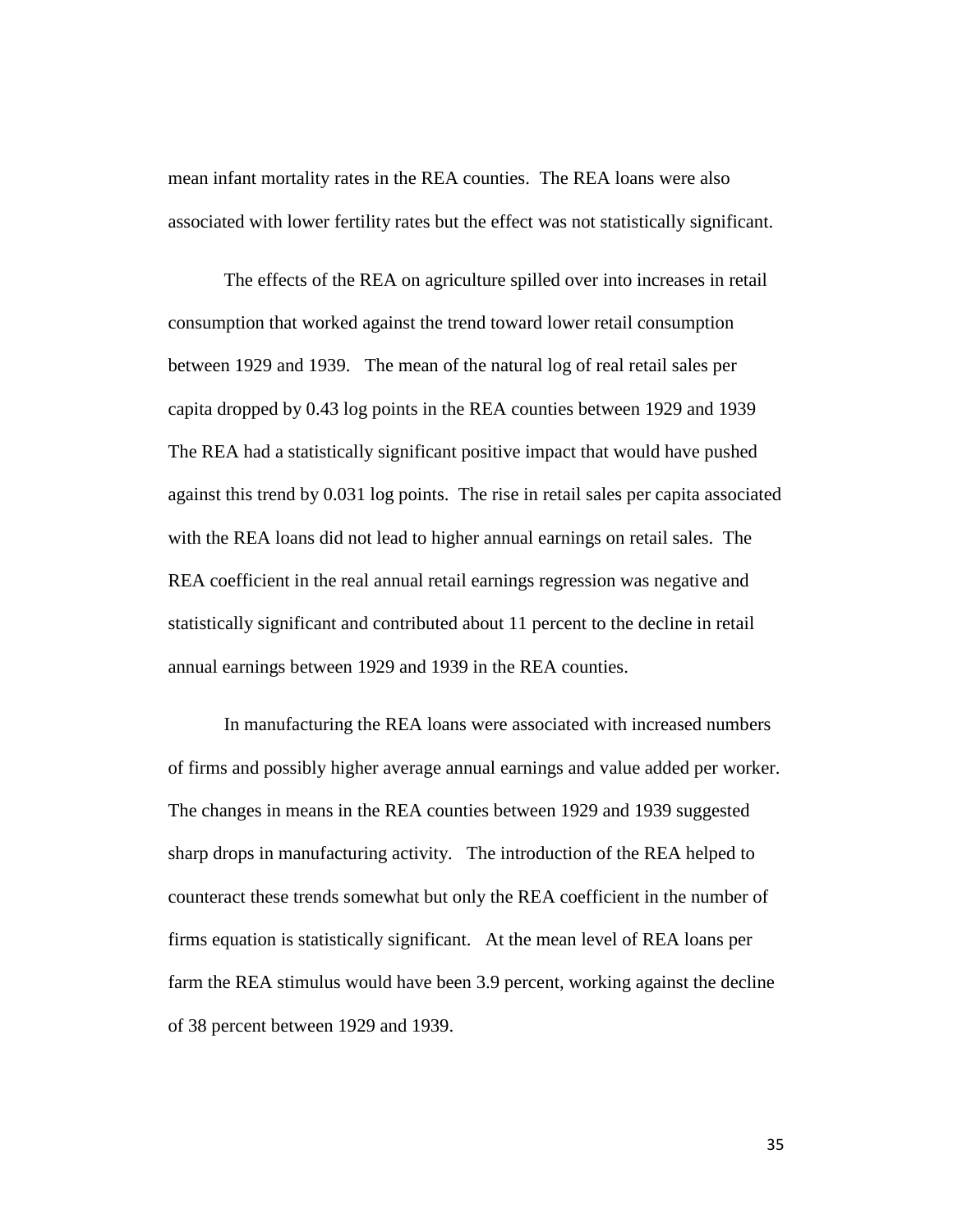#### **6. Discussion and Conclusion**

The REA was different from many other electrification projects. First and foremost, it was a loan program that focused on the construction of distribution lines and connecting customers rather than direct investment in grid infrastructure and generation. It also worked closely with loan applicants to design a system that was financially successful to minimize the risk of default.

While it is difficult to measure the value of the in kind benefits that the REA provided applicants through improvements in state legislation, wholesale contract negotiations, management training, and engineering advise, it is possible to measure the interest subsidy. If cooperatives had been able to acquire loans privately, the interest rate would have been at least 6 percent; however REA loan interest rates were set at approximately 3 percent, to be amortized over 25 years (Slattery 1940).

 The average REA loan contract was for a principal of \$230,000 amortized over 25 years at an interest rate of approximately 3 percent, with monthly payments of \$1090.69. The average farm mortgage rate was around 5 percent between 1935 and 1940, which would have led to monthly payments of \$1,344.56. Assuming that farm cooperatives or commercial entities obtain the 5 percent interest rate, the ex ante interest subsidy at the time the REA loan was made would have been the difference in the present value of the two streams of 300 monthly payments when evaluated at 5 percent, or \$43,389, which was 18.9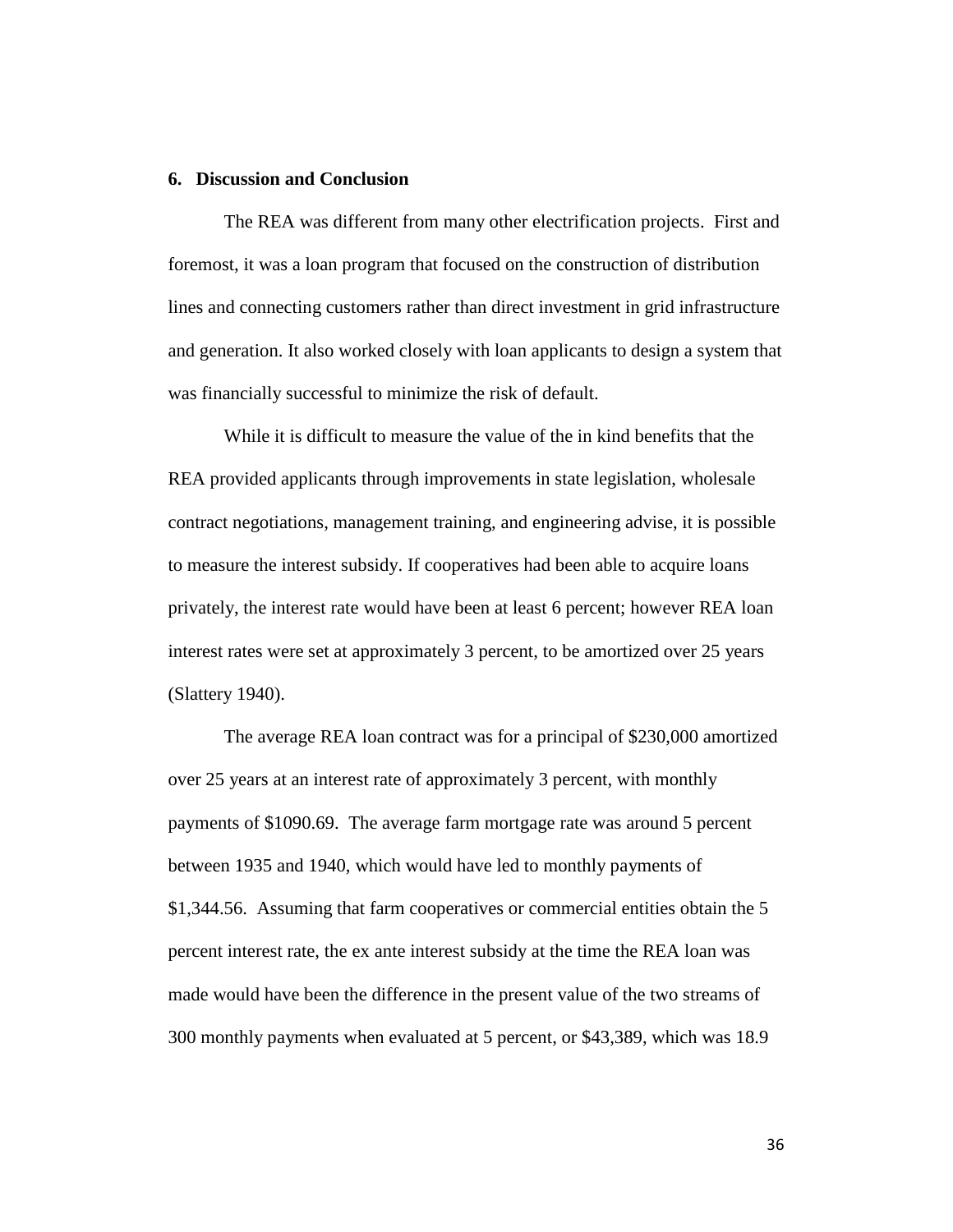percent of the principal on the loan. The actual ex ante subsidy was lower to the extent that cooperatives and firms could obtain lower interest rates than for farm mortgages, but it might well have been higher and reached Slattery's estimates of 6 percent to the extent that the electrification projects were considered to be riskier. This ex ante subsidy is comparable in size to the ex ante subsidies for the purchase and refinance of one million nonfarm mortgages by the Home Owners' Loan Corporation (HOLC) found by Fishback, Rose, and Snowden (2013).

 Ex post, the REA loans had a much better record of repayment than the HOLC loans. The HOLC ended up foreclosing on 20 percent of their refinanced nonfarm home loans, although the overall losses from the HOLC ended up at about 2 percent of the value of the loans refinanced. In contrast, almost all REA loans from the 1935 to 1939 period were repaid, minimizing the ex post costs to the government. As of December 31, 1942, three percent of borrowers were behind on interest payments, 0.7 percent were behind on principal payments, while 37 percent of loans had been repaid in full, and another 53 percent were ahead of schedule on principal repayments (REA  $1943$ ).<sup>12</sup> This contrasts with figures for the HOLC in which one-third or more of borrowers were more than 3 months behind on principal and interest payments as late as 1940, seven years after the start of that program. Given the speed at which loans were repaid, and

l

<span id="page-37-0"></span> $12$  As of 1960, less than 1 percent of all REA loans were more than 30 days delinquent (NRECA 1960).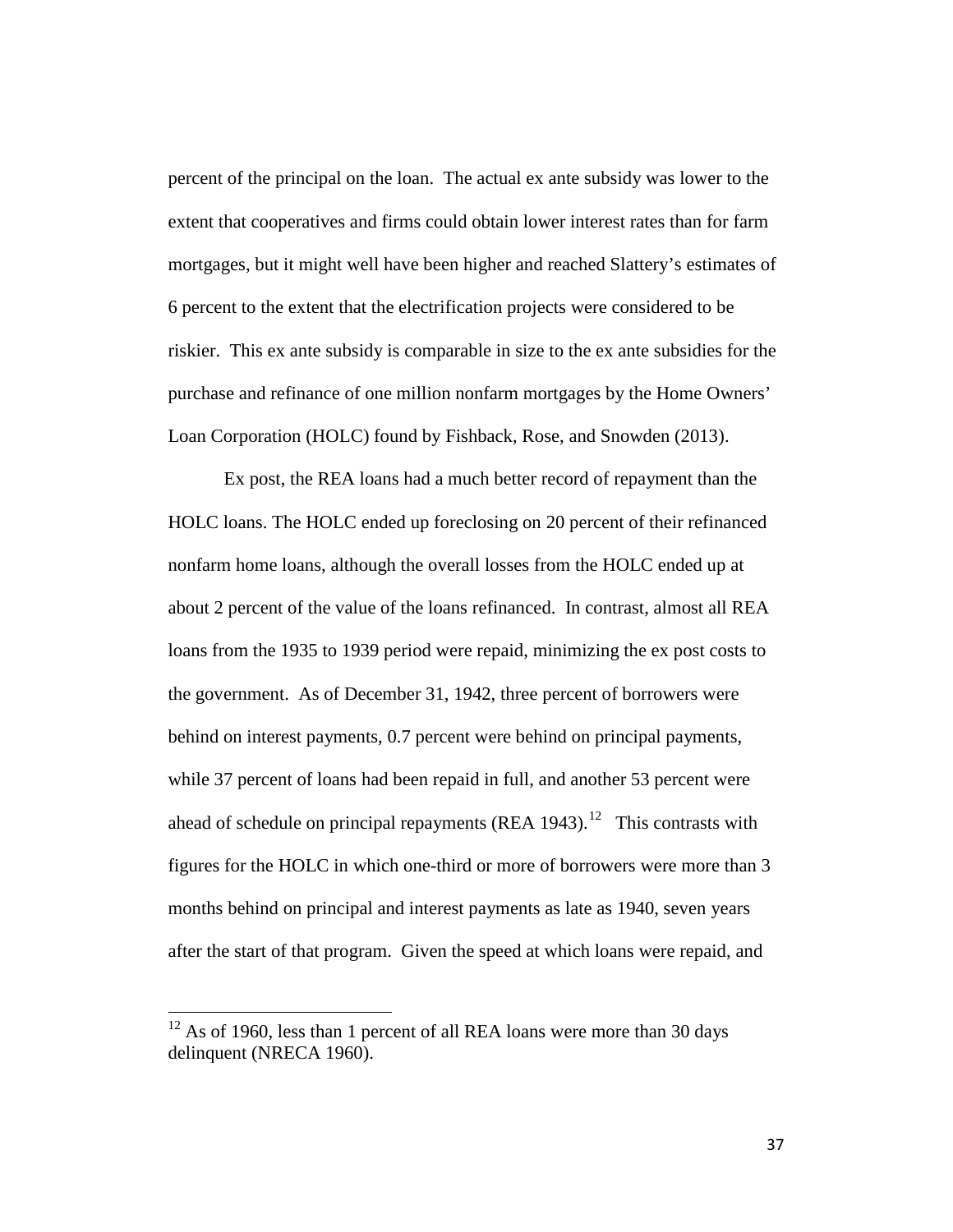the relatively low default rates, the government's primary expenditure came through its engineering services, advising, and management training.

#### **Conclusions**

Electrification has been a central policy tool in developing countries as nations look to invest in infrastructure. Several nations are currently seeking billions of dollars to extend and make their infrastructure more reliable to attract firms and promote growth. We show here that the REA's extension of loans to cooperatives to electrify farms led to large productivity improvements in agriculture, which in turn led to increases in land values. To identify the effect of the REA on economic outcomes we use within county variation over time while controlling for selection by including measures of cost associated with access to grid infrastructure, and then performing placebo test that suggest a lack of selection bias.

We find that during the period 1930-1940, the introduction of the REA led to increases in agricultural productivity, which led farmers to seek employment off the farm less often, , increased property values, and reduced infant mortality. The REA made rural life more attractive by increasing productivity on the farm and improving amenities in the home. As developing nations introduce electric grids to urban and rural areas, there will be a spatial impact on the population as people move to take advantage of changes in wages and the standard of living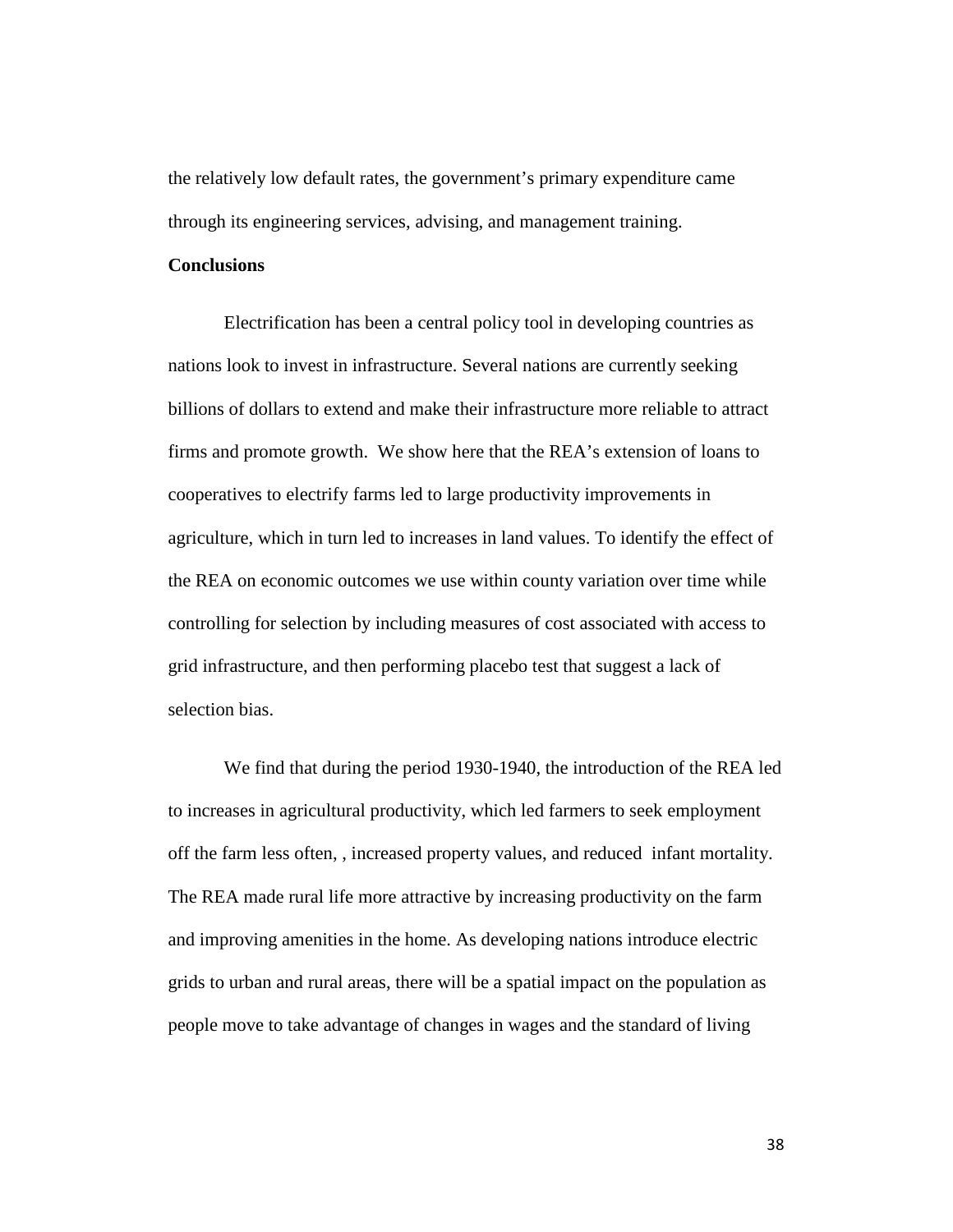associated with the newly constructed infrastructure. We believe that this study sheds light onto this policy debates to inform policy makers of ways to improve the lives of individuals living without electricity, particularly in rural communities.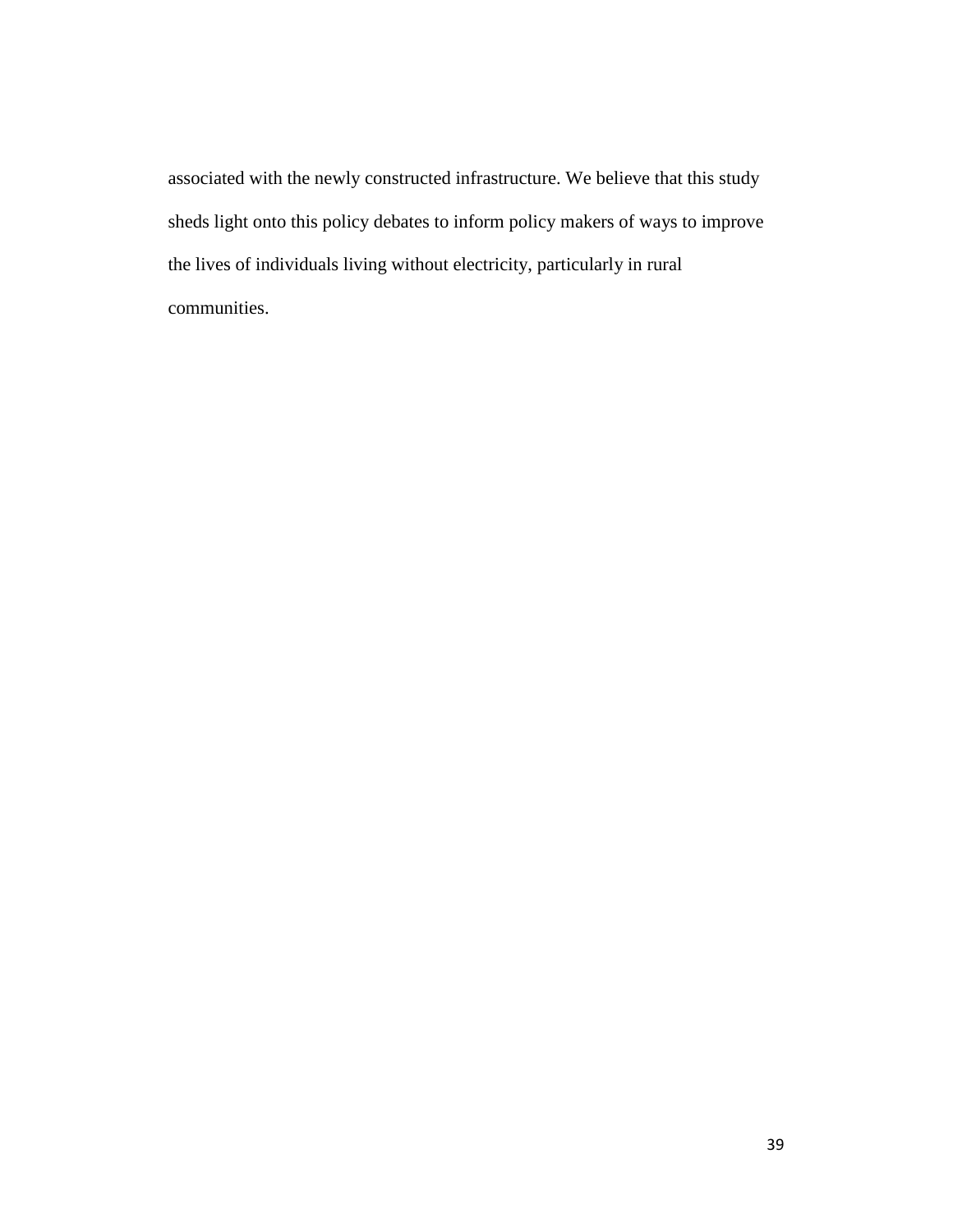#### **References**

Susan B. Carter, Scott Sigmund Gartner, Michael R. Haines, Alan L. Olmstead, Richard Sutch, and Gavin Wright. *Historical Statistics of the United States, Earliest Times to the Present: Millennial Edition.* New York: Cambridge University Press, 2006.

Cole, Harold and Ohanian, Lee. "New Deal Policies and the Persistence of the Great Depression: A General Equilibrium Analysis," *Journal of Political Economy* 112 (August 2004): 779-816.

Dinkelman, Taryn. "The effects of rural electrification on employment: New evidence from South Africa." *The American Economic Review* 101, no. 7 (2011): 3078-3108.

Duflo, Esther, and Rohini Pande. "Dams." *The Quarterly journal of economics* 122, no. 2 (2007): 601-646.

Federal Power Commission. National Power Survey Interim Report, Power Series No. 1. US Government Printing Office. Washington D.C. 1935.

Federal Power Commission. National Power Survey: Cost of Distribution of Electricity. Power Series No. 5. US Government Printing Office. Washington D.C. 1935

Federal Power Commission. Electric Rate Survey. Rural Electric Service. Rate Series No. 8. US Government Printing Office. Washington D.C. 1935.

Fishback, Price, Michael Haines, and Paul Rhode. "The Impact of the AAA on Farm Wages," with Michael Haines and Paul Rhode. Working paper presented at the NBER-Development of the American Economy Sessions at the Summer Institute. Cambridge, MA, July 23, 2012.

Fishback, Price V., William C. Horrace, and Shawn Kantor, "Did New Deal Grant Programs Stimulate Local Economies? A Study of Federal Grants and Retail Sales During the Great Depression*," Journal of Economic History* 65 (March 2005), 36-71.

Fishback, Price, Jonathan Rose, and Kenneth Snowden. *Saving Homes in the Great Depression: The Home Owner's Loan Corporations Home Loan Purchase and Refinance Program*, with Jonathan Rose and Kenneth Snowden. Forthcoming September 2013. Chicago, IL: University of Chicago Press.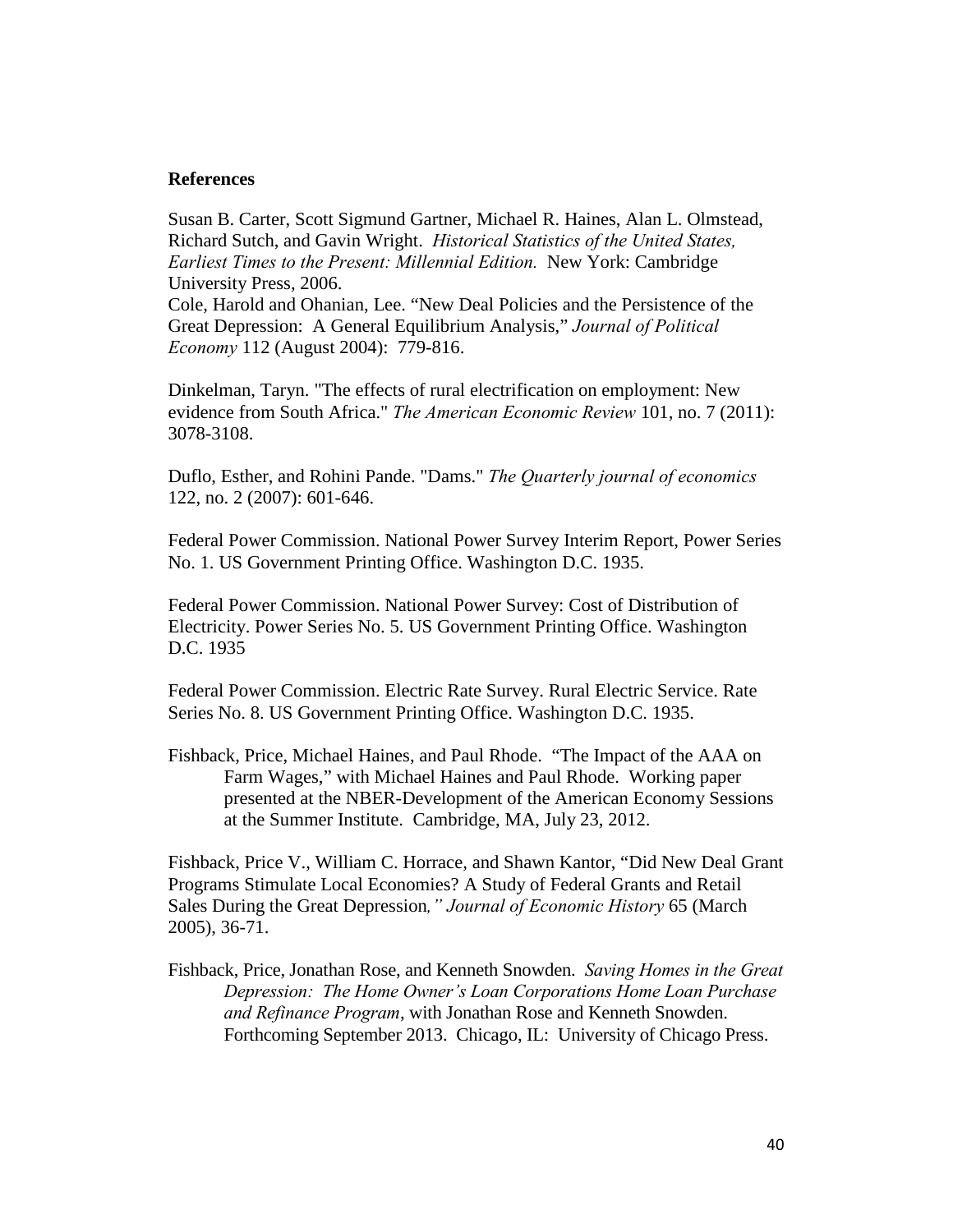Greenstone, Michael, Hornbeck, Richard, and Moretti, Enrico. 2010. ["Identifying](http://scholar.harvard.edu/hornbeck/publications/identifying-agglomeration-spillovers-evidence-winners-and-losers-large-plant-)  [Agglomeration Spillovers: Evidence from Winners and Losers of Large Plant](http://scholar.harvard.edu/hornbeck/publications/identifying-agglomeration-spillovers-evidence-winners-and-losers-large-plant-)  [Openings"](http://scholar.harvard.edu/hornbeck/publications/identifying-agglomeration-spillovers-evidence-winners-and-losers-large-plant-). *Journal of Political Economy* 118(3): 536-598

Haines, Michael R. "Historical, Demographic, Economic, and Social Data: The United States, 1790-2002." (2005).

HiDaSse. "World Bank Approves Ethiopia-Kenya Power Line." Downloaded Feb 26, 2013 from<http://hidasse.com/ethiopia-kenya-power-line/>

HiDaSse. "Ethiopia on Track to Compete First Mega-Dams by 2015." Downloanded Feb 26, 2013 from [http://hidasse.com/ethiopia-on-track-to](http://hidasse.com/ethiopia-on-track-to-complete-first-mega-dams-by-2015/)[complete-first-mega-dams-by-2015/](http://hidasse.com/ethiopia-on-track-to-complete-first-mega-dams-by-2015/)

Hornbeck, Richard, and Keskin, Pinar. 2012. ["Does Agriculture Generate Local](http://scholar.harvard.edu/hornbeck/publications/does-agriculture-generate-local-economic-spillovers-short-run-and-long-run-evi)  [Economic Spillovers? Short-run and Long-run Evidence from the Ogallala](http://scholar.harvard.edu/hornbeck/publications/does-agriculture-generate-local-economic-spillovers-short-run-and-long-run-evi)  [Aquifer."](http://scholar.harvard.edu/hornbeck/publications/does-agriculture-generate-local-economic-spillovers-short-run-and-long-run-evi) [NBER #18416, September 2012.](http://scholar.harvard.edu/files/hornbeck/files/hk_agspillovers_sept2012.pdf)

Kitchens, Carl. "The Role of Publicly Provided Electricity in Economic Development: The Experience of the Tennessee Valley Authority 1929-1955." forthcoming *Journal of Economic History* 2013.

Kline, Pat and Moretti, Enrico. "Local Economic Development, Agglomeration Economies and the Big Push: 100 Years of Evidence from the Tennessee Valley Authority" forthcoming *Quarterly Journal of Economics* 2013.

Lipscomb, Molly, Ahmed Mushfiq Mobarak, and Tania Barham. "Development Effects of Electrification: Evidence from the Geologic Placement of Hydropower Plants in Brazil." *American Economic Journal: Applied*. 2012.

Moretti, Enrico. "Local labor markets." *Handbook of labor economics* 4 (2011): 1237-1313.

National Rural Electric Cooperative Association. *Rural Electric Fact Book.* Washington D.C. 1960.

National Rural Electric Cooperative Association. "America's Cooperative Utilities. The Nations's Consumer-Owner Electric Utility Network." Downloaded July 2, 2013. [http://www.nreca.coop/members/Co](http://www.nreca.coop/members/Co-opFacts/Documents/AnnualMeetingFactSheet.pdf)[opFacts/Documents/AnnualMeetingFactSheet.pdf.](http://www.nreca.coop/members/Co-opFacts/Documents/AnnualMeetingFactSheet.pdf)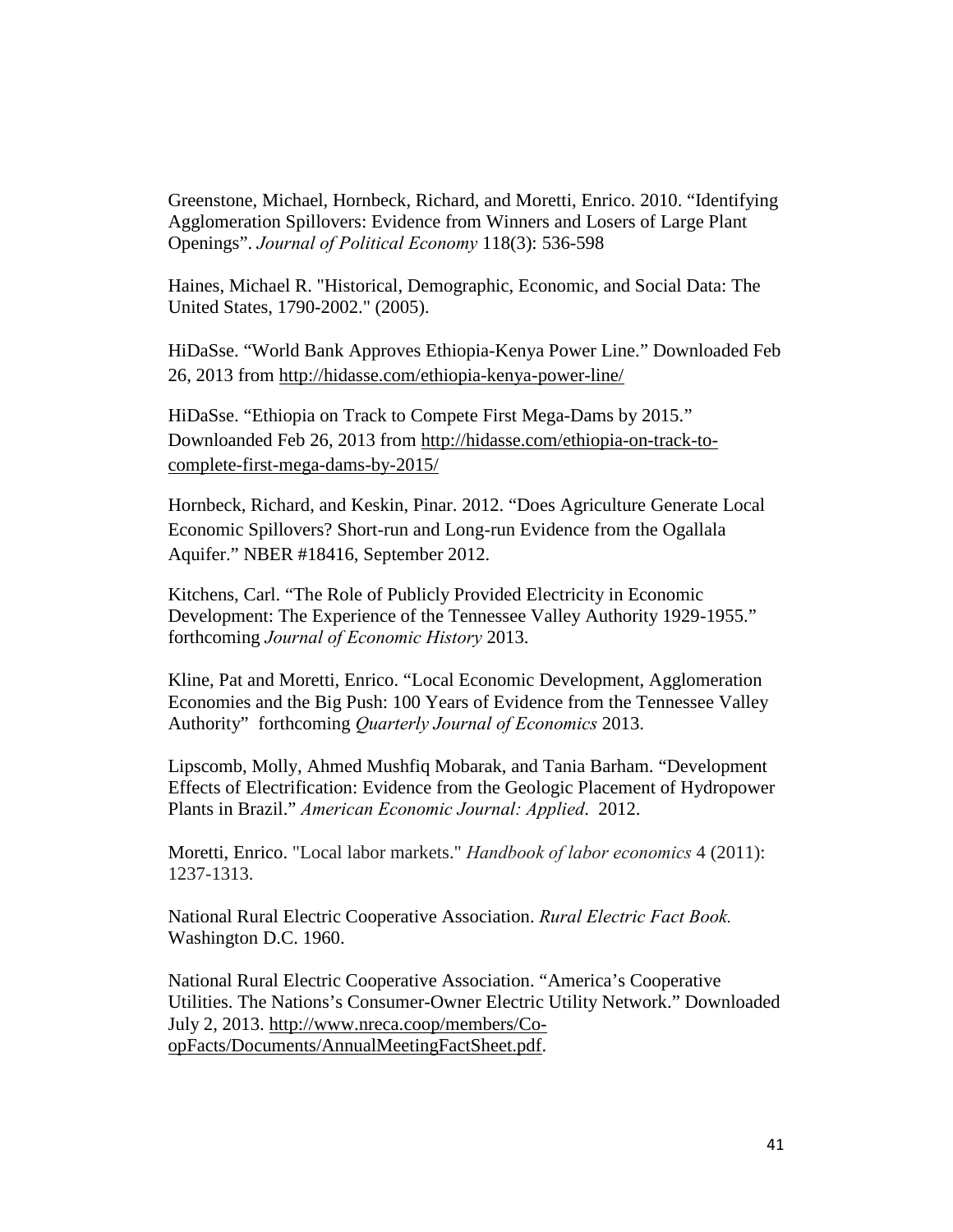Neumann, Todd, Jason Taylor, and Price Fishback. **"**Comparisons of Weekly Hours Over the Past Century and the Importance of Work Sharing Policies in the 1930s," *American Economic Review Papers and Proceedings* 102 (May 2013): 105-110.

Reuters. "Kenya Power Gets \$200 Million from World Bank for Grid." Downloaded Feb 26, 2013 from [http://www.reuters.com/article/2012/08/08/kenya-power](http://www.reuters.com/article/2012/08/08/kenya-power-idUSL6E8J857D20120808)[idUSL6E8J857D20120808](http://www.reuters.com/article/2012/08/08/kenya-power-idUSL6E8J857D20120808)

Reuters. "World Bank Approves Loan for Coal-Fired Power Plant in South Africa." Appeared April 9, 2010, downloaded Feb 26, 2013 from [http://www.washingtonpost.com/wp](http://www.washingtonpost.com/wp-dyn/content/article/2010/04/08/AR2010040805407.html)[dyn/content/article/2010/04/08/AR2010040805407.html](http://www.washingtonpost.com/wp-dyn/content/article/2010/04/08/AR2010040805407.html)

Roback, Jennifer. "Wages, rents, and the quality of life." *The Journal of Political Economy* (1982): 1257-1278.

Rural Electrification Administration. *Report of Rural Electrification Administration* 1936. U.S. Government Printing Office. Washington D.C. 1936a.

Rural Electrification Administration. *Electric Power on the Farm.* U.S. Government Printing Office. Washington D.C. 1936b.

Rural Electrification Administration. *Report of Rural Electrification Administration 1937.* U.S. Government Printing Office. Washington D.C. 1937.

Rural Electrification Administration. *Report of Rural Electrification Administration* 1938. U.S. Government Printing Office. Washington D.C. 1938a.

Rural Electrification Administration. *Report of Rural Electrification Administration* 1939. U.S. Government Printing Office. Washington D.C. 1939.

Rural Electrification Administration. *A Guide for Members of REA Cooperatives*. U.S. Government Printing Office. Washington D.C. 1939.

Rural Electrification Administration. *Rural Electrification on the March*. U.S. Government Printing Office. Washington D.C. 1938b.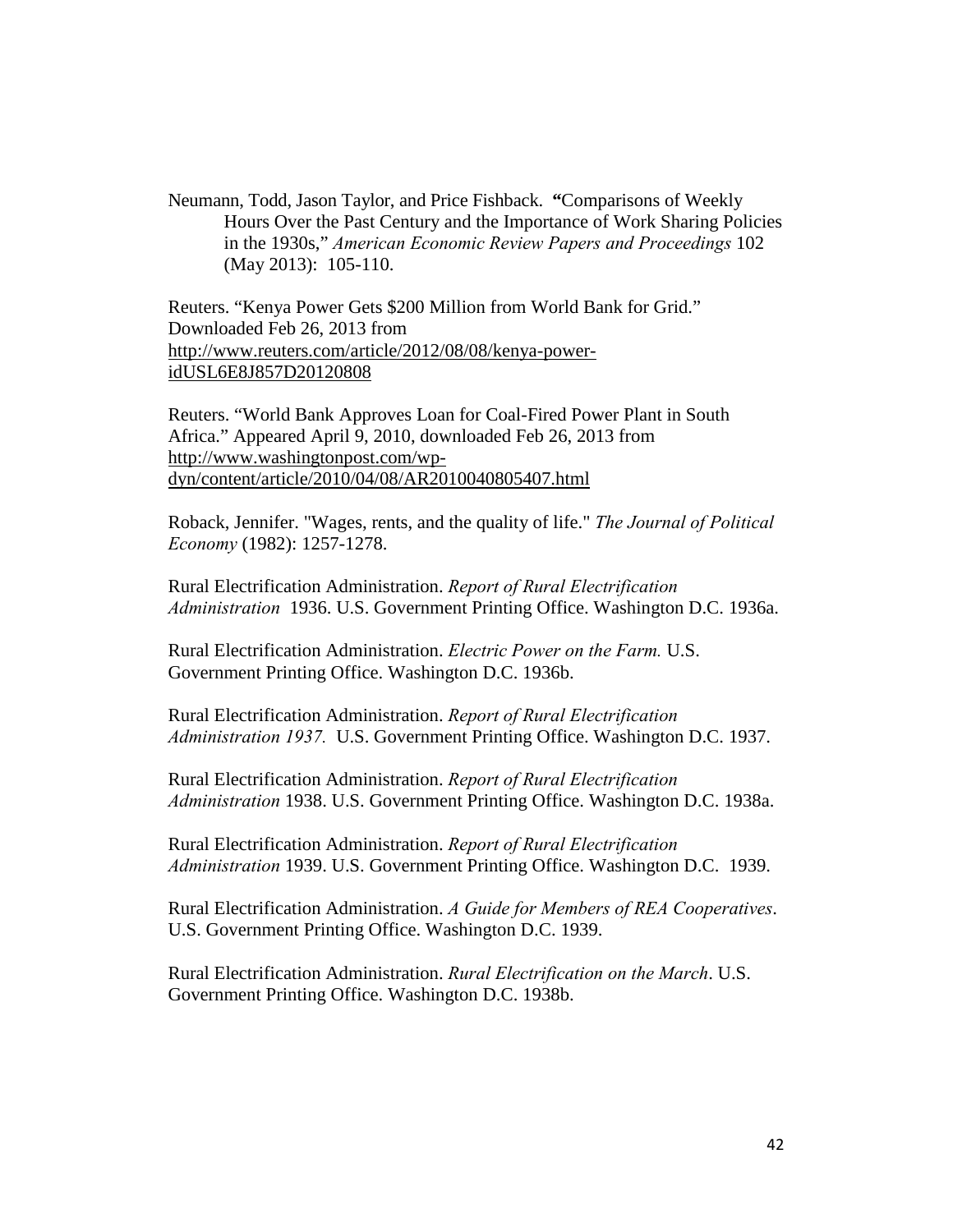Rural Electrification Administration. *Suggested Rural Line Construction No. 1.* U.S. Government Printing Office. Washington D.C. 1936c.

Rural Electrification Administration. *Rural Lines - USA*. U.S. Government Printing Office. Washington D.C. 1960.

Severnini, Edson. "The Power of Hydroelectric Dams: Agglomeration Spillovers." University of California Berkley Working Paper 2012.

Slattery, Harry. *Rural America Lights Up*. 1940.

Stigler, George J., and Claire Friedland. "What Can Regulators Regulate? The Case of Electricity." *Journal of Law and Economics* 5 (1962): 1–16.

Taylor, Jason E.. "Work-Sharing During the Great Depression: Did the President's Reemployment Agreement Promote Reemployment? *Economica* 78 (January 2011): 133-158.

U.S. Census Bureau. *Sixteenth Census of the United States: 1940, Agriculture, Volume III, General Report, Statistics by Subjects*. U.S. Government Printing Office. Washington D.C. 1943.

U.S. Office of Government Reports. Report No 9-1939. 1939. Unpublished mimeos. Office of Government Reports. Record Group 44, National Archives II in College Park, MD.

United States Department of Agriculture. Allotment, Construction, Operating, and Financial Statistics of REA-Financed Systems- December 31,1942. U.S. Government Printing Office. Washington D.C. 1943.

World Bank. "Fact Sheet: Ethiopia-Kenya Eastern Electricity Highway Project First Phase of regional Eastern Africa Power Integration Program." Downloaded February 26, 2013 from [http://siteresources.worldbank.org/INTAFRICA/Resources/AFR-EEHP-Fact-](http://siteresources.worldbank.org/INTAFRICA/Resources/AFR-EEHP-Fact-Sheet-7-July-2012.pdf)[Sheet-7-July-2012.pdf](http://siteresources.worldbank.org/INTAFRICA/Resources/AFR-EEHP-Fact-Sheet-7-July-2012.pdf)

World Bank. "Plugged in to progress with Geothermal Energy in Kenya" downloaded Feb 26, 2013 from [http://www.worldbank.org/en/news/feature/2013/01/11/plugged-in-to-progress](http://www.worldbank.org/en/news/feature/2013/01/11/plugged-in-to-progress-with-geothermal-energy-in-kenya)[with-geothermal-energy-in-kenya](http://www.worldbank.org/en/news/feature/2013/01/11/plugged-in-to-progress-with-geothermal-energy-in-kenya)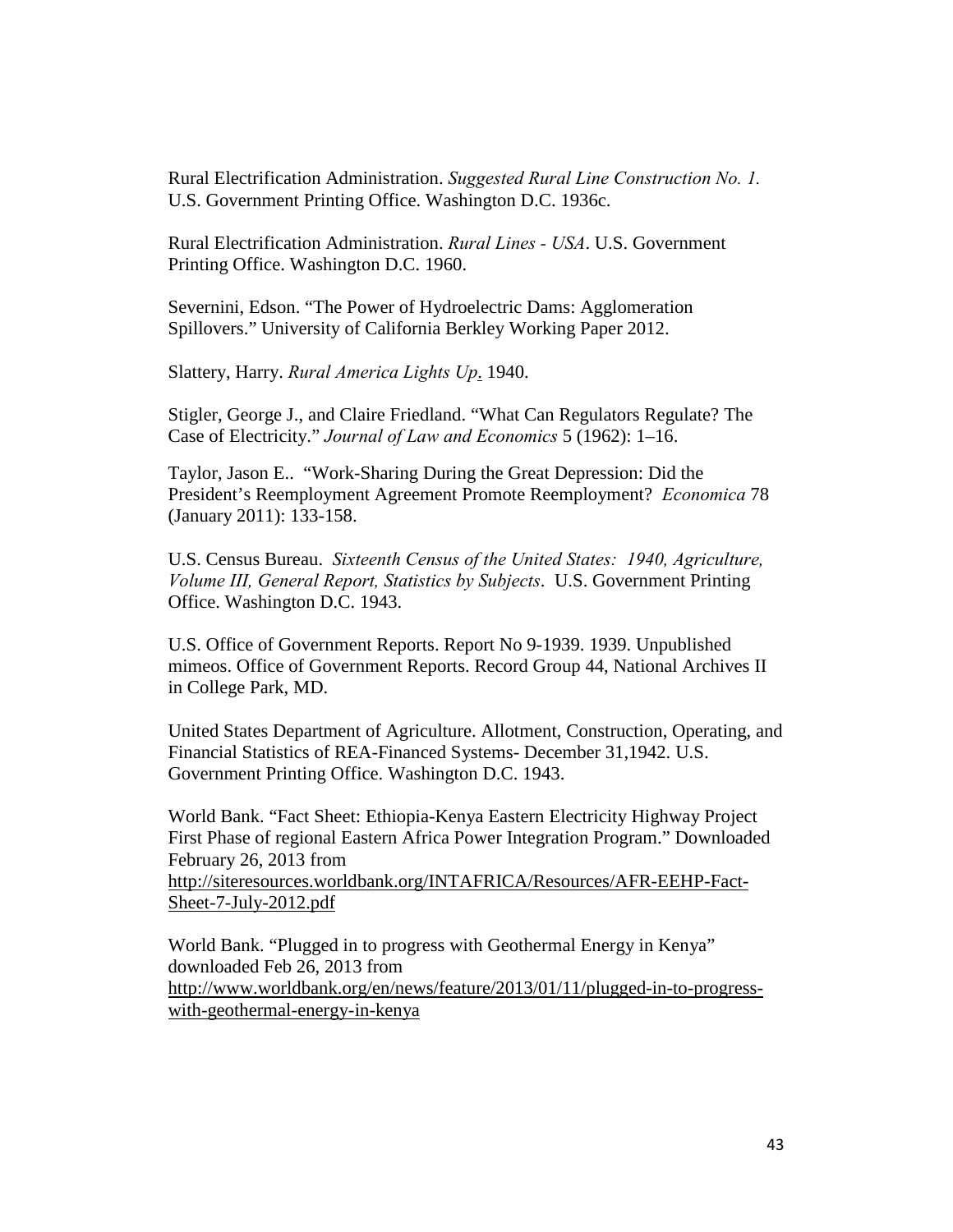# **Tables and Figures**

**Figure 1: Service Area of Individual REA Funded Projects 1939**

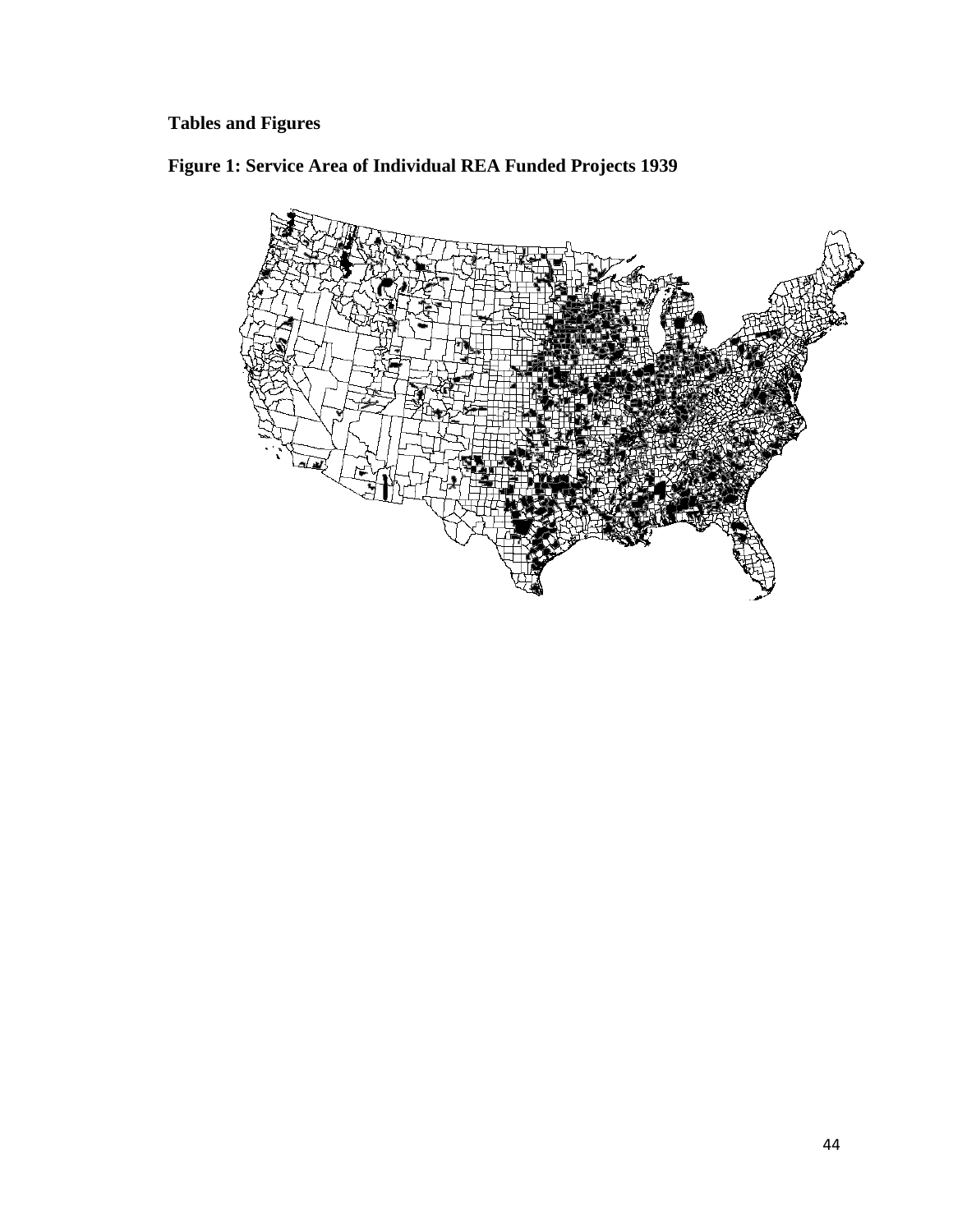**Figure 2: 1935 Electric Transmission Grid in United States**



**(a)**



**(b)**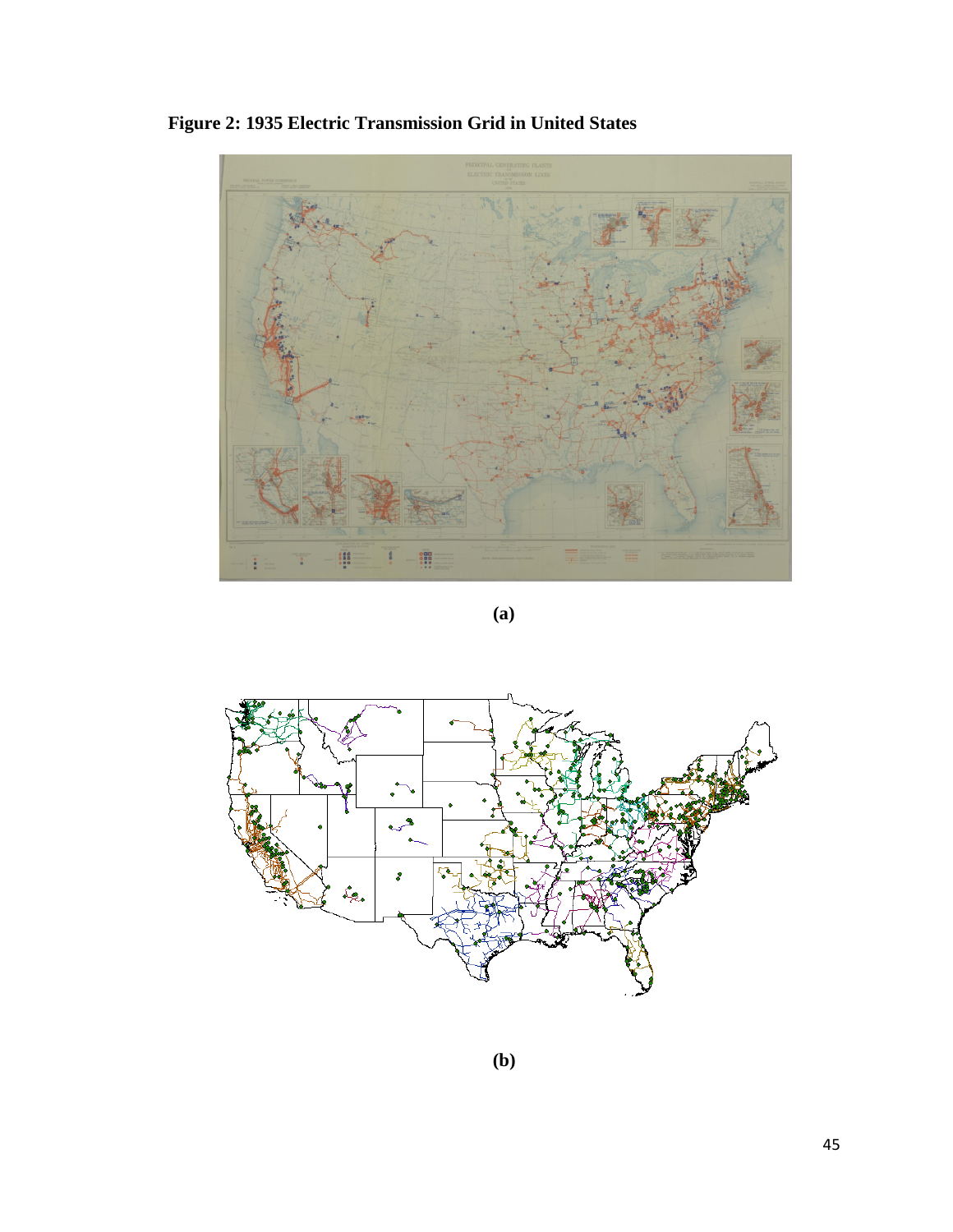## **Table 1: Summary Statistics 1930-1940**

|                                                                                                 | Difference 1930-1940 in Levels | Difference 1930-1940 in Logs<br>$REA =$<br>$REA =$ |              |          |          |              |
|-------------------------------------------------------------------------------------------------|--------------------------------|----------------------------------------------------|--------------|----------|----------|--------------|
|                                                                                                 | $REA = 0$                      | $REA = 1$                                          |              | $\Omega$ | 1        |              |
|                                                                                                 | Mean                           | Mean                                               | Diff-in-Diff | Mean     | Mean     | Diff-in-Diff |
| Crop Value per Farm 29-39                                                                       | $-221.91$                      | 218.56                                             | 440.47       | $-0.098$ | 0.134    | $-0.232$     |
| Crop Value per Acre 29-39                                                                       | $-0.30$                        | 0.97                                               | 1.27         | $-0.193$ | 0.057    | $-0.250$     |
| Crop Value (County Aggregate) 29-39                                                             | $-251872.90$                   | 291766.60                                          | 543639.50    | $-0.129$ | 0.096    | $-0.225$     |
| Value of Farm Products Sold, Traded or<br>Used per Farm 29-39                                   | $-397.81$                      | $-42.07$                                           | 355.75       | $-0.193$ | $-0.052$ | $-0.142$     |
| Value of Farm Products Sold, Traded or<br>Used per Acre 29-39                                   | $-1.78$                        | $-1.29$                                            | 0.50         | $-0.193$ | $-0.051$ | $-0.142$     |
| Value of Farm Products Sold, Traded or<br>Used (Total) 29-39                                    | $-623387.70$                   | $-190492.70$                                       | 432895.00    | $-0.287$ | $-0.129$ | $-0.158$     |
| Value of Farm Implements 30-40                                                                  | $-211.45$                      | $-32.86$                                           | 178.59       | $-0.191$ | $-0.023$ | $-0.168$     |
| No. of Farms 29-39<br>Average No. Days Worked Off Farm 35-                                      | $-33.27$                       | $-54.94$                                           | $-21.67$     | $-0.029$ | $-0.038$ | 0.009        |
| 39                                                                                              | 32.82                          | 28.25                                              | $-4.57$      | 0.355    | 0.301    | 0.054        |
| Number of Hired Laborers per Farm 35-39<br>Number of Family Laborers per Farm 35-               | 0.09                           | 0.04                                               | $-0.05$      | 0.223    | 0.203    | 0.020        |
| 39                                                                                              | $-0.23$                        | $-0.25$                                            | $-0.02$      | $-0.169$ | $-0.170$ | 0.001        |
| Value of Land per Acre 30-40<br>Value of Land and Buildings per Acre 30-                        | $-10.64$                       | $-10.50$                                           | 0.14         | $-0.361$ | $-0.217$ | $-0.144$     |
| 40                                                                                              | $-12.24$                       | $-11.85$                                           | 0.39         | $-0.327$ | $-0.182$ | $-0.145$     |
| Percentage Rural Farmers 30-40                                                                  | $-4.19$                        | $-3.14$                                            | 1.05         | $-0.077$ | $-0.057$ | $-0.020$     |
| Population 30-40                                                                                | 322.92                         | 463.70                                             | 140.78       | 0.010    | 0.028    | $-0.018$     |
| Net Migration                                                                                   | $-6.976$                       | $-5.234$                                           | 1.742        |          |          |              |
| Infant Mortality Rate 30-40                                                                     | $-13.67$                       | $-13.81$                                           | $-0.14$      | $-0.227$ | $-0.292$ | 0.065        |
| General Fertility Rate 30-40                                                                    | $-11.94$                       | $-9.44$                                            | 2.50         | $-0.162$ | $-0.116$ | $-0.046$     |
| Retail Sales Per Capita 29-39                                                                   | $-100.92$                      | $-74.75$                                           | 26.17        | $-0.492$ | $-0.426$ | $-0.066$     |
| Retail Annual Earnings 29-39                                                                    | $-209.25$                      | $-261.72$                                          | $-52.47$     | $-0.297$ | $-0.355$ | 0.058        |
| Mfg. Avg Annual Earnings 29-39                                                                  | $-359.66$                      | $-326.65$                                          | 33.02        | $-0.466$ | $-0.453$ | $-0.014$     |
| Mfg. Value Added Per Worker 29-39                                                               | $-792.96$                      | $-689.72$                                          | 103.24       | $-0.341$ | $-0.328$ | $-0.013$     |
| No. Mfg. Establishments 29-39                                                                   | 0.78                           | 0.77                                               | $-0.01$      | $-0.383$ | $-0.376$ | $-0.007$     |
| Value of Crops Sold or Traded per Farm<br>1930-1940                                             | $-116.17$                      | 229.64                                             | 345.80       | 0.003    | 0.252    | $-0.248$     |
| Value of Livestock Sold or Traded per<br>Farm 1930-1940<br>Value of Farm Products Used per Farm | 252.95                         | 91.36                                              | $-161.59$    | 0.098    | 0.202    | $-0.104$     |
| 1930-1940                                                                                       | 48.07                          | 62.69                                              | 14.62        | 0.172    | 0.230    | $-0.058$     |
| Average Farm Size 1930-1940                                                                     | 61.22                          | 15.01                                              | $-46.21$     | 0.094    | 0.078    | 0.016        |
| Number of Counties in NonMfg. Sample                                                            | 580                            | 759                                                |              | 580      | 759      |              |
| Number of Counties in Mfg. Sample                                                               | 278                            | 461                                                |              | 278      | 461      |              |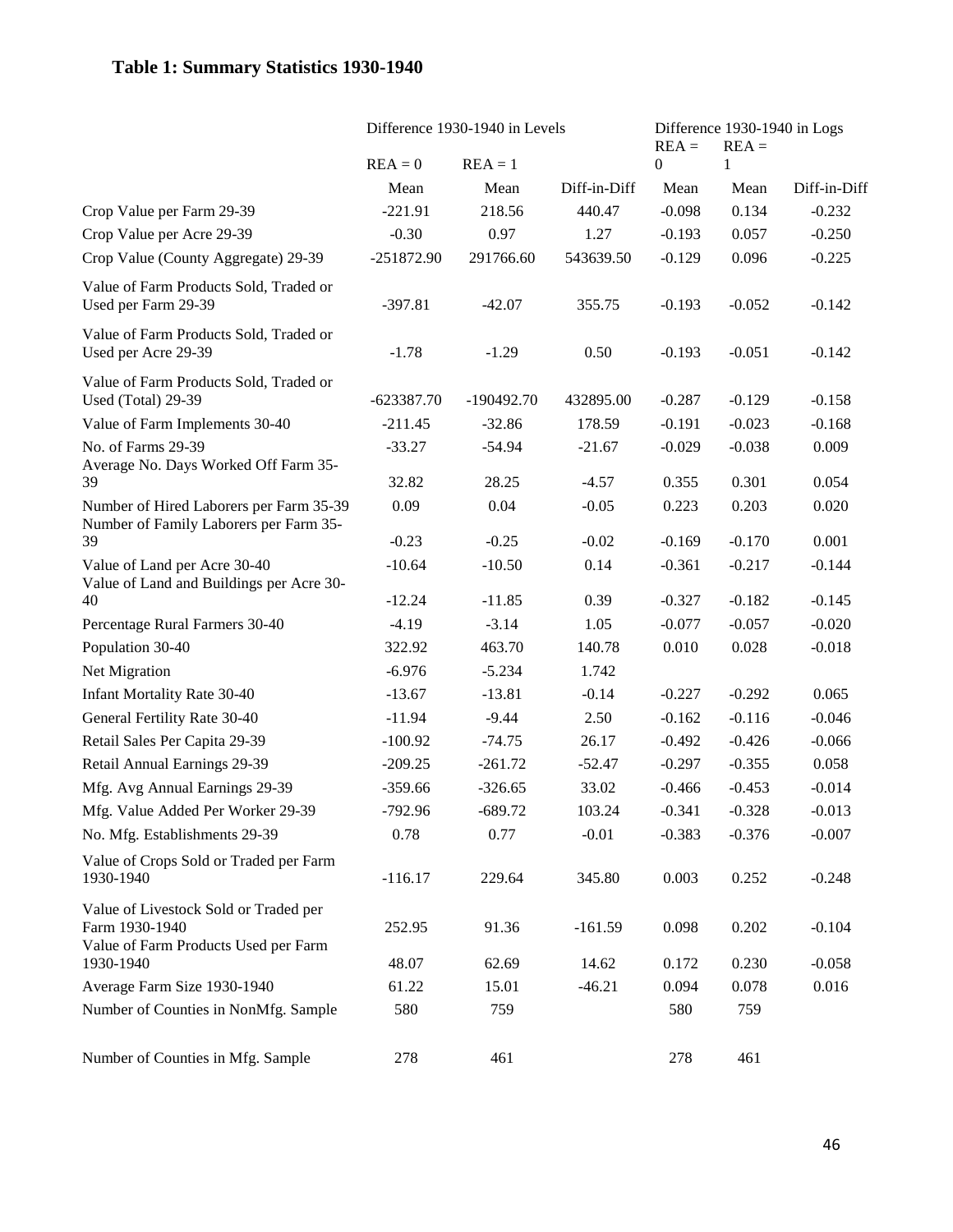#### **Table 2: Placebo Regressions**

|                                                       | $REA = REAL$ Spending per Farm |     |                |  |  |
|-------------------------------------------------------|--------------------------------|-----|----------------|--|--|
|                                                       | No Controls<br>Controls        |     |                |  |  |
| $Y = Ln(Y30) - Ln(Y20)$                               | 1                              |     | $\overline{c}$ |  |  |
| Crop Value per Farm 19-29                             | $-0.0004$                      |     | 0.0001         |  |  |
|                                                       | (0.0003)                       |     | (0.0002)       |  |  |
| Crop Value per Acre 19-29                             | $-0.0003$                      |     | 0.0004         |  |  |
|                                                       | (0.0003)                       |     | (0.0003)       |  |  |
| Total Crop Value 19-29                                | $-0.0004$                      |     | 0.0004         |  |  |
|                                                       | (0.0003)                       |     | (0.0003)       |  |  |
| Change in Farmland 1920-1930                          | $-0.0001$                      |     | 0.0000         |  |  |
|                                                       | (0.0001)                       |     | (0.0001)       |  |  |
| Change in Number of Farms 1920-1930                   | $-0.0001$                      |     | 0.0001         |  |  |
|                                                       | (0.0001)                       |     | (0.0002)       |  |  |
| Acres of Farm Land per Farm                           | 0.0000                         |     | $-0.0001$      |  |  |
|                                                       | (0.0002)                       |     | (0.0003)       |  |  |
| Value of Implements and Machinery 1920-1930           | $-0.0005$                      |     | 0.0001         |  |  |
|                                                       | (0.0003)                       |     | (0.0001)       |  |  |
| Average Value of Implements and Machinery per<br>Farm | $-0.0005$                      |     | 0.0000         |  |  |
|                                                       | (0.0003)                       |     | (0.0001)       |  |  |
| Average Value of Land and Buildings per Farm          | $-0.0005$                      |     | $-0.0004$      |  |  |
|                                                       | (0.0003)                       |     | (0.0003)       |  |  |
| Average Value of Land and Buildings per Acre          | $-0.0005$                      | ∗   | $-0.0002$      |  |  |
|                                                       | (0.0003)                       |     | (0.0002)       |  |  |
| Population                                            | $-0.0002$                      | *** | 0.0000         |  |  |
|                                                       | (0.0000)                       |     | (0.0000)       |  |  |
| Number of Manufacturing Establishments                | $-0.0004$                      |     | $-0.0001$      |  |  |
|                                                       | (0.0003)                       |     | (0.0003)       |  |  |
| Average Annual Earnings Manufacturing Workers         | 0.0002                         |     | 0.0000         |  |  |
|                                                       | (0.0001)                       |     | (0.0001)       |  |  |
| Manufacturing Value Added per Worker                  | 0.0003                         |     | $-0.0001$      |  |  |
|                                                       | (0.0002)                       |     | (0.0002)       |  |  |

Note: Each entry in this table comes from a separate regression. Robust standard errors clustered at the state level are in parentheses. New Deal control variables are for the period 1933 through 1939: AAA Spending per farm, FSA and FCA Loans per Farm, New Deal Grants per farm and New Deal loans per farm. The other control variables are from 1920 (or other year) and are the distance from the nearest generation station, the distance from the transmission grid, population, number of farms, percent of the population illiterate, the percent black, percent foreign born, percent of acres operated by tenants, and crop value (1920).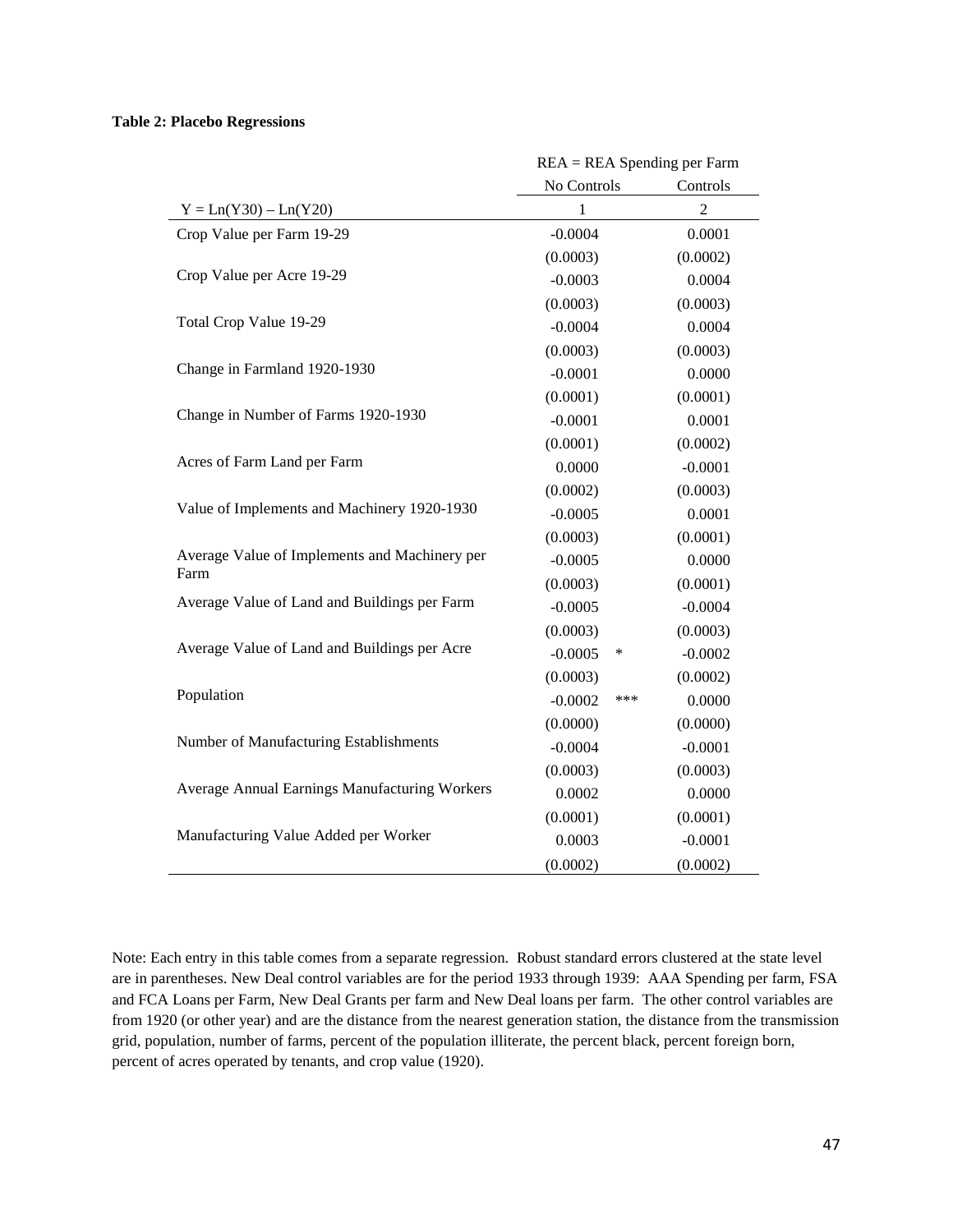## **Table 3: Main Results**  $Y = Ln(Y40) - Ln(Y30)$

|                                                                       | <b>OLS</b>  |        | <b>OLS</b>               |        | <b>OLS</b><br>Coefficient<br>times \$77<br>average for<br>loans per<br>farm | Change in<br>Mean of<br>ln(dependent<br>variable) in<br><b>REA</b><br>counties | Change<br>due to<br>REA as<br>percent of<br>overall<br>change |
|-----------------------------------------------------------------------|-------------|--------|--------------------------|--------|-----------------------------------------------------------------------------|--------------------------------------------------------------------------------|---------------------------------------------------------------|
|                                                                       |             |        |                          |        |                                                                             |                                                                                | col 3 as                                                      |
| Net Migration 30-40                                                   | 1<br>0.0207 |        | $\overline{c}$<br>0.0078 |        | 3<br>0.6006                                                                 | 4                                                                              | % col 4                                                       |
|                                                                       | (0.0130)    |        | (0.0062)                 |        |                                                                             |                                                                                |                                                               |
| <b>CHANGE IN</b>                                                      |             |        |                          |        |                                                                             |                                                                                |                                                               |
| Percent Rural Farmers 30-40                                           | 0.0001      |        | 0.0000                   |        | 0.0000                                                                      | $-0.06$                                                                        | 0.0                                                           |
|                                                                       | (0.0001)    |        | (0.0001)                 |        |                                                                             |                                                                                |                                                               |
| CHANGE IN LOG VALUE OF                                                |             |        |                          |        |                                                                             |                                                                                |                                                               |
| Population 30-40                                                      | 0.0001      |        | 0.0001                   |        | 0.0077                                                                      | 0.03                                                                           | 27.4                                                          |
|                                                                       | (0.0001)    |        | (0.0001)                 |        |                                                                             |                                                                                |                                                               |
| Total Value of Farm Products Sold, Traded,<br>or Used in County 29-39 | 0.0007      | $\ast$ | 0.0004                   | $\ast$ | 0.0308                                                                      | $-0.13$                                                                        | $-23.9$                                                       |
|                                                                       | (0.0004)    |        | (0.0002)                 |        |                                                                             |                                                                                |                                                               |
| Number of Farms 29-39                                                 | 0.0002      |        | 0.0001                   | $\ast$ | 0.0077                                                                      | $-0.04$                                                                        | $-20.0$                                                       |
|                                                                       | (0.0001)    |        | (0.0001)                 |        |                                                                             |                                                                                |                                                               |
| Value of Farm Products Sold, Traded or                                | 0.0009      | $***$  | 0.0007                   | ***    | 0.0539                                                                      | $-0.05$                                                                        | $-104.5$                                                      |
| Used Per Farm 29-39                                                   | (0.0004)    |        | (0.0002)                 |        |                                                                             |                                                                                |                                                               |
| Value of Farm Products Sold, Traded or                                | 0.001       | **     | 0.0004                   | ***    | 0.0308                                                                      | $-0.05$                                                                        | $-60.4$                                                       |
| Used per Acre 29-39                                                   | (0.0004)    |        | (0.0003)                 |        |                                                                             |                                                                                |                                                               |
| Acres per Farm, 29-39                                                 | $-0.0003$   | $***$  | $-0.0001$                |        | $-0.0077$                                                                   | 0.08                                                                           | $-9.9$                                                        |
|                                                                       | (0.0001)    |        | (0.0001)                 |        |                                                                             |                                                                                |                                                               |
| Average Value of Crops Sold or Traded 29-<br>39                       | 0.0016      | $***$  | 0.0005                   |        | 0.0385                                                                      | 0.25                                                                           | 15.3                                                          |
|                                                                       | (0.0006)    |        | (0.0004)                 |        |                                                                             |                                                                                |                                                               |
| Average Value of Livestock Products Sold                              | 0.0003      |        | 0.0005                   | **     | 0.0385                                                                      | 0.20                                                                           | 19.1                                                          |
| or Traded 29-39                                                       | (0.0003)    |        | (0.0002)                 |        |                                                                             |                                                                                |                                                               |
| Average Farm Products Used on Farmer's<br>Own Farm 29-39              | 0.0001      |        | 0.0003                   | **     | 0.0231                                                                      | 0.23                                                                           | 10.1                                                          |
|                                                                       | (0.0002)    |        | (0.0001)                 |        |                                                                             |                                                                                |                                                               |
| Crop Value per Farm 29-39                                             | 0.0011      | ∗      | 0.0006                   | **     | 0.0462                                                                      | 0.13                                                                           | 34.4                                                          |
|                                                                       | (0.0006)    |        | (0.0003)                 |        |                                                                             |                                                                                |                                                               |
| Crop Value per Acre 29-39                                             | 0.0015      | **     | 0.0008                   | **     | 0.0616                                                                      | $0.06\,$                                                                       | 108.7                                                         |
|                                                                       | (0.0006)    |        | (0.0003)                 |        |                                                                             |                                                                                |                                                               |
| Total Crop Value 29-39                                                | 0.0013      | **     | 0.0007                   | **     | 0.0539                                                                      | 0.10                                                                           | 56.3                                                          |
|                                                                       | (0.0006)    |        | (0.0003)                 |        |                                                                             |                                                                                |                                                               |